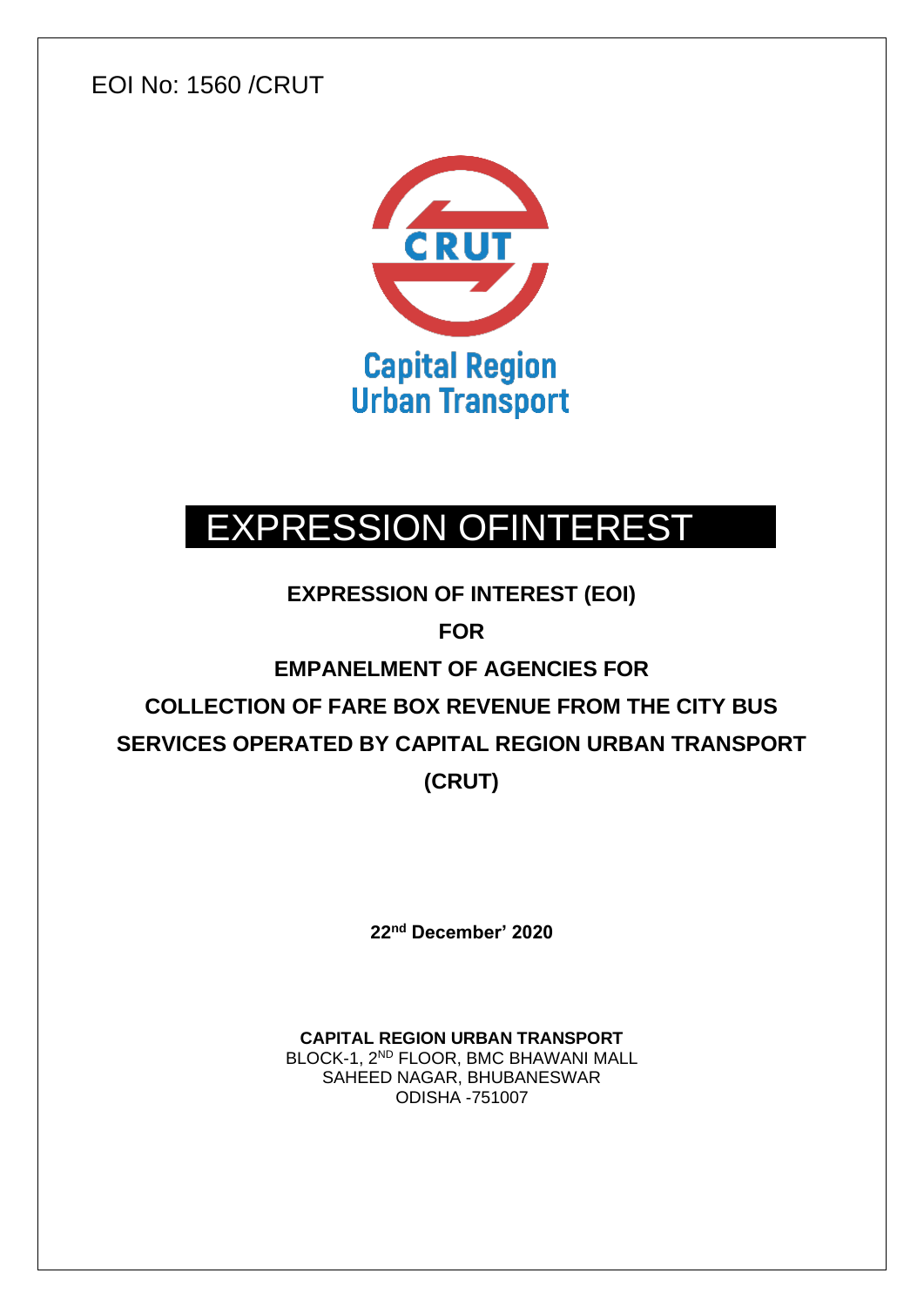| Email: crutbbsr@gmail.com; Phone No.: 0674-2548625                                            |                                                                                                                                                                 |
|-----------------------------------------------------------------------------------------------|-----------------------------------------------------------------------------------------------------------------------------------------------------------------|
| Notice No. 1560 /CRUT                                                                         | Date: 22.12.2020                                                                                                                                                |
| <b>EXPRESSION OF INTEREST (EOI) &amp; REQUEST FOR PROPOSAL (RFP)</b>                          |                                                                                                                                                                 |
| <b>URBAN TRANSPORT.</b>                                                                       | EMPANELMENT & SELECTION OF AGENCY FOR COLLECTION OF FARE BOX<br>REVENUE (RCA) FOR CITY BUS SERVICES OPERATED BY CAPITAL REGION                                  |
| above mentioned purpose. Please refer the RFP document for details.                           | 1. Capital Region Urban Transport (CRUT) invites interested agencies for the<br>2. The RFP document shall be available from 24/12/2020 onwards in following     |
| web portal: www.capitalregiontransport.in.<br>opened at 3:30 PM on 29/01/2021 at CRUT office. | 3. Applicants are required to submit duly filled Proposals as per the prescribed<br>formats on or before 29/01/2021 by 3:00 PM. The Proposals received shall be |
| 5:00 P.M. of 05/01/2021                                                                       | 4. Any queries / clarification shall be sent to crutbbsr@gmail.com on or before                                                                                 |
| queries/ Clarifications) shall be uploaded in the above web portal only.                      | 5. Any further intimation (i.e. Corrigendum/ Addendum/ Responses to the                                                                                         |
| reasons thereof.                                                                              | 6. CRUT reserves the right to accept or reject any bid without assigning any<br><b>General Manager (P&amp;A)</b><br>Capital Region Urban Transport              |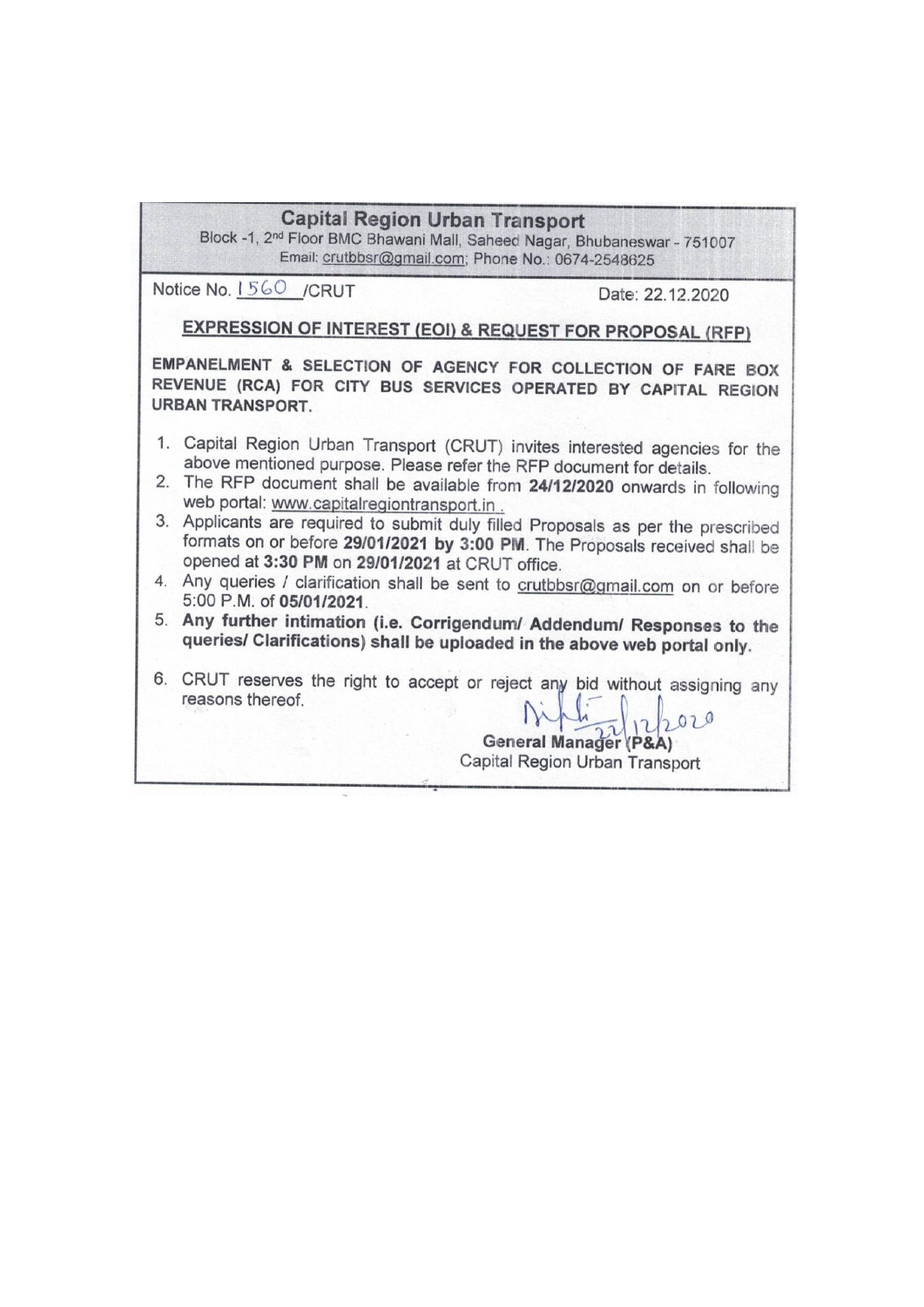# **TABLE OF CONTENTS**

| Sr. No.        | <b>CONTENTS</b>                                                  | Page No. |
|----------------|------------------------------------------------------------------|----------|
| 1              | Introduction                                                     | 08       |
| $\overline{2}$ | <b>Scope of Services</b>                                         | 09       |
| 3              | Minimum Requirement of Personnel                                 | 15       |
| 4              | Eligibility criteria                                             | 19       |
| 5              | <b>Empanelment Schedule</b>                                      | 26       |
| 6              | <b>Clarification and Pre Application meeting</b>                 | 27       |
| $\overline{7}$ | Amendment of EOI                                                 | 28       |
| 8              | Form of Empanelment and process of selection                     | 29       |
| 9              | Validity of the Application:                                     | 29       |
| 10             | Preparation of Application                                       | 30       |
| 11             | Submission of Application                                        | 30       |
| 12             | Acknowledgement by the Applicant:                                | 32       |
| 13             | Modifications or withdrawals of Application                      | 33       |
| 14             | Miscellaneous Instructions to Applicants:                        | 34       |
| 15             | <b>EMD</b>                                                       | 35       |
| 16             | <b>Opening of Applications</b>                                   | 36       |
| 17             | General condition of evaluation                                  | 37       |
| 18             | <b>Evaluation Stage</b>                                          | 38       |
| 19             | <b>Evaluation of Applications</b>                                | 39       |
| 20             | <b>Empanelment of Firms</b>                                      | 41       |
| 21             | <b>EOI</b> document fee                                          | 41       |
| 22             | Rights of Authority / CRUT                                       | 41       |
| 23             | <b>Miscellaneous</b>                                             | 43       |
| 24             | Annexure 1: Cover Letter                                         | 45       |
| 25             | Annexure 2: Format for Applicant and Status                      | 48       |
| 26             | Annexure 3: Format for Power of Attorney of Appointing Signatory | 50       |
| 27             | Annexure 4: Format for Summary of Technical Experience           | 53       |
| 28             | Annexure 5& 6: Format for Summary of Financial Strength          | 54 & 55  |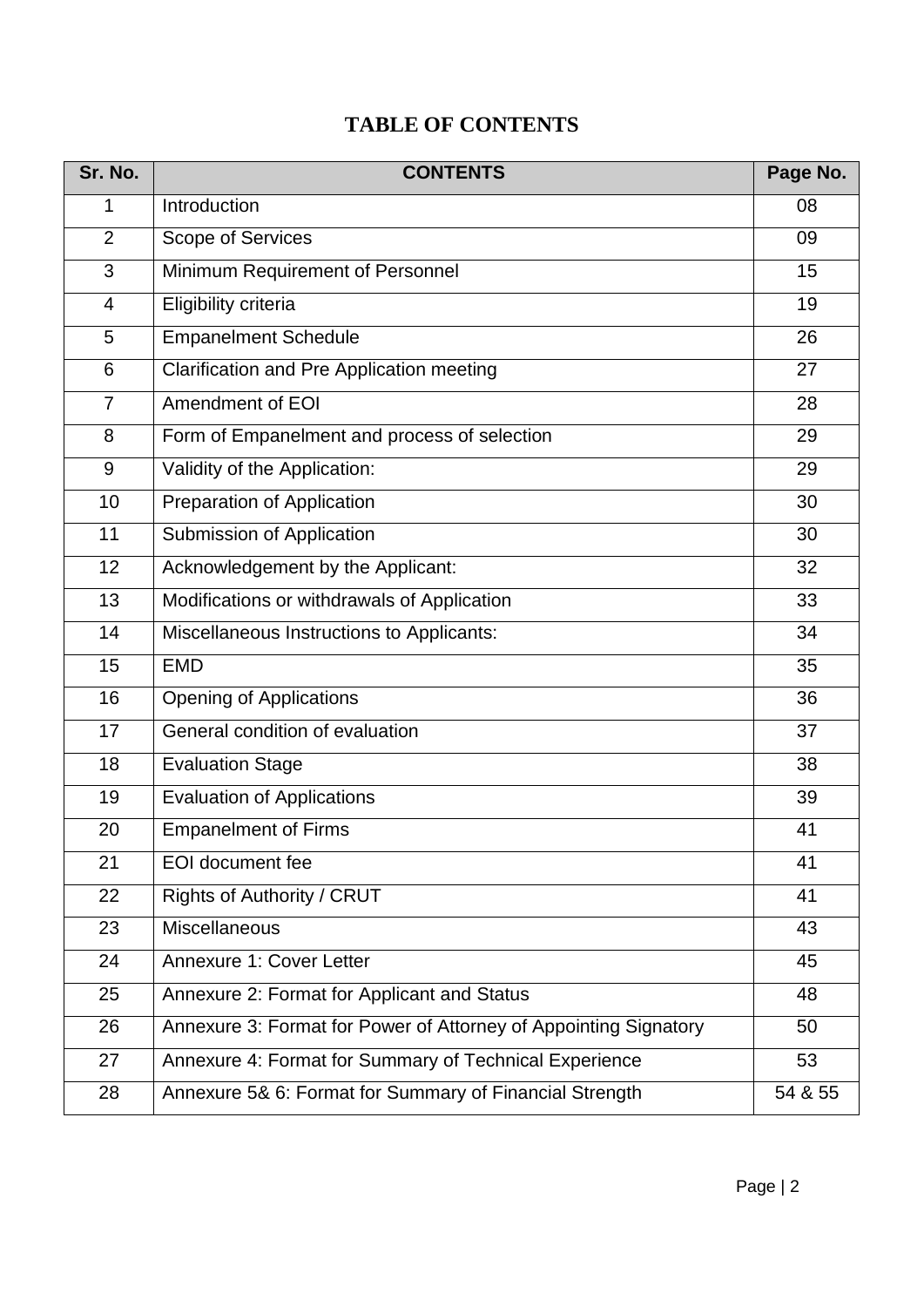#### **DISCLAIMER**

- 1. Though adequate care has been taken in the preparation of this document, henceforth referred to as the Expression of Interest document or the EoI document, the Applicants should satisfy themselves that the document is complete in all respects. Intimation of queries & clarifications / discrepancy, if any, should be given to the E.mail address: **crutbbsr@gmail.com** latest by **5:00 PM** of **05.01.2020** in case, no such intimation is received by the said deadline, it shall be deemed that the applicant is satisfied that the document is complete in all respects.
- 2. Neither CRUT nor their employees make any representation or warranty as to the accuracy, reliability or completeness of the information in this EoI document. Each prospective Applicant should conduct their own investigations and analysis and check the accuracy, reliability and completeness of the information in this EOI document and obtain independent advice from appropriate source(s) before submission of their EOI.
- 3. Neither CRUT nor their employees will have any liability to any prospective Applicant or any other person under any law for any loss, expense or damage which may arise from or be incurred or suffered in connection with anything contained in this EOI document.
- 4. CRUT reserves the right, without any obligation or liability, to accept or reject any or all of the EoIs, and at any stage of the process, to cancel or modify this solicitation process, or any part thereof, or to vary any of the terms and conditions, or to cancel this solicitation process to initiate a new process without assigning any reason whatsoever.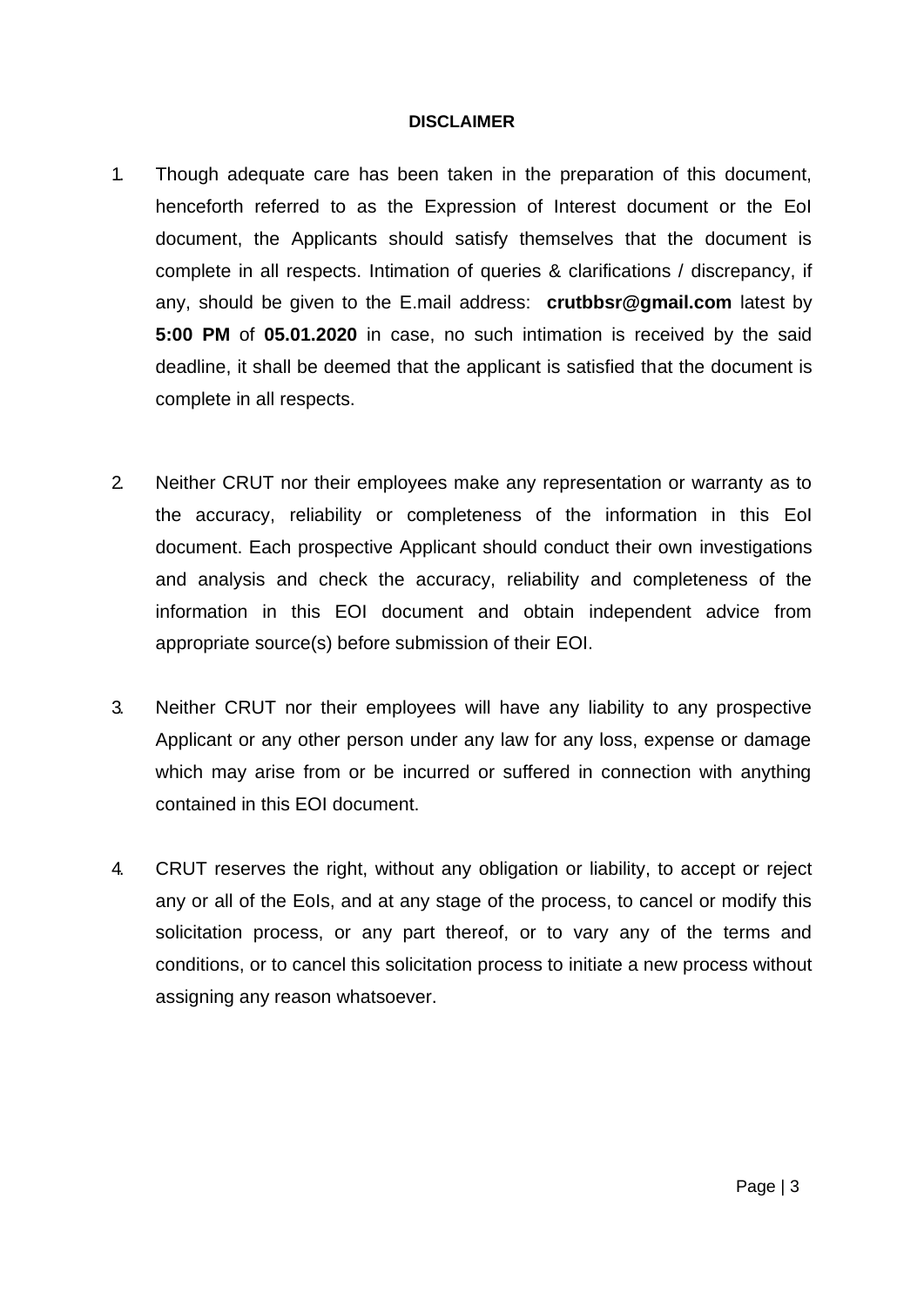- 5. Neither CRUT nor their employees will have any liability in case of non-receipt of any correspondence from them to the applicants due to the postal delays.
- 6. The applicable laws for the purpose are the laws of India. Courts of Bhubaneswar will have jurisdiction concerning or arising out of this EOI document.
- 7. The applicants are expected to know the relevant rules and regulations of the respective authorities concerning to this project.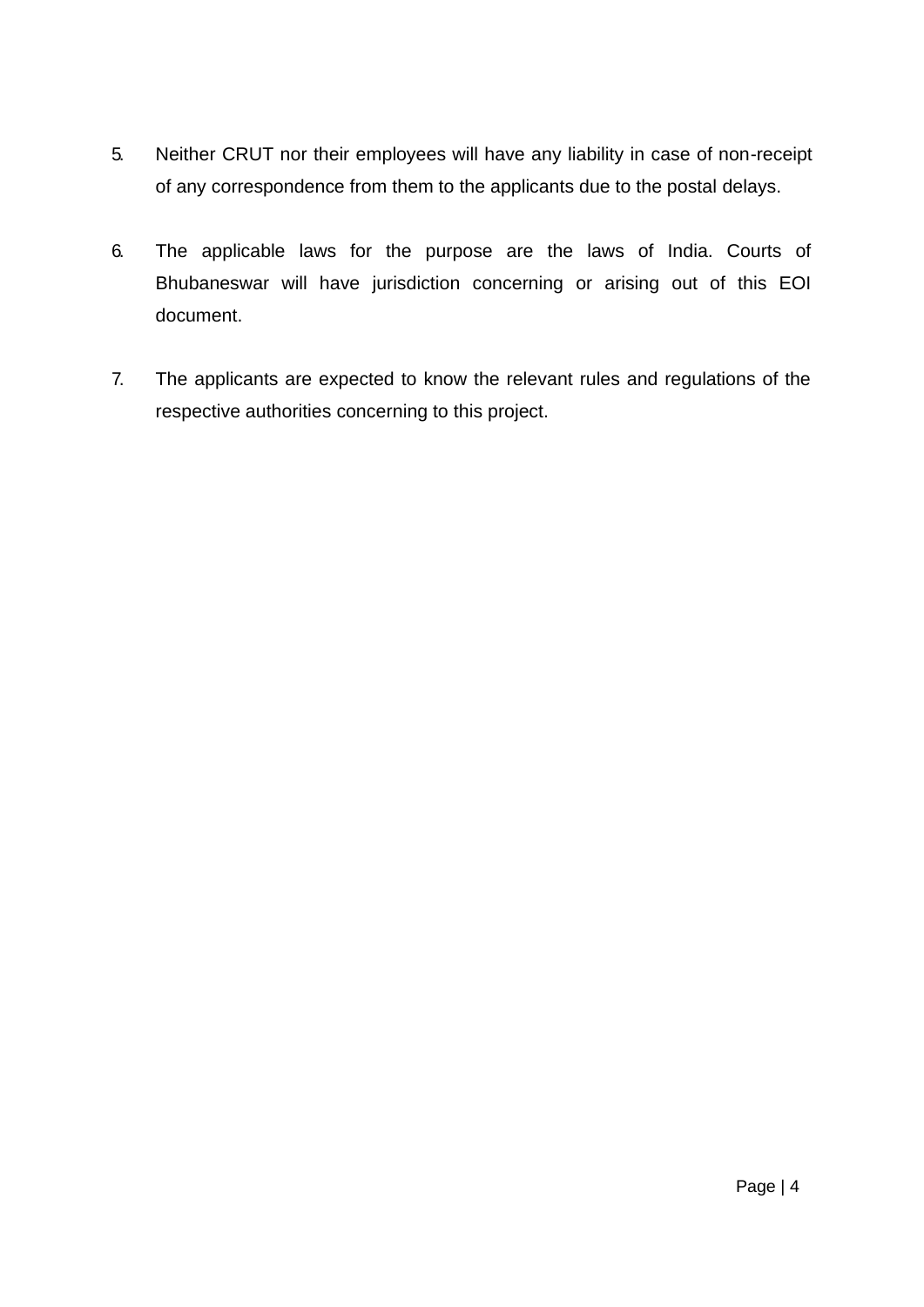# **DEFINITIONS AND INTERPRETATION**

In this Volume of the EOI, unless the context otherwise requires, capitalized terms shall have the meaning given below

**"Addendum or** means an addendum or addenda to the EOI.

**Addenda"**

**"Annexure"** means an annexure to this Volume of the EOI.

- "**Authority"** means the **M/s. Capital Region Urban Transport.** (CRUT) or its authorized representatives who has invited applications from competent and interested parties for empanelment under CRUT for providing technical manpower to CRUT.
- **"Applicable Law**" means all the laws, acts, ordinances, rules, regulations, notifications, guidelines or bye-laws, in force and effect, as of the date hereof and which may be promulgated or brought into force and effect hereinafter in India, including judgments, decrees, injunctions, writs or orders of any court of record, as may be in force and effect during the
- subsistence of this Contract, and applicable to the Project. **"Application"** means a single business entity, including a sole proprietor or a partnership firm or a limited liability partnership firm or a company, who submits an application for empanelment / eligibility and qualification submission along with EOI document fees under this EOI within the stipulated Due Date and Time of submission.
- **"Authorized Signatory"** means the Person Authorized by the firm to sign the application, correspond with the Authority, make representation to the Authority as part of EOI / bidding process and sign the contract on behalf of the Applicant / bidding firm through valid authorization document in his/her favour.
- **"EOI Process/** means the process adopted by CRUT for empanelment of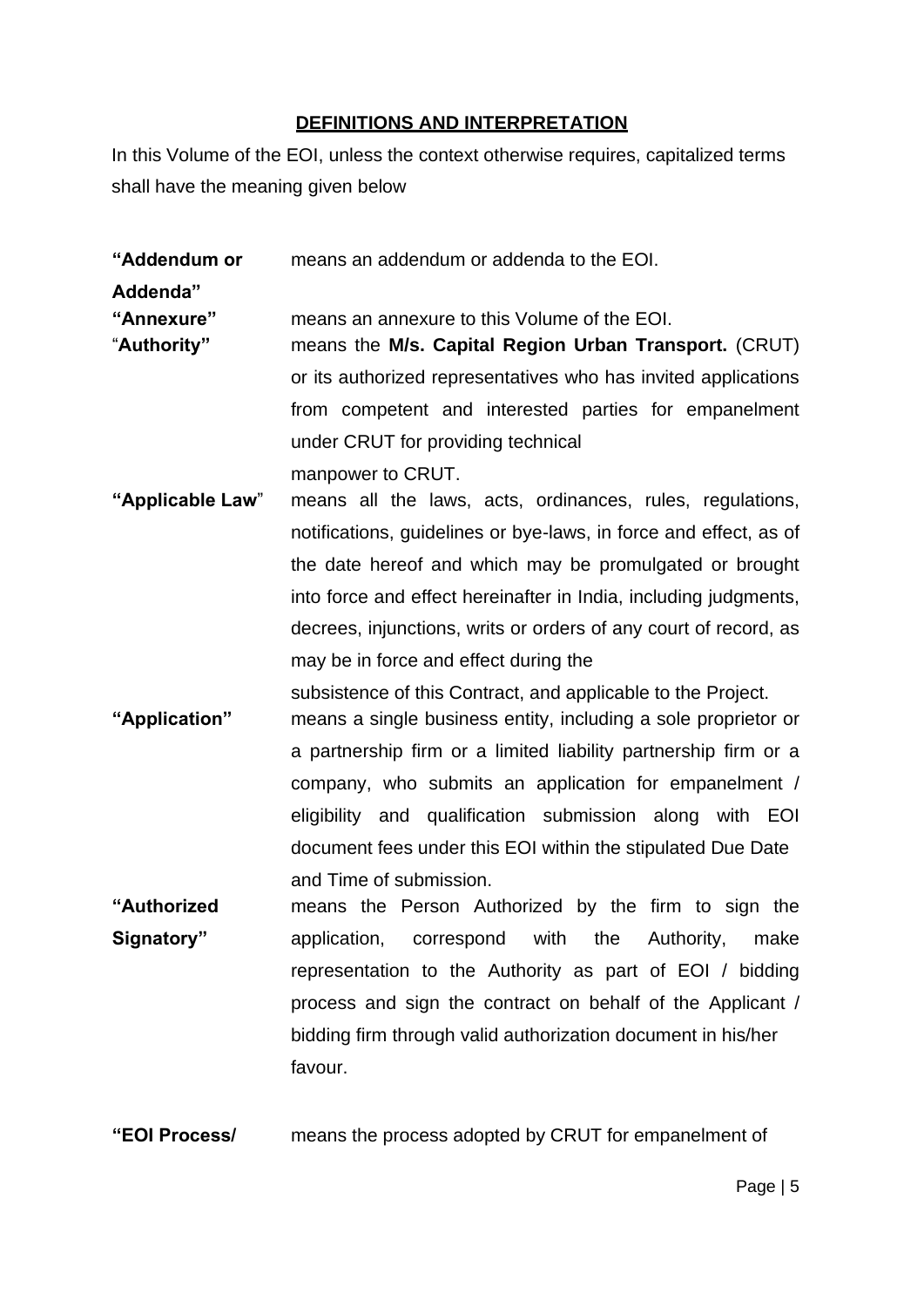| <b>Empanelment</b> | the selected / qualified Applicants on the terms and         |
|--------------------|--------------------------------------------------------------|
| Process"           | conditions set out in the EOI, which has commenced with      |
|                    | the issuance of the EOI and which will end on the date of    |
|                    | final empanelment of selected applicants is over.            |
| "Earnest Money     | means security to be furnished by the Applicant at EOI stage |
| Deposit (EMD)"     | in accordance with provisions of this EOI.                   |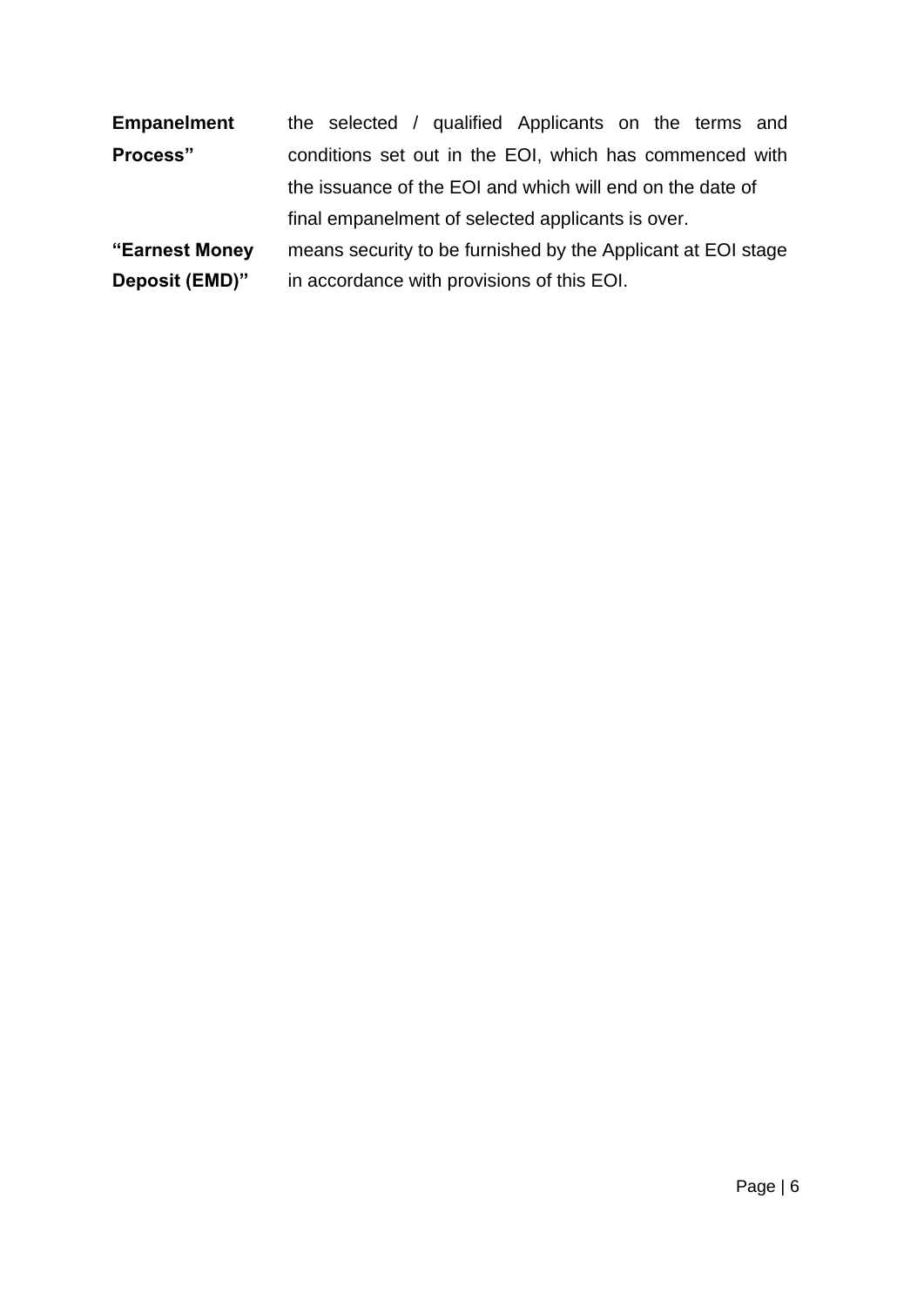# **CAPITAL REGION URBAN TRANSPORT EMPANELMENTOF AGENCIES FOR COLLECTION OF FARE BOX REVENUE FROM THE CITY BUS SERVICES OPERATED BY CAPITAL REGION URBAN TRANSPORT (CRUT) NOTICE INVITING EXPRESSION OFINTEREST**

| EOI No. 1560/CRUT                       | Dated: 22-12-2020                                                                                                                                                                              |
|-----------------------------------------|------------------------------------------------------------------------------------------------------------------------------------------------------------------------------------------------|
| Period of availability of EOI document: | 24/12/2020 to 29/01/2021<br>website:<br>(Downloadable<br>from<br>www.capitalregiontransport.in)                                                                                                |
| Last date for receipt of EOI:           | 29/01/2021 by 3:00P.M.<br>(Through<br>Post<br>Speed<br>/Registered<br>post only).                                                                                                              |
| Place of submission of EOI:             | M/s. Capital Region Urban Transport<br>(CRUT)<br>Block-1, 2 <sup>nd</sup> Floor, BMC Bhawani Mall<br>Saheed Nagar, Bhubaneswar,<br>Odisha-751007                                               |
| Date and Time of EOI opening:           | 29/01/2021 at 3:30 P.M.                                                                                                                                                                        |
| For further information:                | General Manager (P&A)<br>Capital Region Urban Transport<br>Block-1, 2 <sup>nd</sup> Floor, BMC Bhawani Mall<br>Saheed N a g a r, Bhubaneswar,<br>Odisha-751007<br>Contact no.: (0674) -2548625 |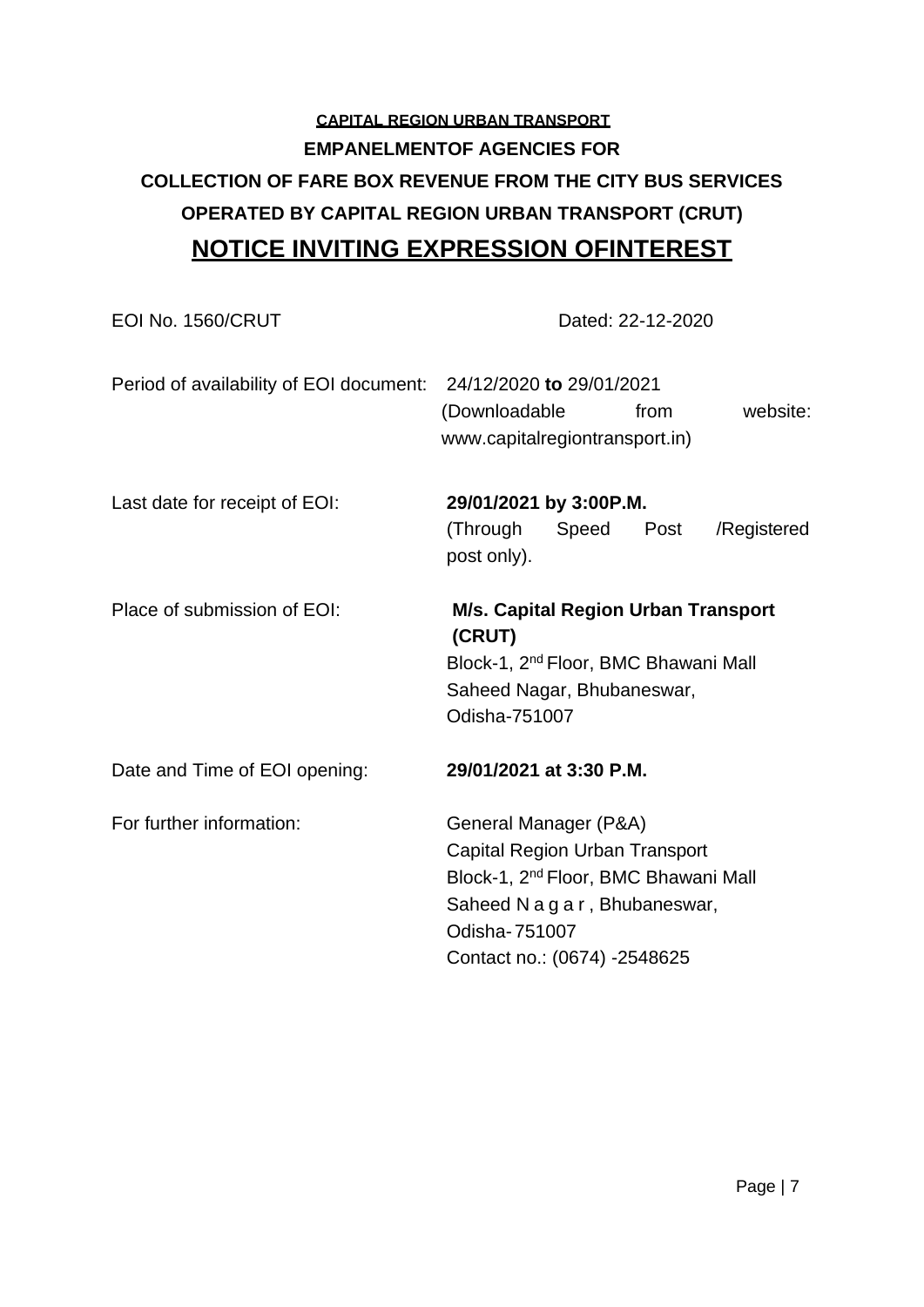#### **1. INTRODUCTION**

- 1.1. Bhubaneswar is considered as the nerve centre for whole state of Odisha. It's one of those rapidly growing cities of eastern India which has greater regional influence after Kolkata. Bhubaneswar is also a major tourist destination in eastern India due to presence of numerous temples within the city. The strategic location of Bhubaneswar and its proximity to the golden quadrilateral, makes it one of the promising destinations for future development. Being an Administrative center of the state, the city, attracts millions of commuters every day from nearby places including Cuttack, Khurda, Puri and Konark etc.
- 1.2. Capital Region Urban Transport ("CRUT"), erstwhile Bhubaneswar Puri Transport Services (BPTS), is the sole public bus service provider for Bhubaneswar and its surrounding area, Cuttack, Khurda, Puri and Konark etc.; it started operations in October 2010. CRUT is a Special Purpose Vehicle ("SPV"), registered under Companies Act 1956 for running buses within Bhubaneswar, Cuttack, khurda, Puri and Konark areas.
- 1.3. As per the modernization plan, for bringing efficiency in the system and for better management, CRUT has started its operation from 7th Nov' 2019 in Gross Cost Contractual (GCC) arrangement. For which, CRUT has selected three bus operators for operating and managing three separate packages, i.e. Package-1 with 50 new standard AC & 50 new standard Non-AC buses, Package-2 with 100 new midi buses. Also planned to increase the service coverage by introducing more no. of buses in to the fleet. & Package-3 with 50 midi buses.
- Page | 8 1.4. To adapt the new system and to achieve the highest standards in the operation of city buses, CRUT intends to hire a sector expert in its team to assist in managing and monitoring the activities of the contracted bus operators so that the bus services are delivered as contracted and in a safe, orderly and efficient manner. For the same CRUT has already hired various professionals with having huge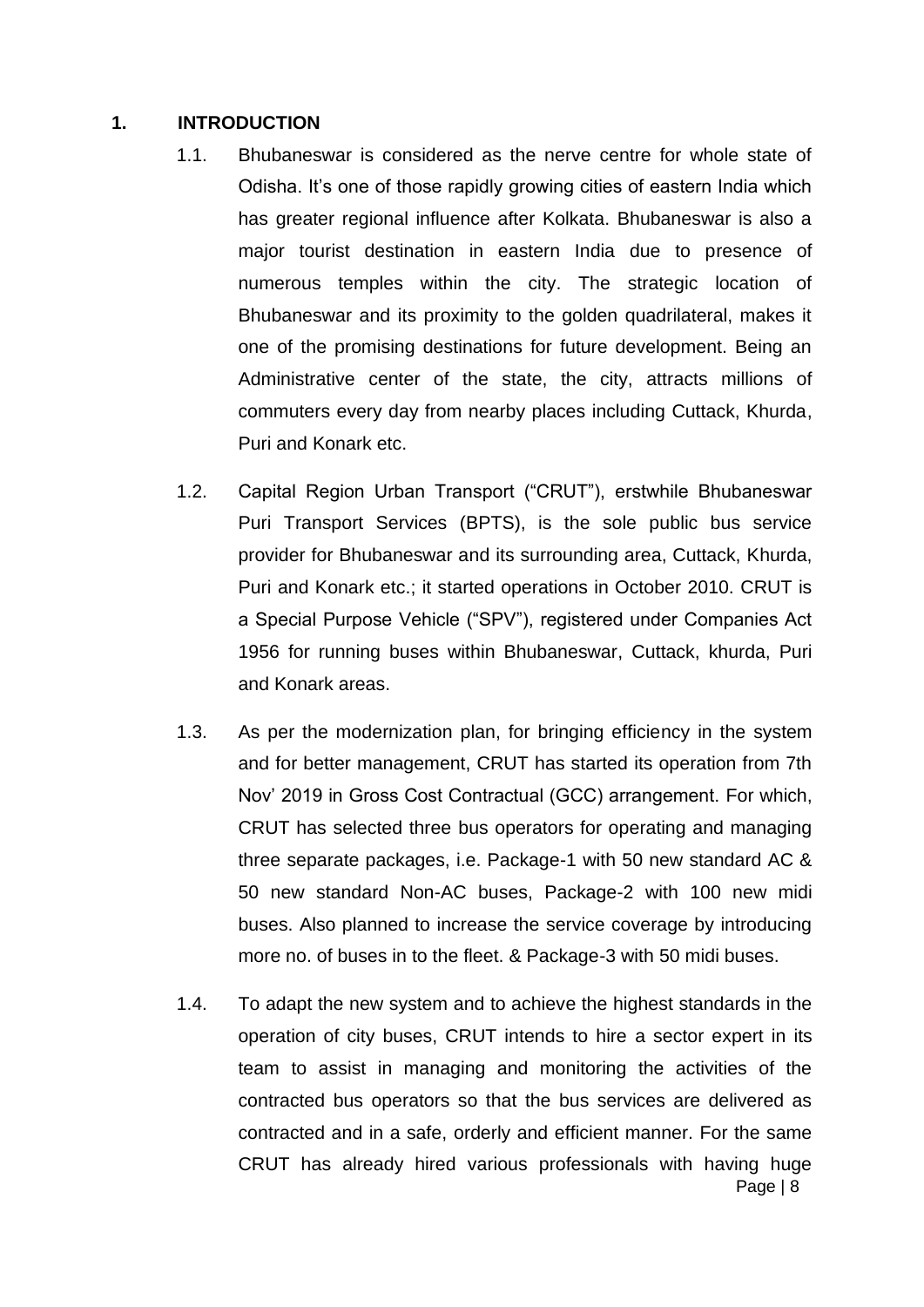practical experience of operating bus services.

- 1.5. As per the Gross Cost Contract model, the authority is responsible for collection of fare-box revenue. For the same, previously, CRUT has hired two Revenue Collection Agencies (hereinafter referred as "RCA" or "Agency") for two separate packages, who shall provide the Conductor (also referred as "Bus Guides") and other staffs for day today collection and management of fare-box revenue on behalf of CRUT. For smooth operation and management of the operations in future, CRUT intends for Empanelment of Agencies for collection of fare box revenue from the city bus services operated by Capital Region Urban Transport (CRUT). The empanelment of firms shall be valid initially for a period of 3 (Three) years. CRUT reserves the right to extend the empanelment period on yearly basis on the same or mutually agreed terms & conditions subject to satisfactory performance.
- 1.6. Agencies (henceforth "Firm") with experience in this area are invited to submit their applications for the same. The detailed EOI document can be downloaded from the: [www.capitalregiontransport](http://www.capitalregiontransport.in/)[.in.](http://www.capitalregiontransport.in/)

# **2. Scope of Services**

- 2.1. The Revenue Collection Agency (RCA) shall considered as the one of the prime stakeholder for Operating CRUT bus services, as they shall be responsible for providing conductors and collecting the fare revenue on daily basis. Details of the work performed by RCA is provided below:
- 2.2. Shall deploy sufficient no. of trained Conductors (guides) on daily basis, so that service delivery doesn't get hampered due to unavailability of conductors. The number of Conductor should be minimum 2.4 times (one conductor per bus per shift plus reserves) of the actual no of contracted buses.
- 2.2.1. CRUT may at its own discretion, may decide to increase or decrease the number of Conductors by providing seven (07) days prior notice.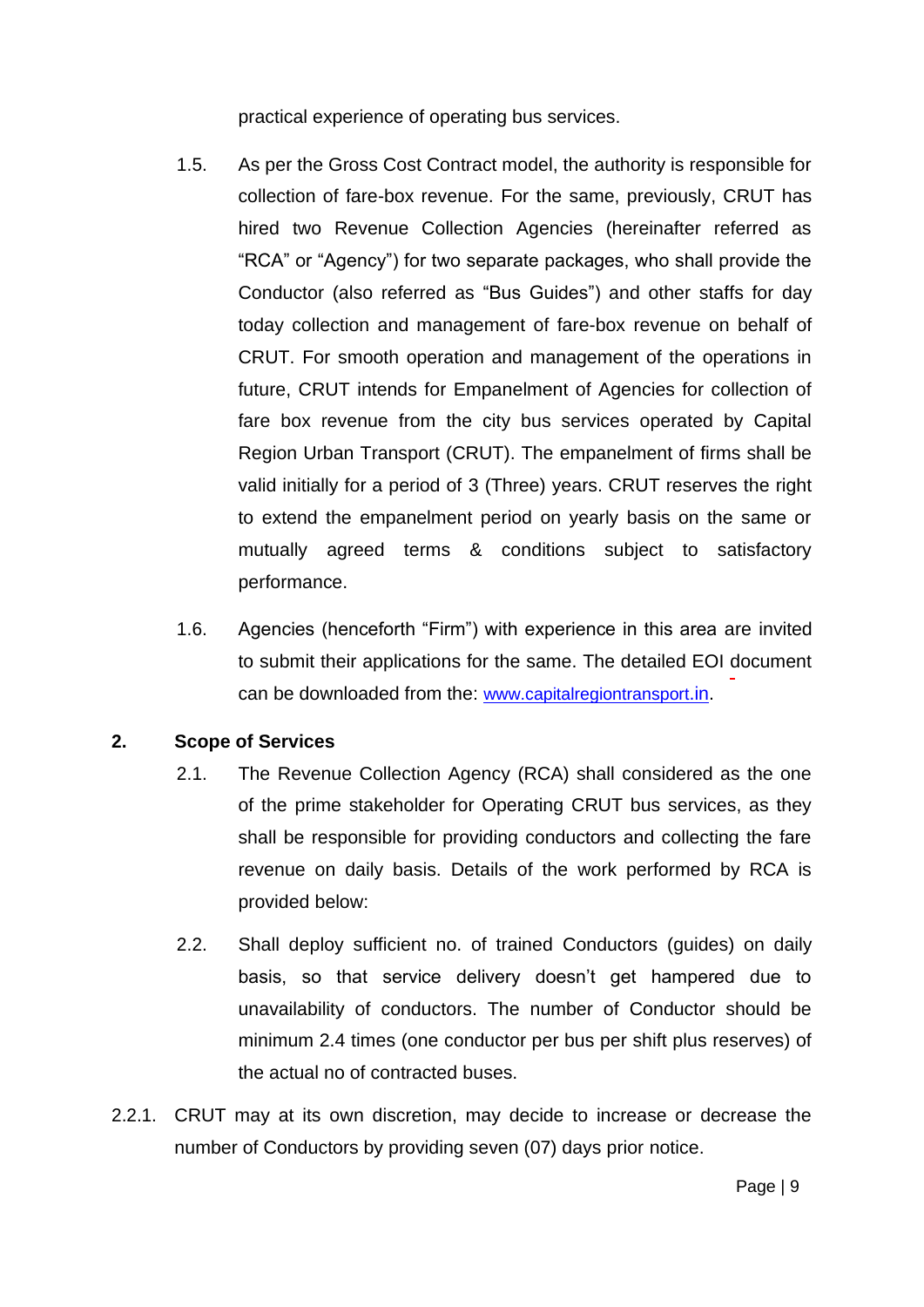- 2.2.2. The RCA shall ensure the punctuality of the Conductors for managing timely operations. CRUT shall provide the daily operation schedule and duty roster to RCA based on which RCA shall deploy the Conductors at the pre-defined locations.
- 2.2.3. RCA shall also be responsible for deploying 1 person per depot/ change over point per shift to monitor and supervise the activities of Conductors at Depots/ Change over points. RCA shall hire sufficient number of other personnel including reserves to ensure the daily deployment of all the required personnel according to the duty roster provided byCRUT.
- 2.2.4. All the personnel engaged by RCA shall have specific uniform. RCA has to ensure that the all the personnel shall be in the proper uniform including accessories such as whistle, cap, identity card etc. as approved by CRUT. All personnel, while on duty, shall wear the uniform in neat, clean and well ironed conditioned.
- 2.2.5. Minimum specification for uniforms shall be as follows:
	- Colour/ shade as decided by the CRUT.
	- Plain / Striped Shirt and Dark colour Pant.
	- Name plate in English and affix above left pocket on the shirt.
	- Fabric Quality shall be as defined by CRUT.
- 2.2.6. RCA shall pay their staff including Conductors as per the market practice or industry conditions and it should never be less than the basic minimum wages as per the applicable laws of Centre and State.
- 2.2.7. CRUT shall create a performance rating system to measure the performance of the Conductors and design an incentive payment mechanism. CRUT at its own discretion, on time to time basis, may instruct the RCA to provide the incentives as per the incentive payment mechanism to valued conductors over and above their wages paid by RCA. When instructed, RCA shall pay the additional incentives to the selected conductors from approved date and shall get the same the incentive amount reimbursed from CRUT in next billing cycle.
- 2.2.8. In case of bad conduct or irresponsible behavior with bus passenger/s by any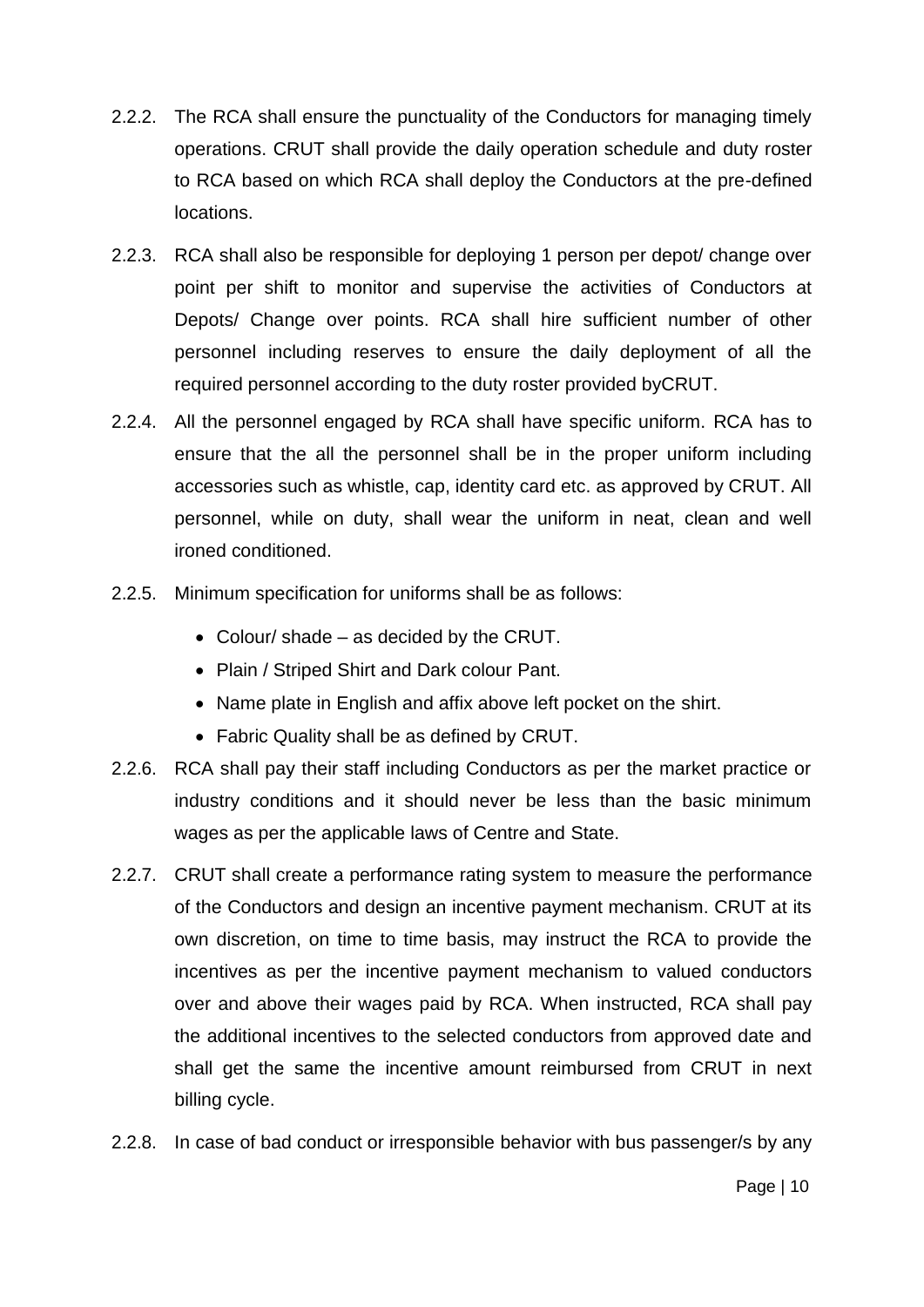RCA staffs, RCA shall liable to remove the person responsible for misconduct from the duty as well as from the job under the direction of CRUT. If CRUT finds the performance of any person unsatisfactory then it may issue directions to RCA to recall the concerned person from duty and replace the same.

- 2.2.9. RCA shall be responsible for installation of Biometric system at its own cost for maintaining the attendance of the personnel engaged by them including Conductors. CRUT shall provide requisite technical specifications for hardware and other requirements of the Biometric system including necessary software to integrate the same with the Enterprise Resource Planning (ERP) system being development by Intelligence Transport Management Systems (ITMS), CRUT.
- 2.2.10. CRUT shall provide office arrangements, as empty cell in each depot and other areas (if required). RCA shall be responsible to make its own front end arrangements in each depot, which includes furnishing, office equipment, desktops and others. All the expenses for operation and maintenance of the office space including electricity bill, water charges and other consumables shall be borne by the RCA only. CRUT will provide backend application for maintaining online biometric database and daily attendance.
- 2.2.11. RCA must give preference in recruitment of Conductors who are already deployed as conductors in the existing bus operation in the city. Such Conductors will need to be imparted training only on account of new procedures and processes.
- 2.2.12. All Conductors to be deployed by RCA must undergo training by CRUT or CRUT designated agency prior to their deployment in the project. All the training cost shall be borne by the CRUT.
- 2.2.13. To depute Conductors for training organized by CRUT for operation of ETM's, fare collection procedures/ processes or others. No payment shall be made by CRUT for the training period.
- 2.2.14. RCA shall not replace / change the personnel without prior written approval/consent from CRUT.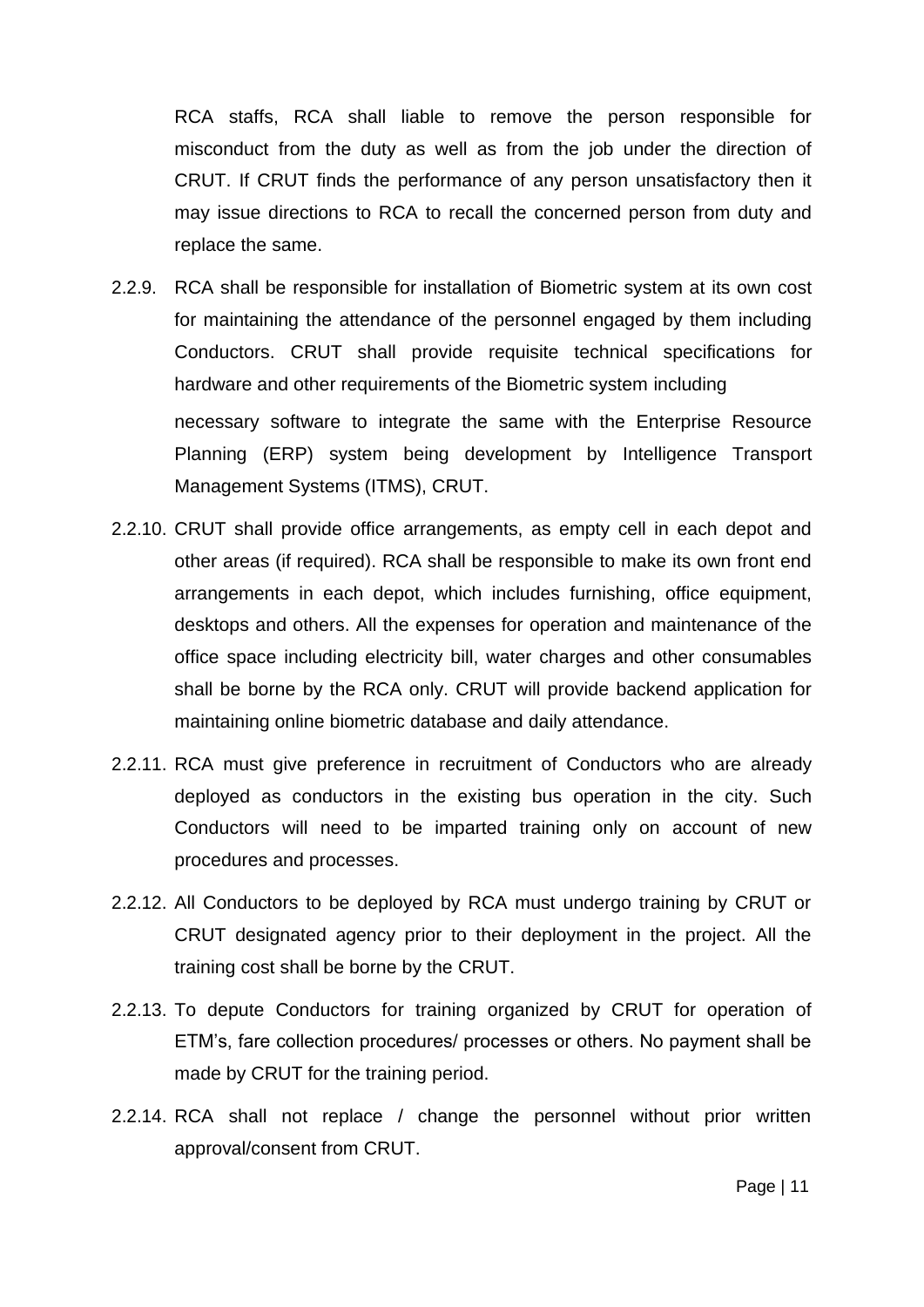2.2.15. RCA shall ensure that the concerned personnel collect ETM with paper rolls, spare battery/ies, pre-printed tickets etc. from designated place in the depot/ terminal as per prescribed protocol.

2.2.16. RCA shall ensure that, after finishing duty, Conductors shall deposit all the cash earned from selling of tickets, passenger balance if any and ETM etc. to the authorized personnel against proper receipt in the designated depot/terminal of CRUT.

- 2.2.17. RCA shall be responsible for ensuring the duty-wise cash deposited by its personnel tallies with back-end record of CRUT in respect of tickets issued from ETM in addition to sale proceed through pre-printed tickets if any.
- 2.2.18. In case of death of a Personnel on duty, his/her next of kin shall be paid an ex-gratia compensation as per Workmen's Compensation Act, 1923 and / or any other statute or any amendment thereof, or any liabilities arising under any Applicable Law as may be applicable as may be amended from time to time in case of death of or injury to any of the personnel deployed by RCA. However, under the extreme circumstance of any such claim resulting in money being paid by CRUT, the same shall be recovered either by way of deduction(s) from the running account bills of RCA or recourse to any other remedy as may be available to CRUT under the agreement or under law for such recovery from RCA.
- 2.2.19. **Duties of Conductors:** RCA shall additionally ensure that the conductors shall undertakes the following activities are per instructions of CRUT from time to time and the summary of such activities is set out as follows:
	- a. Based on boarding point and alighting point and type of passenger (adult/child/luggage ticket), the Conductor shall issue ETM ticket or correct pre-printed tickets (as may be required from time to time) to the passengers.
	- b. Conductors shall collect the correct prescribed fare from the passengers.
	- c. Conductors shall further ensure that passengers using valid electronic passes/physical pass (if any, as validated by CRUT) in lieu of tickets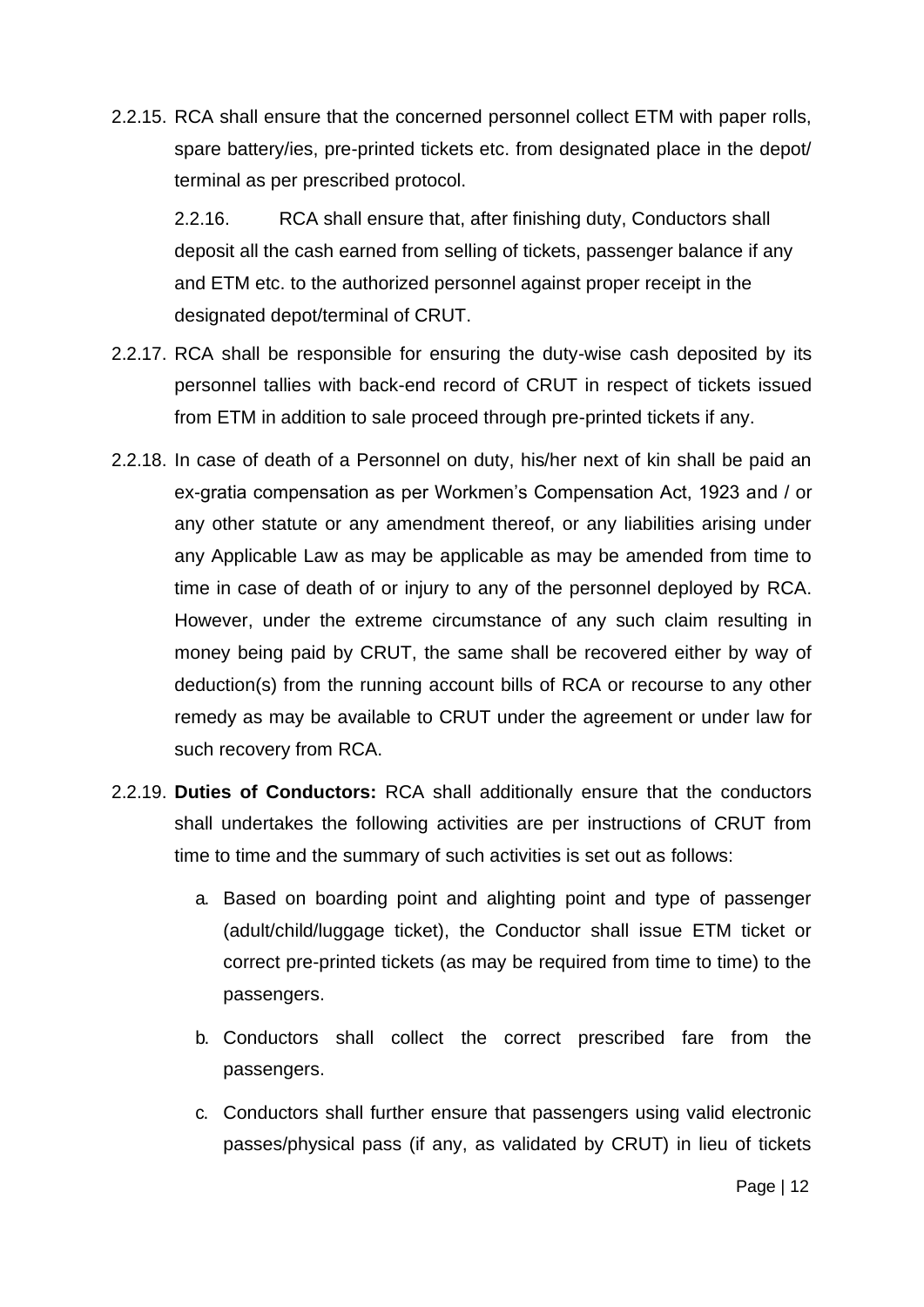validate the electronic pass/physical pass, in accordance with method set out by CRUT.

- d. Conductors shall remain mobile inside the bus and approach the passengers to ensure issuance of tickets to all passengers.
- e. Conductors shall wear the prescribed uniform on duty.
- f. Conductors shall conduct the operation of bus as per memo / timeschedule prescribed by CRUT.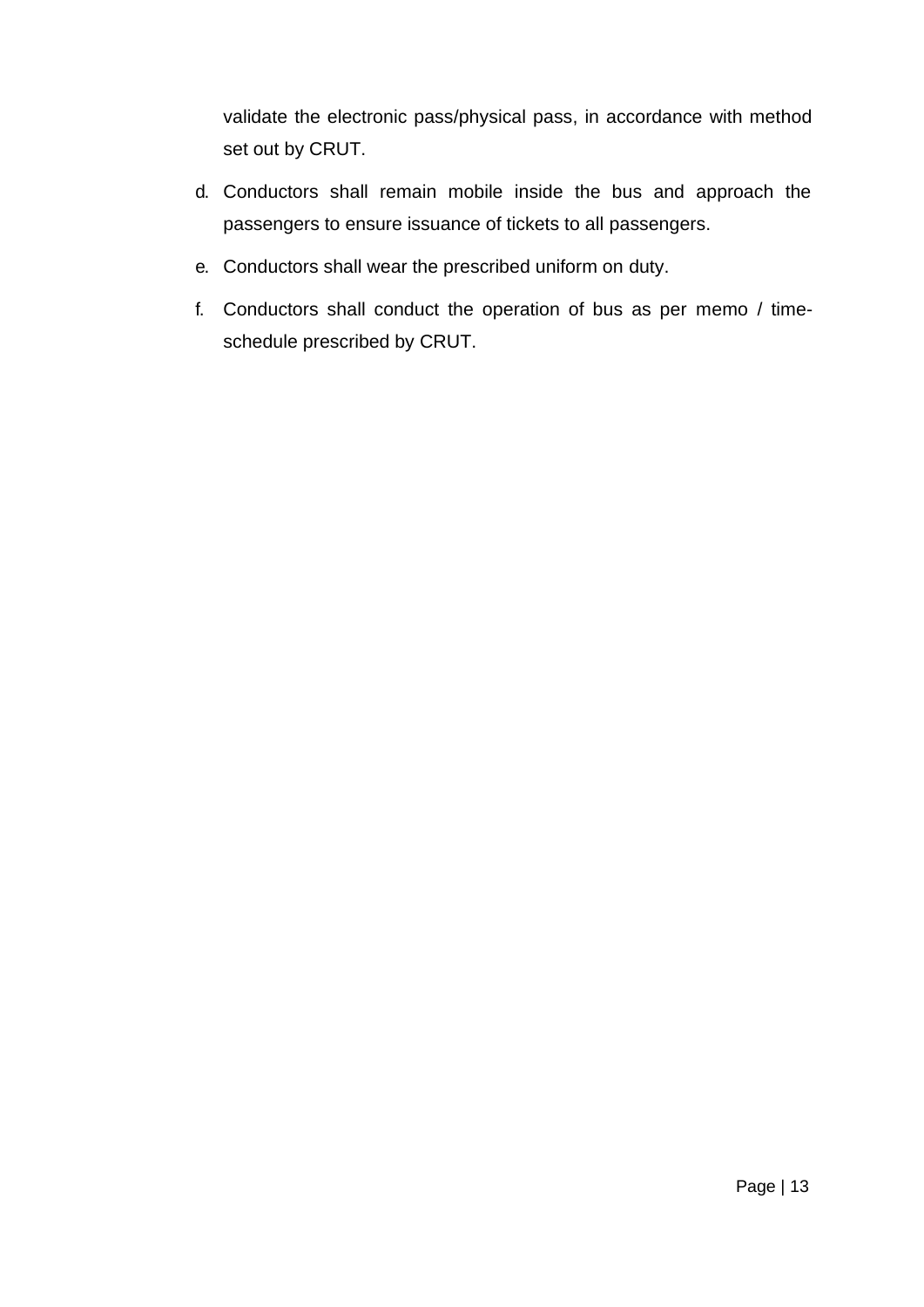- g. Conductors shall not leave the Bus deserted during rest hour for long duration.
- h. Conductors shall ensure that all the instructions of CRUT issued through and/or under intimation to the Agency are strictly followed and there is no lapse of any kind.
- i. Conductors shall be disciplined and well behaved towards persons who travel or intend to travel by the bus.
- j. Conductors shall ensure that all willing passengers board/ alight from each designated bus stop and ensure that passengers do not board/ alight from un-scheduled stops.
- k. Conductors shall be required to perform duty in shifts. A single duty shift will have normal duration of 08.00 hours (excluding rest interval) or 48 hours in a week in accordance with The Motor Transport Workers Act, 1961. In case of longer bus service schedule higher than 8 hours to 12 hours, Conductors deployment will be up to spread over limit of 12 hours as defined under The Motor Transport Workers Act,1961.
- l. Conductors shall report for duty in the depot/ terminal or assigned place at time prescribed in the duty roster.
- m. Conductors shall maintain a Passenger Complaint Book.
- n. Conductors shall maintain a first aid box provided in the bus.
- o. Conductors shall be responsible for safe handling and security of Electronic Ticketing Machine, ticket bag and other articles of CRUT.
- p. Conductors shall maintain way-bill, while on duty.
- q. Conductors shall deposit cash sale proceeds from tickets and collect correct receipt in the depot or the assigned place.
- r. Conductors shall hand over, as per prescribed procedure informed by CRUT, the ETM / pre-printed tickets and any other articles which Conductor may have been entrusted.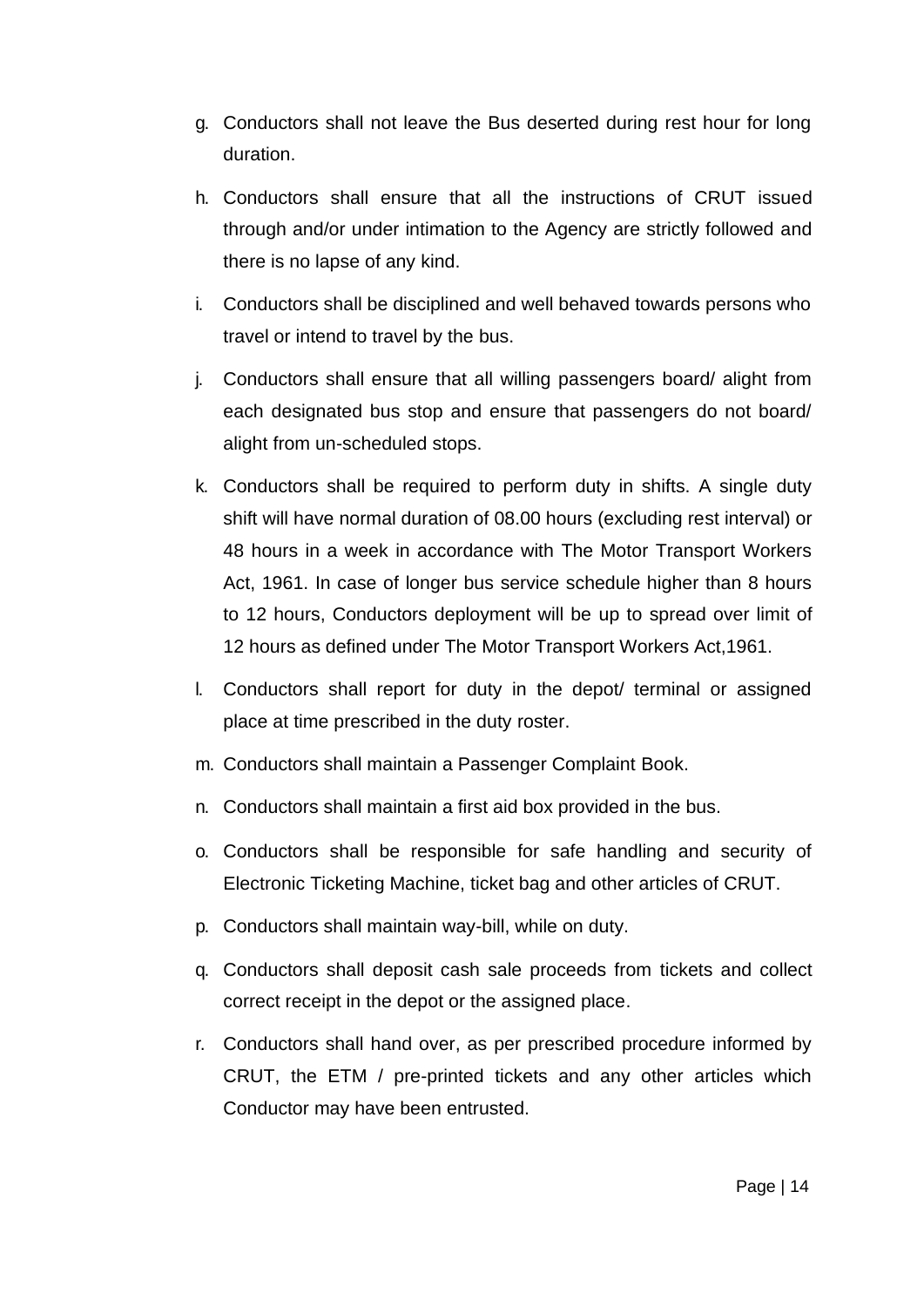- s. Conductor shall inform to the Control Room of CRUT about any incident, breakdown, missing of trip, accident etc. online.
- t. Conductor shall declare and deposit lost property of passengers, in case found in the buses, in the depot and obtain a receipt to this effect.
- u. Conductors shall inform the police in case of any suspicious person or goods noticed in the bus.
- v. Conductors shall transfer passengers to alternative bus in case of breakdown of his/ her Bus.
- w. Conductors shall announce name of approaching bus stop for convenience of the passengers.
- x. Any other duty that may be assigned to him but not specifically covered herein.

# **3. Minimum Requirement for Personnel:**

The Agency is responsible for ensuring that Personnel meet the following requirements:

- 3.1. Minimum Requirements for Conductors:
- A. Medical

The selection by Agency shall be based on medical fitness by the Medical Board comprising M.B.B.S doctors.

- a. Age between 21-45 years (upper age limit relaxation of five years in case of experience of fare collection in any state transport / STA permit buses for at least five years).
- b. Sound physical and mental health
- c. No communicable disease
- d. No drug abused pendency
- e. Height: Minimum150cms
- f. Chest: Expansion of the chest should be 5cms.
- g. Eye Vision: 6/6 with or without glasses
- h. Colour Vision: Colour blindness is a disqualification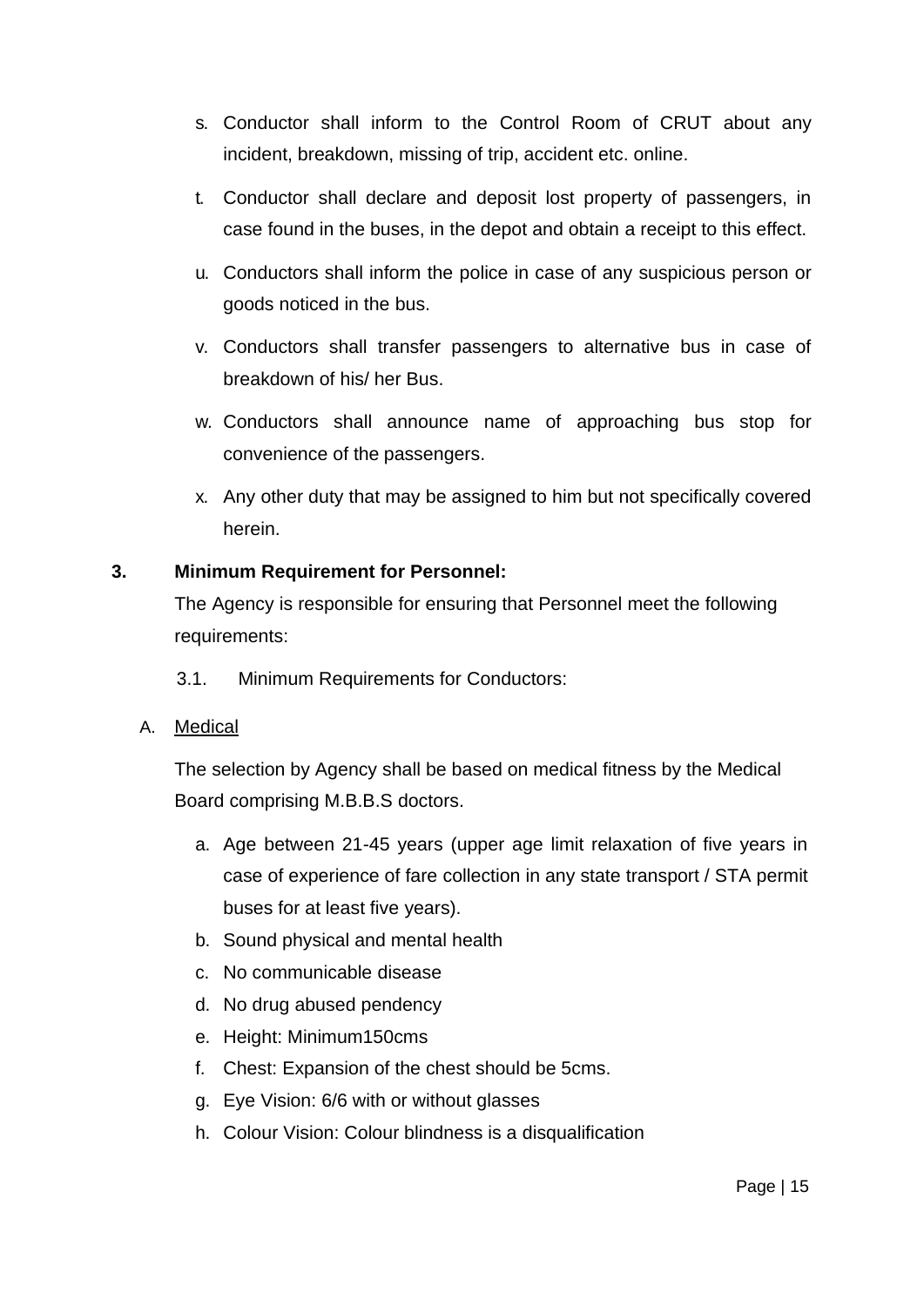- i. Blood Pressure:
	- Age 21 to 25 years: 100 plus the age in years.
	- Age over 25 years: 110 plus half of the age in years.

# B. Academic

Higher Secondary (12<sup>th</sup>) School certificate or its equivalent from the recognized Board in India.

# C. Language

All the personnel involved in fields particularly Conductors shall be proficient in Odiya language.

# D. Professional Expertise and Experience

- a. Conductor License issued by Department of Commerce and Transport, Odisha as a compliance of requirements as laid down in Chapter-III of The Motor Vehicle Act, 1988 read with Odisha Motor Vehicles Rules, 1993 (As Amended).
- b. Good knowledge of routes, timetable, ticketing systems and other relevant systems.
- c. Does not discriminate amongst passengers.

# E. General

- a. Wears uniform on duty
- b. Courteous and helpful to passengers and other road users
- c. Does not indulge in illegal gratification.
- d. Pick up and drop passengers on all designated Stage Carriage stops and not unreasonably deny entry or exit to any passenger;
- e. Provide all necessary assistance to Persons with Special Needs.

#### 3.2. Verification Requirements of all Personnel who provide on-site services

- A. The Agency shall deposit verification result for all Personnel:
	- Conductor's license
	- Police Verification including Address Verification, Indian Criminal Record Verification and City of domicile's Court Record Check
	- Education Verification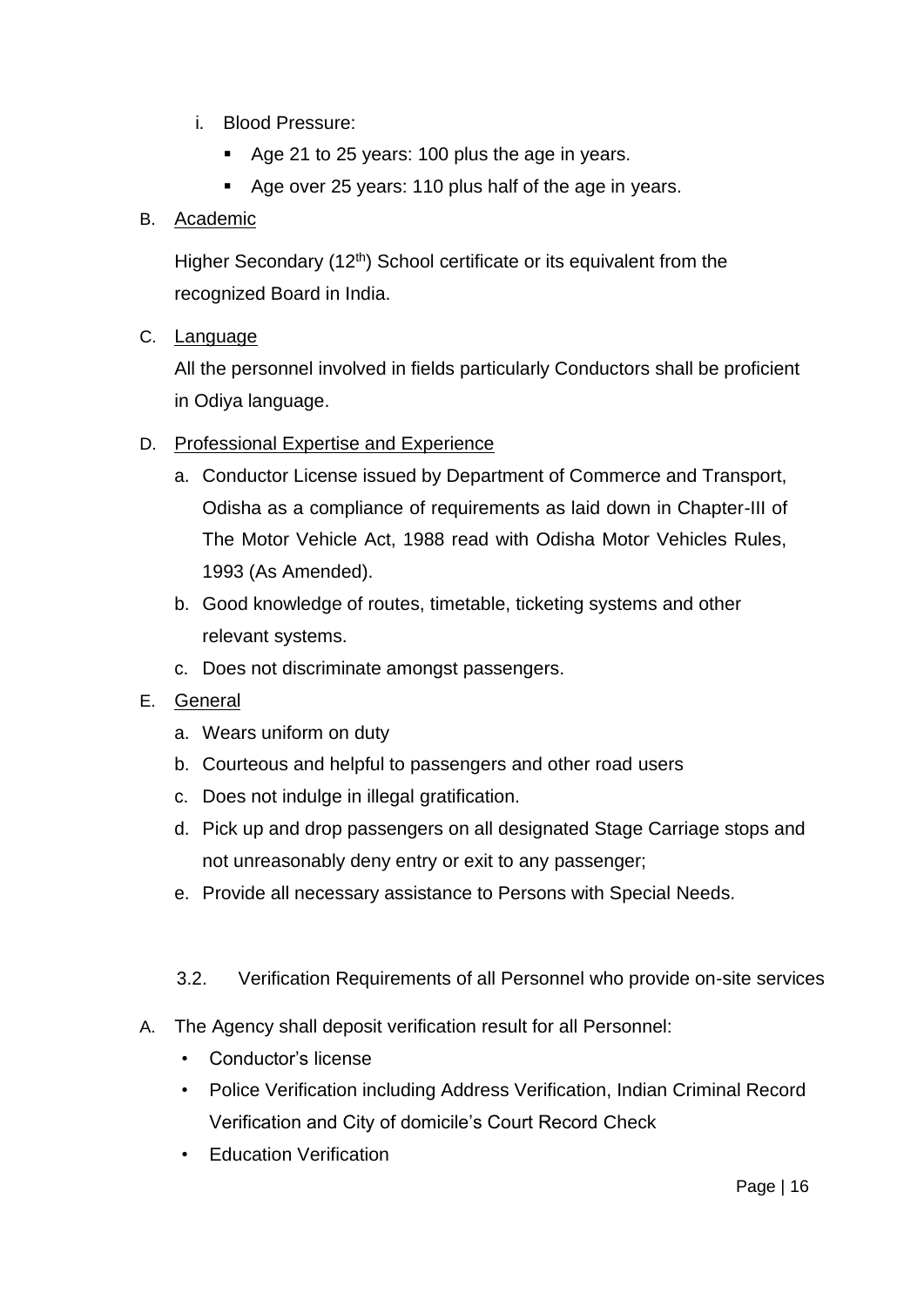- Indian National Identity Check
- Substance Abuse Testing
- B. Personnel cannot be deployed WITHOUT Police Verification.
- C. The aforesaid verification other than Conductor's License shall be done within three months of deployment by an independent third party who has been involved in executing similar services in India, undertakes large say about 25,000 verifications per year and has been in this business for the past five years either in India or abroad. The cost towards such verification shall be borne by the Agency as part of the management costs.
- D. The Verification Third Party shall be selected in the following manner:
	- a. The Agency shall provide a shortlist of five to seven names
	- b. CRUT shall shortlist three names. CRUT shall have the right to add names in the list provided by Agency
	- c. Agency shall select one or more parties shortlisted by CRUT.
- E. Aadhar card details of all Personnel shall be provided for all recruitment/ employee.
- F. Submission of Conductor's License is a pre-requisite for all personnel involved in fare collection.
- 3.3. Occupational Conduct, Health, Welfare and safety

The Agency shall:

- a. issue appointment letters to eligible personnel and furnish the same to CRUT before deployment;
- b. pay wages and eligible benefits etc. to the Personnel;
- c. submit an undertaking in the form of an affidavit that the agency will not be involved in any 'corrupt /undesirable/malpractice' in any form while conducting this contract. Any employee/s of the agency found involved in any way shall be dispensed with immediate effect from the activities pertaining to execution of this Agreement;
- d. ensure strict compliance of all labour and other statutory requirements connected in any way to the services under this Agreement;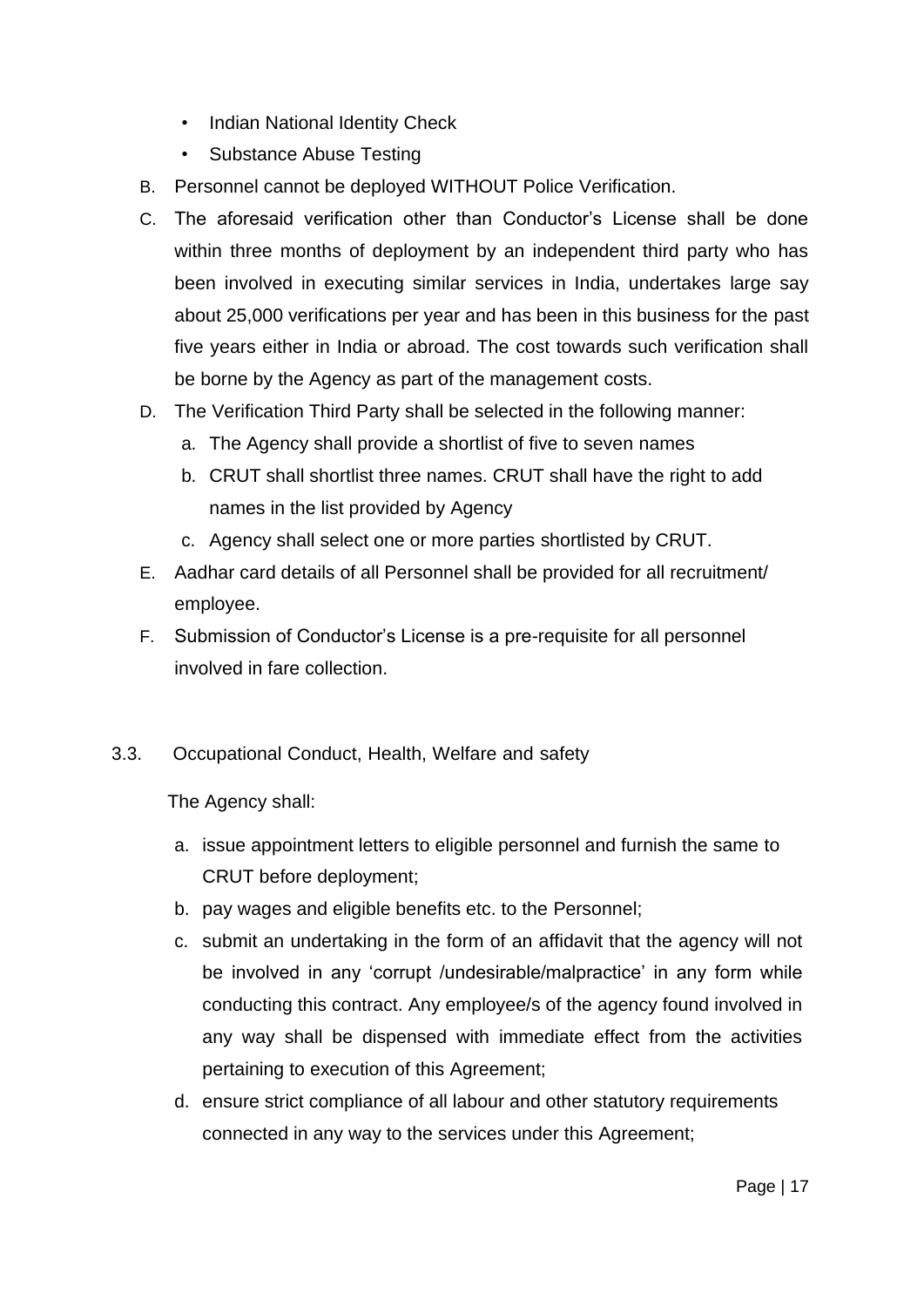- e. ensure due verification and certification of antecedents and credentials of personnel deployed by it under this Agreement before their deployment and shall at all times be responsible for their conduct and due performance of duty. The verification for genuineness of documents like address proof, educational qualification and licenses of Agency's personnel deployed under this Agreement shall be the responsibility of the Agency and the following documents shall be checked and provided to CRUT for purpose of records and safekeeping, while in no way making CRUT responsible got undertaking any verification or responsible for the conduct of such Personnel;
- f. provide and maintain a safe and healthy work environment to Personnel;
- g. make sure that Personnel in safe work practices at all times;
- h. make sure that Personnel are aware of and comply with any changes to relevant legislation or policy in relation to occupational health, welfare and safety;
- i. provide occupational health, welfare and safety training to Personnel in accordance with the requirements of labour and welfare laws; and
- j. develop and maintain a management system which reports, investigates and responds appropriately to any hazard, incident or issue relating to occupational health, welfare and safety;
- k. in relation to providing services set out in this Agreement.
- 3.4. Process of deployment by Agency vis-a-vis daily requirement of services
- a. The supporting documents shall be verified by the agency at the time of receiving application from the applicant.
- b. The selected candidate shall be directed for medical examination.
- c. The candidate who passes the medical test shall be directed for training at the place specified by CRUT. Thereafter, based on the assessment made by CRUT after training, CRUT shall inform Agency about suitability of the candidate for the ticket dispensing/ fare collection services as per the contract.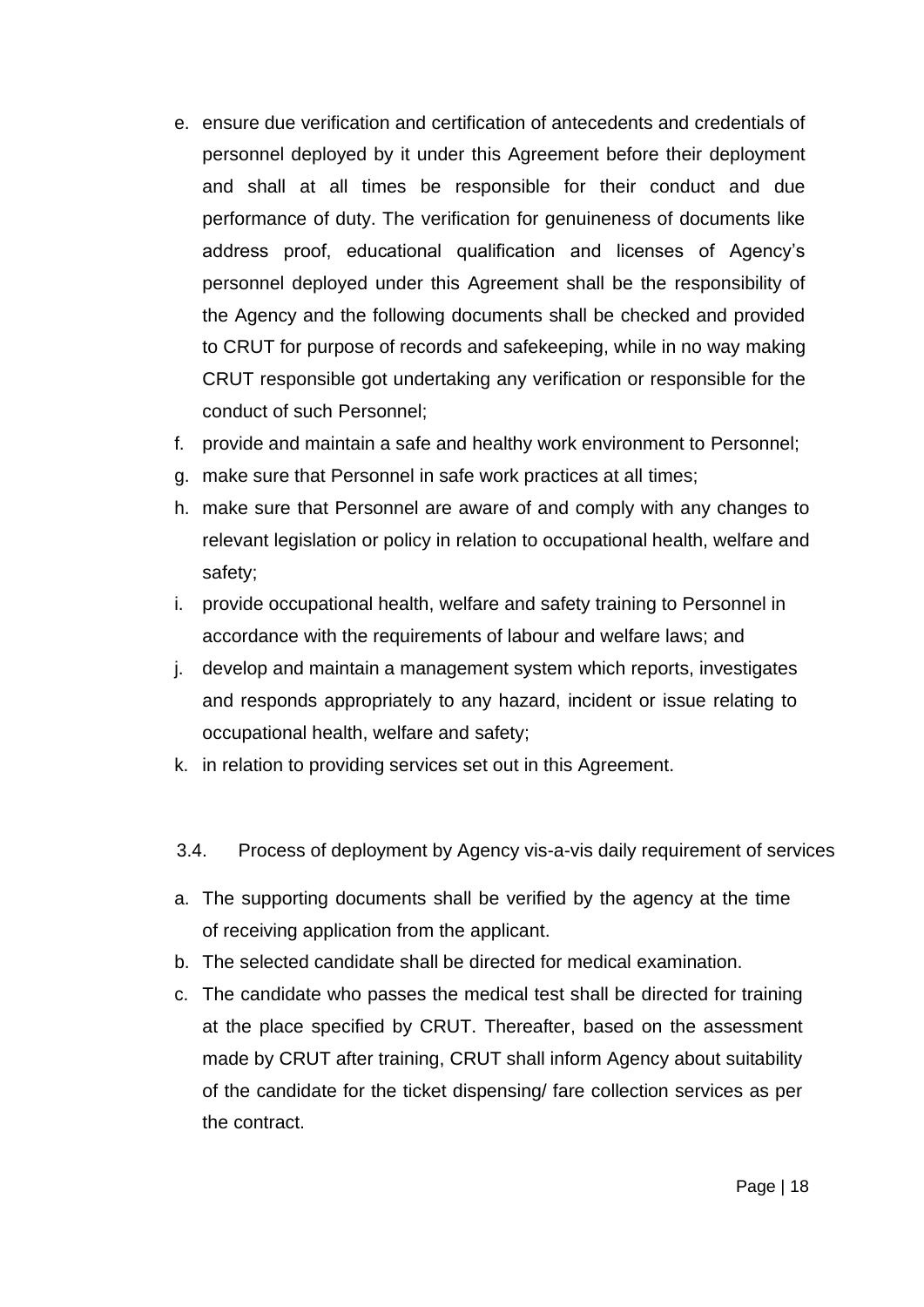d. Only eligible and qualified personnel accepted by CRUT shall be deployed on Buses by the Agency as per requirement determined by CRUT.

# **4. ELIGIBILITYCRITERIA:**

# **4.1. Eligible Applicant**

4.1.1. The applicant must meet the following qualification criteria as on the last date of submission:

| S.<br><b>No</b> | Type                           | <b>Qualification</b><br><b>Criterion</b>                                                                                                                                                                                                                                                                    | <b>Documentary Evidence</b>                                                                                                                                                                                                                                                        |
|-----------------|--------------------------------|-------------------------------------------------------------------------------------------------------------------------------------------------------------------------------------------------------------------------------------------------------------------------------------------------------------|------------------------------------------------------------------------------------------------------------------------------------------------------------------------------------------------------------------------------------------------------------------------------------|
| 1               | Organization<br><b>Profile</b> | A company incorporated<br>under the Companies<br>Act 1956 or the (Indian)<br>Companies Act, 2013 or<br>equivalent<br>law<br>an<br>India<br>outside<br>or<br>a.<br>Proprietorship firm or a<br>Partnership firm/ limited<br>liability<br>partnership<br>registered in India or in<br>any other jurisdiction. | Copy of certificate of<br>$\bullet$<br>Incorporation,<br>MOA&<br><b>AOA for Companies</b><br>Certificate<br>Ωf<br>Incorporation & LLP<br>agreement for LLPs<br>Partnership Deed with<br>þ<br>credential of partners<br>for partnership firm<br>Proprietorship<br>Trade<br>license. |
| $\overline{2}$  | <b>Credentials</b>             | applicant<br>The<br>must<br>valid Labour<br>have<br>Department<br>license<br>registration/<br>permissions<br>for<br>undertaking<br>the<br>activities and<br>have<br>registered<br>with<br>all<br>statutory<br>authority<br>relevant<br>the<br>for<br>tender.                                                | PAN card<br>lo<br>Labour license/<br>permission.<br><b>EPFO &amp; ESIC</b><br>registration<br><b>GST</b> registration<br>Certificate                                                                                                                                               |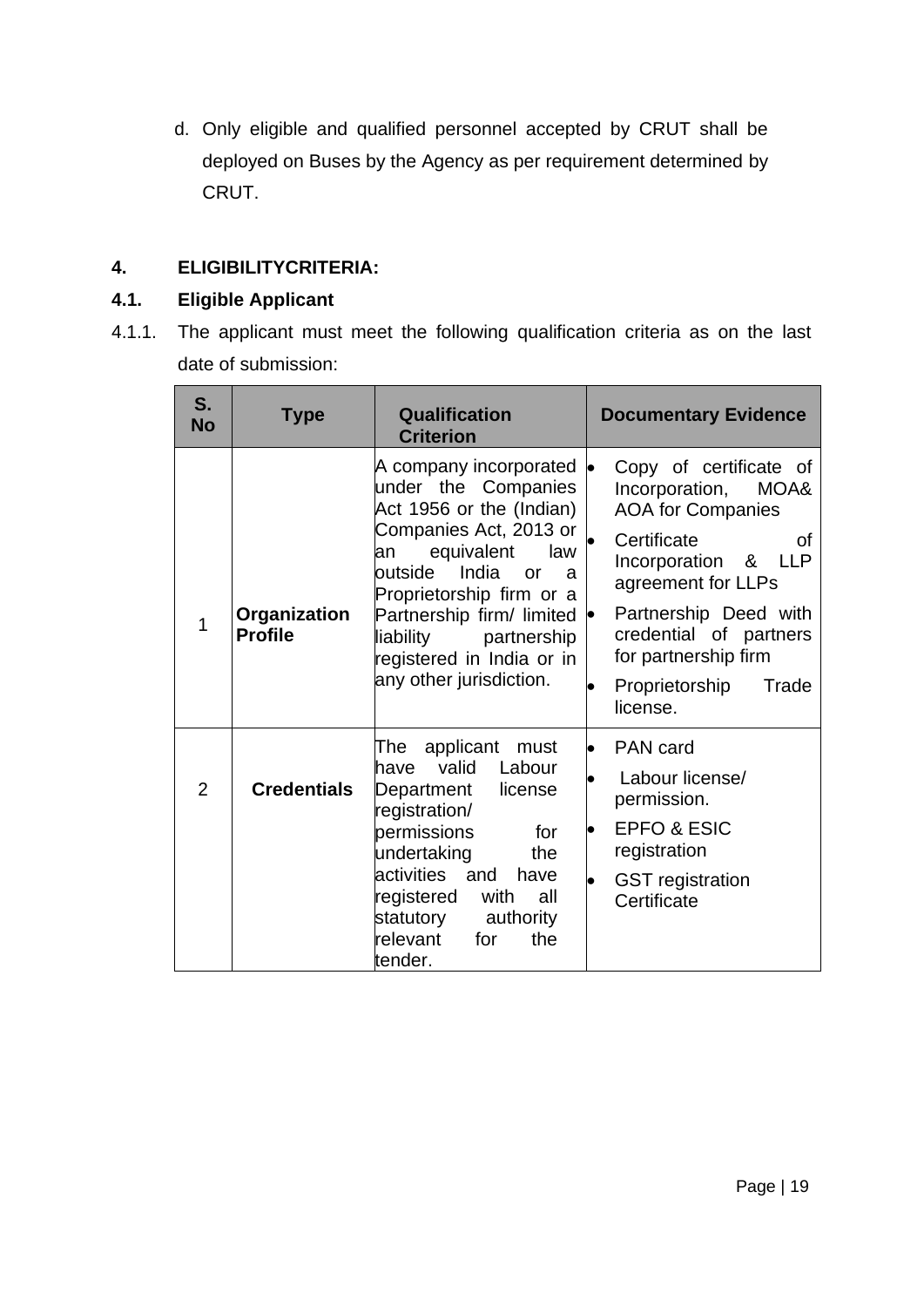| 3 | <b>Financial</b><br><b>Profile</b> | applicant shall <b>•</b><br>The<br>have<br>an an<br>average<br>annual turnover of INR<br>10 Crores over the last<br>three $(3)$<br>Financial<br>Years & average Net<br>worth shall be 1(One)<br>crore. | Audited financial<br>statements along with<br>income tax return for<br>the FY 2019-20,2018-<br>19 & 2017-18<br>Turn over Certificate &<br>Net worth Certificate<br>certified by practicing<br>CA for the specified<br>years. |
|---|------------------------------------|--------------------------------------------------------------------------------------------------------------------------------------------------------------------------------------------------------|------------------------------------------------------------------------------------------------------------------------------------------------------------------------------------------------------------------------------|
|   |                                    |                                                                                                                                                                                                        | GST return copy for<br>the specified years.                                                                                                                                                                                  |

| S.<br><b>No</b> | <b>Type</b>                                                                                                                                                                                                        | <b>Qualification Criterion</b>                                                                                                                                                                                                                                                                                                                                            | <b>Documentary Evidence</b>                                                                                                                                                                                                                                     |  |
|-----------------|--------------------------------------------------------------------------------------------------------------------------------------------------------------------------------------------------------------------|---------------------------------------------------------------------------------------------------------------------------------------------------------------------------------------------------------------------------------------------------------------------------------------------------------------------------------------------------------------------------|-----------------------------------------------------------------------------------------------------------------------------------------------------------------------------------------------------------------------------------------------------------------|--|
| $\overline{4}$  | Local<br><b>Presence</b>                                                                                                                                                                                           | The applicant shall have an<br>office in Bhubaneswar or<br>furnish<br>shall<br>an<br>undertaking at the time of<br>EOI submission that the<br>applicant shall establish an<br>office<br>in in<br><b>Bhubaneswar</b><br>within thirty days of signing<br>the Contract (If awarded).<br>The office shall be<br>maintained during the<br>entire duration of the<br>Contract. | List and address of<br>$\bullet$<br>office in Bhubaneswar<br><b>OR</b><br>Undertaking<br>from<br>٠<br>authorized signatory to<br>open office with GST<br>registration<br>(if<br>applicable)<br>in<br>Bhubaneswar<br>within<br>30 days from Contract<br>signing. |  |
| 5               | The applicant shall not be<br>blacklisted by any State /<br><b>Central Government</b><br>Company<br><b>Department or Central</b><br><b>Standing</b><br>/State PSUs in last three<br>(3) yeas from EOI due<br>date. |                                                                                                                                                                                                                                                                                                                                                                           | Affidavit certifying that<br>$\bullet$<br><b>Bidder</b><br>is<br>the<br>not<br>blacklisted<br>the<br>in.<br>format set out<br>in<br>Appendix <sub>6</sub>                                                                                                       |  |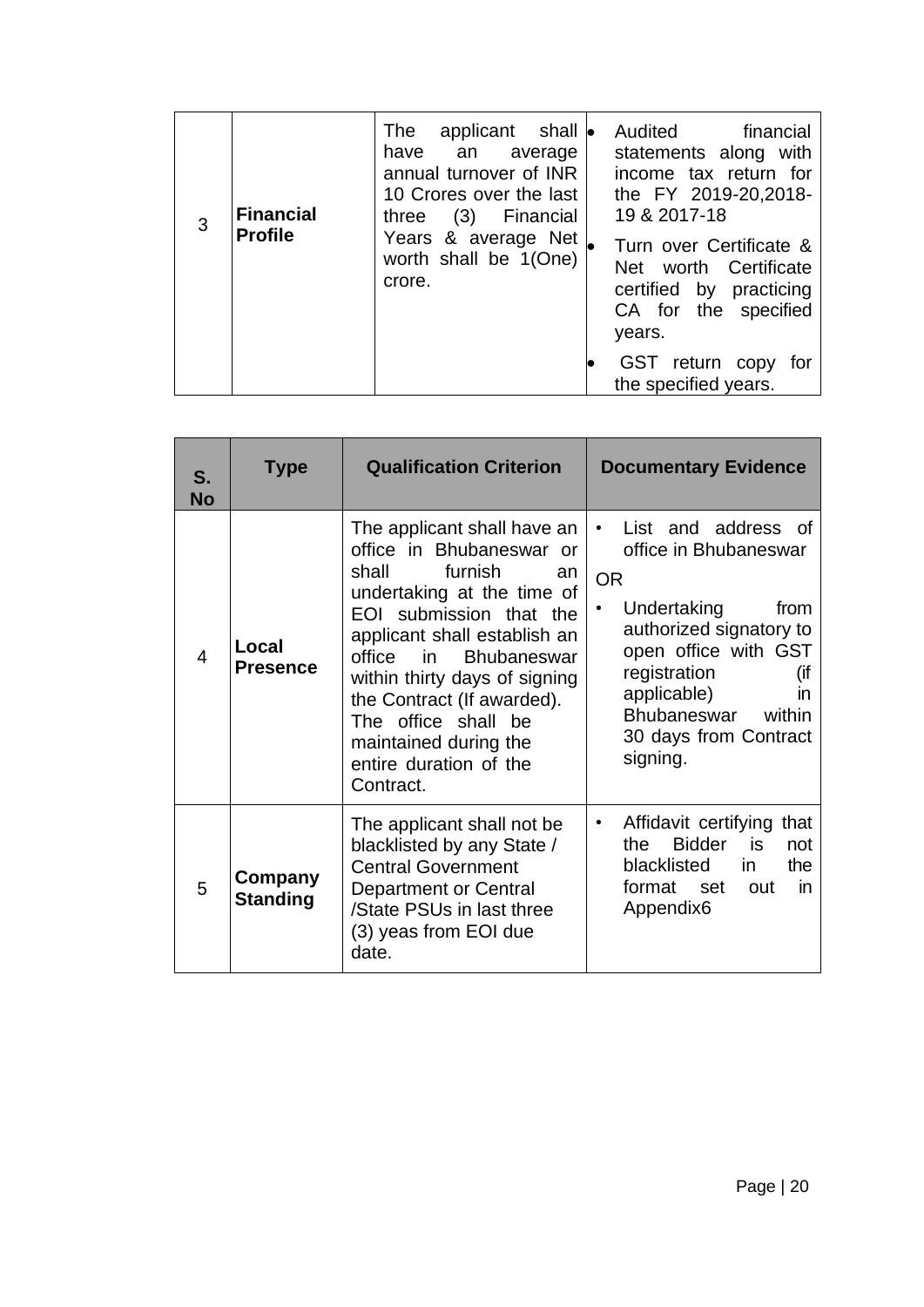| <b>Prior</b><br>6 | <b>Experience</b> | The applicant shall have<br>prior experience in the<br>business of manpower and<br>associated services with<br>proven record of 2 (two)<br>of<br>successful<br>nos.<br>completion of providing<br>manpower with at least150<br>Head counts for a period of<br>1 year, the work orders of<br>which shall be at least<br>Rs.1.00<br>crore each<br>or o<br>above or 1<br>(one)<br>successful completion of<br>providing manpower with<br>at least 300 Head counts<br>for a period of 1 year, the<br>work order of which shall<br>be at least Rs. 2.00 crore<br>in a single work order<br>during the last 5 financial<br>years. | Work order/ Contract<br>clearly highlighting the<br>scope of work, man-<br>month of<br>the<br>deployed<br>personnel<br>along with Completion<br>Certificate<br>issued<br>&signed<br>the<br>by<br>competent authority<br>on the entity's<br>Letterhead.<br>(for<br><b>Completed Projects)</b><br>In case of long<br>&<br>operations<br>maintenance phase,<br>the completion may<br>specify successful<br>execution<br>and<br>operation till<br>last<br>financial year. |
|-------------------|-------------------|-----------------------------------------------------------------------------------------------------------------------------------------------------------------------------------------------------------------------------------------------------------------------------------------------------------------------------------------------------------------------------------------------------------------------------------------------------------------------------------------------------------------------------------------------------------------------------------------------------------------------------|-----------------------------------------------------------------------------------------------------------------------------------------------------------------------------------------------------------------------------------------------------------------------------------------------------------------------------------------------------------------------------------------------------------------------------------------------------------------------|
|-------------------|-------------------|-----------------------------------------------------------------------------------------------------------------------------------------------------------------------------------------------------------------------------------------------------------------------------------------------------------------------------------------------------------------------------------------------------------------------------------------------------------------------------------------------------------------------------------------------------------------------------------------------------------------------------|-----------------------------------------------------------------------------------------------------------------------------------------------------------------------------------------------------------------------------------------------------------------------------------------------------------------------------------------------------------------------------------------------------------------------------------------------------------------------|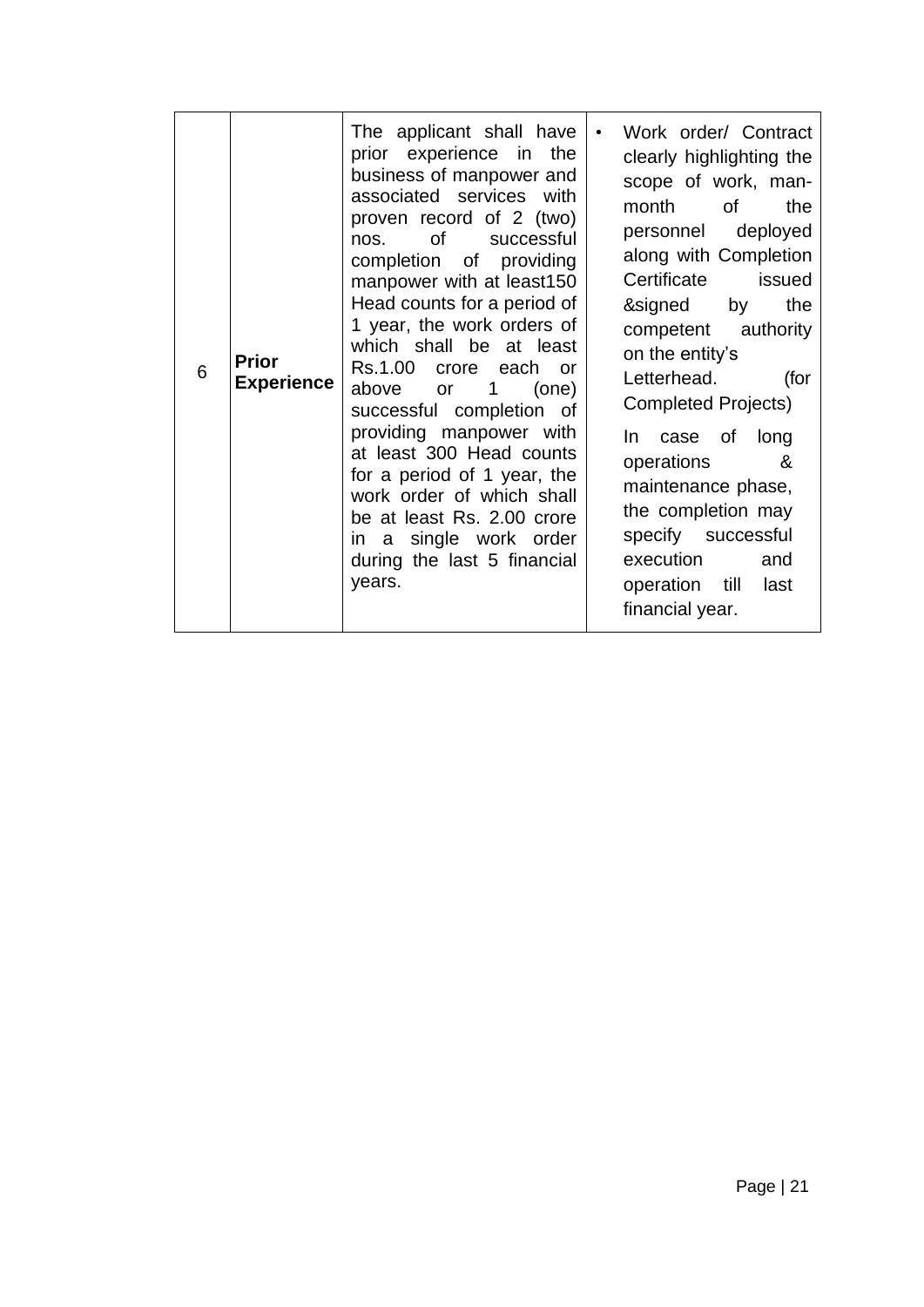- 4.1.2. The applicants need to submit up to date tax clearance certificate (IT etc.) as per relevant Act.
- 4.1.3. Applicant(s) should not be involved in any litigation that may have an impact of affecting or compromising the delivery of services as required under this EOI, subsequent RFP stage/s and in execution of agreement.
- 4.1.4. **JV / Consortium is not permitted** to participate in the Empanelment. Only Single Applicant is/are permitted to submit applications. The Applications / Eligibility and Qualification Submission of the Applicant(s) submitting as Consortium shall be termed as non-responsive and rejected.

# **4.2. Conflict of interest**

- 4.2.1. An Applicant shall not have a conflict of interest (the "Conflict of Interest") that affects the Empanelment Process. Any Applicant found to have a Conflict of Interest shall be disqualified. An Applicant may be considered to have a Conflict of Interest that affects the Empanelment Process, if the relationship between two applicants are established through common holding, either directly or through Associates, of at least 25% holding of equity/profit sharing in another company/firm, or in each other.
- 4.2.2. The Applicant, its Member or Associate (or any constituent thereof) and any other Applicant, its Member or Associate (or any constituent thereof) have common controlling ownership interest. Common controlling ownership interest for Company, Partnership Firm, and Proprietorship firm is defined as follows.
	- a) **If Applicant is a Company**: In such case, the Applicant (including its Member or Associate or any share holder thereof of Applicant and/or its Associates) possessing over 25% of the paid up and subscribed capital in its own company, Member or Associate as the case may be, also holds:
		- more than 25% of the paid up and subscribed equity capital in the other Applicant, its Member or Associate of such other Applicant, its Member or Associates is Company; and/or
		- more than 25% of profit sharing in other Applicant, its Member or Associates such other Applicant, its Member or Associates is a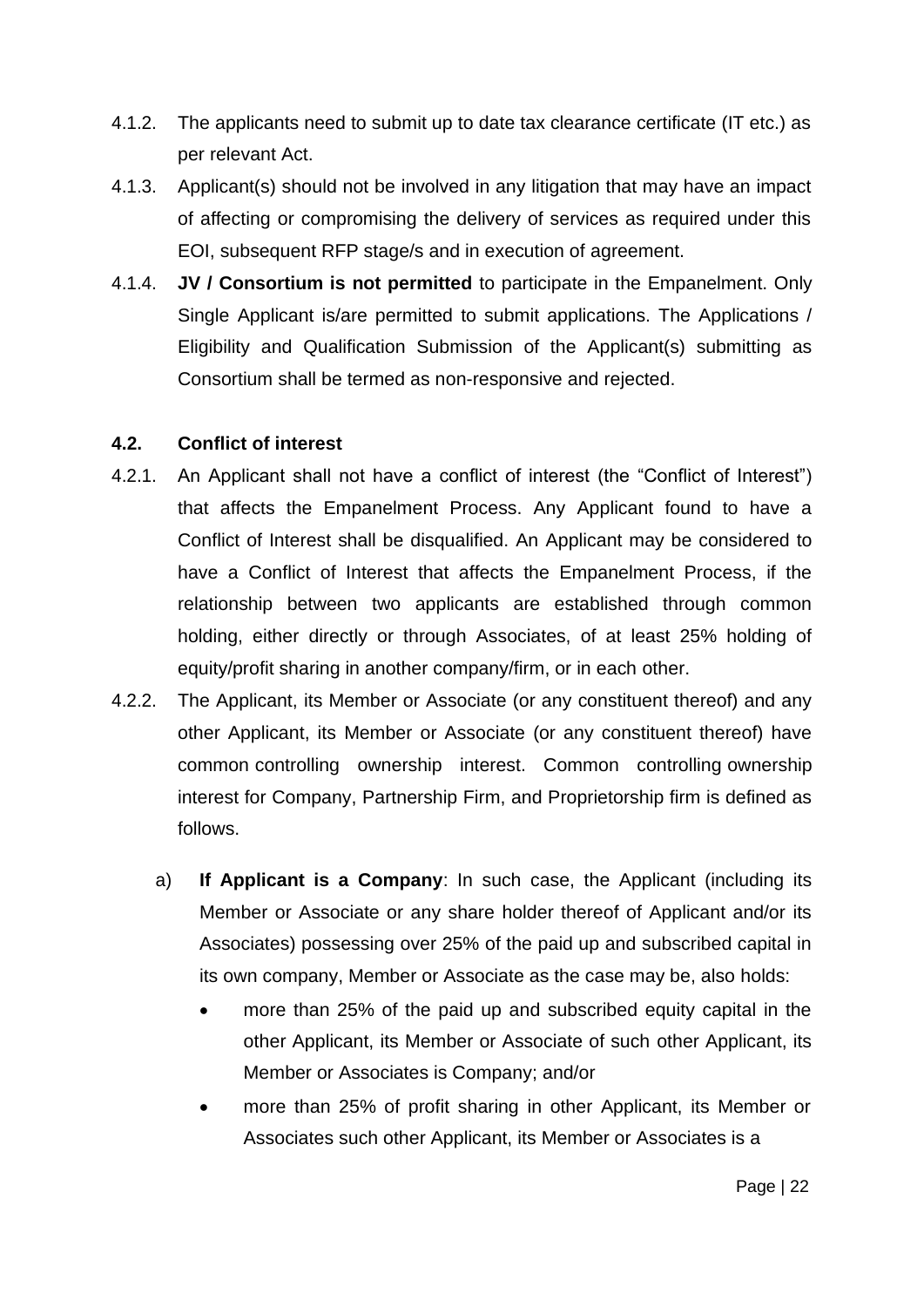Partnership firm. And/or Other Applicant, its Member or Associates which is a Proprietorship Firm.

- b) **If Applicant is a Partnership Firm**: In such case, the Applicant or its Partners or Associate having a profit sharing of more than 25% of such Applicant or its Partners or Associate as the case may be also holds:
	- more than 25% of the paid up and subscribed equity capital in the other Applicant, its Member or Associate of such other Applicant, its Member or Associates is Company; and/or
	- more than 25% of profit sharing in other Applicant, its Member or Associates such other Applicant, its Member or Associates is a Partnership firm, and/or other Applicant, its Member or Associates which is a Proprietorship Firm.
- c) **If Applicant is a Proprietorship Firm**: In such case, the Applicant or its Proprietor or Associate of such Applicant or its Proprietor or Associate as the case may be also holds;
	- more than 25% of the paid up and subscribed equity capital in the other Applicant, its Member or Associate of such other Applicant, its Member or Associates is Company; and/or
	- more than 25% of profit sharing in other Applicant, its Member or Associates such other Applicant, its Member or Associates is a Partnership firm. And/or other Applicant, its Member or Associates which is a Proprietorship Firm.
- 4.2.3. It is to be noted that this disqualification shall not apply to any ownership by a bank, insurance company, pension fund or a public financial institution referred to in section 2 of the Companies Act2013.
- 4.2.4. a constituent of such Applicant is also a constituent of another Applicant; or.
- 4.2.5. such Applicants receives or has received any direct or indirect subsidy from any other Applicant/s, or has provided any such subsidy to any other Applicants; or
- 4.2.6. such Applicants has the same legal representative for purposes of this Application as any other Applicants; or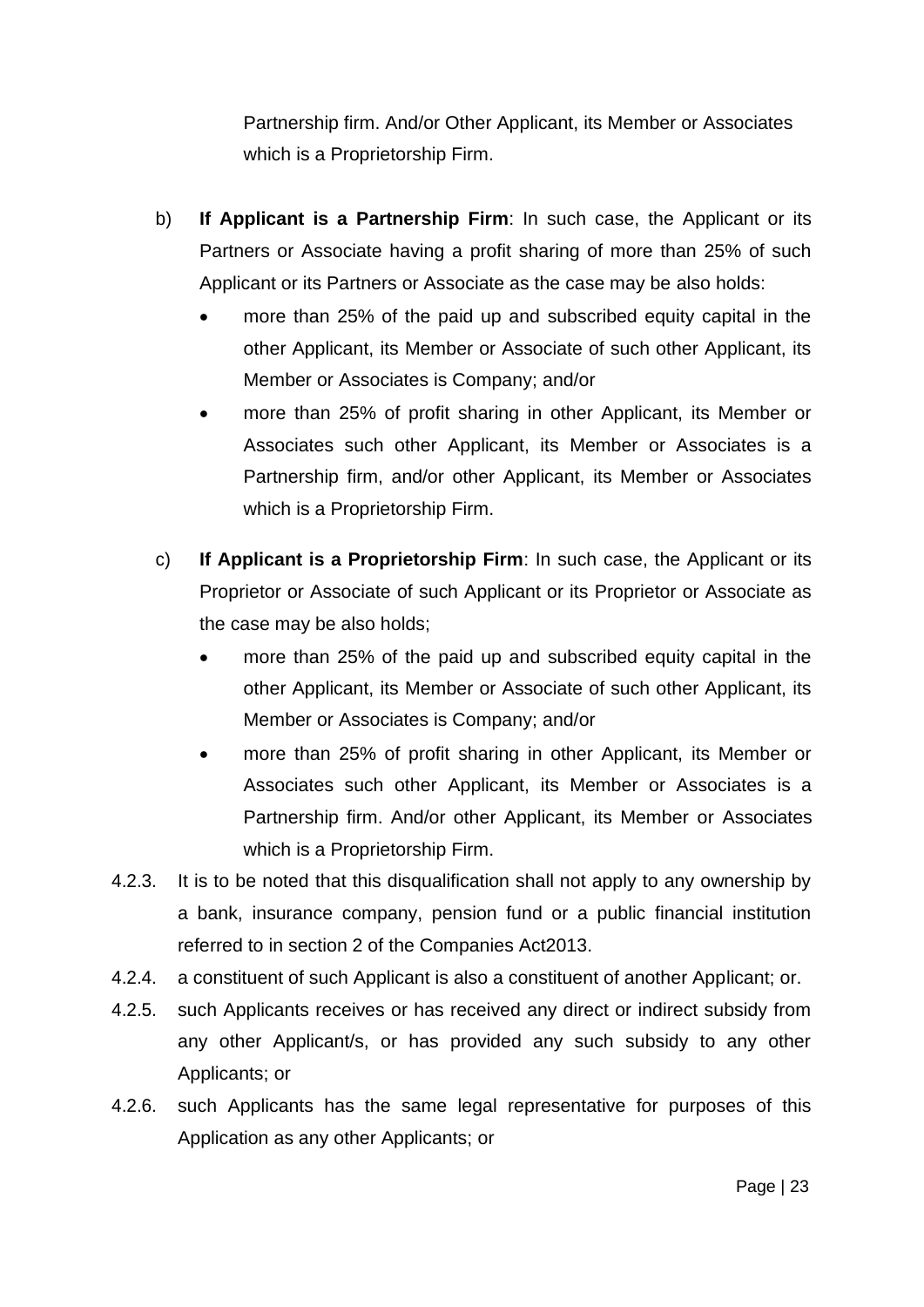4.2.7. such Applicants has a relationship with another Applicants, directly or through common third parties, that puts them in a position to have access to each other's information about, or to influence the Application of either or each of the other Applicants.

#### **4.3. Fraud and Corrupt Practices**

- 4.3.1. Applicants and their respective officers, employees, agents, and advisors are required to observe the highest standards of ethics during the Empanelment Process. Notwithstanding anything to the contrary contained in the EOI, Authority may reject an Application without being liable in any manner whatsoever to the Applicant, if it determines that Applicant has, directly or indirectly or through an agent, engaged in a corrupt, fraudulent, coercive, undesirable or restrictive practice in or affecting the Empanelment Process.
- 4.3.2. Without prejudice to the rights of Authority under Clause above, in the event that an Applicant is found by Authority to have directly or indirectly or through an officer, employee, agent or advisor engaged or indulged in any corrupt, fraudulent, coercive, undesirable or restrictive practice during the Empanelment Process, such Applicant will not be eligible to participate in any tender or request for proposal issued by Authority either indefinitely or for a period of time specified by Authority, from the date such Applicant is found by Authority to have directly or indirectly or through an officer, employee, agent or advisor engaged or indulged in any of the activities mentioned above.
- 4.3.3. For the purposes of this Clause, the following terms will have the meaning given to them below:
	- (a) **corrupt practice** means offering, giving, receiving or soliciting, directly or indirectly, of anything of value to influence the actions of any person connected with the Empanelment Process (for the avoidance of doubt, offering of employment to, or employing, or engaging in any manner whatsoever, directly or indirectly, any official of Authority who is or has been associated in any manner, directly or indirectly, with the Empanelment Process or has dealt with matters concerning the agreement or arising from it, before or after its execution, at any time prior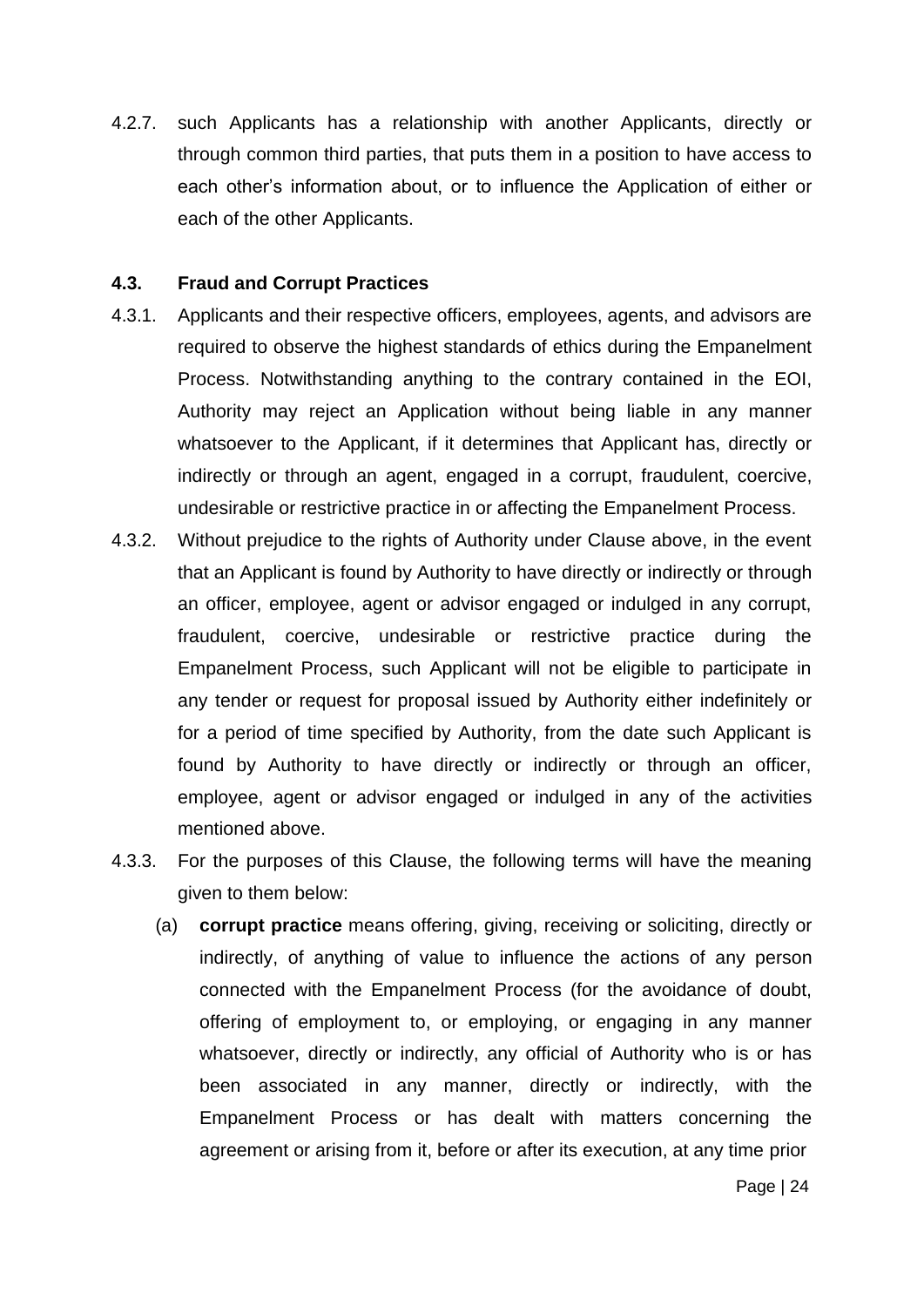to the expiry of 1 (one) year from the date that such official resigns or retires from or otherwise ceases to be in the service of Authority, will be deemed to constitute influencing the actions of a person connected with the Empanelment Process); or

appointing or engaging in any manner whatsoever, without Authority's prior approval, whether during or after the Empanelment Process or after the execution of the agreement, as the case may be, any person in respect of any matter relating to the Project, the Empanelment Process or the agreement, who at any time has been or is a legal, financial or technical advisor of Authority on any matter concerning the Project. For the avoidance of doubt, this restriction shall not apply where such adviser was engaged by the Applicant or any of its Associates in the past but his assignment expired or was terminated at least 18 (eighteen) months prior to the date of issue of the EOI, nor will this restriction apply where such adviser is engaged after the expiry of the term of the agreement.

- (b) **fraudulent practice** means any act or omission, including a misrepresentation, that knowingly or recklessly misleads, or attempts to mislead, a person to obtain a financial or any other benefit or to avoid an obligation;
- (c) **coercive practice** means impairing or harming, or threatening to impair or harm, directly or indirectly, any person or the property of the person to influence improperly the actions of a person;
- (d) **undesirable practice** means: (A) establishing contact with any person connected or employed or engaged by Authority with the objective of canvassing, lobbying or in any manner influencing or attempting to influence the Empanelment Process; or (B) having a Conflict of Interest (as set out in above Clause);and
- (e) **restrictive practice** means forming a cartel or arriving at any understanding or arrangement among Applicants with the objective of restricting or manipulating full and fair competition in the Empanelment Process.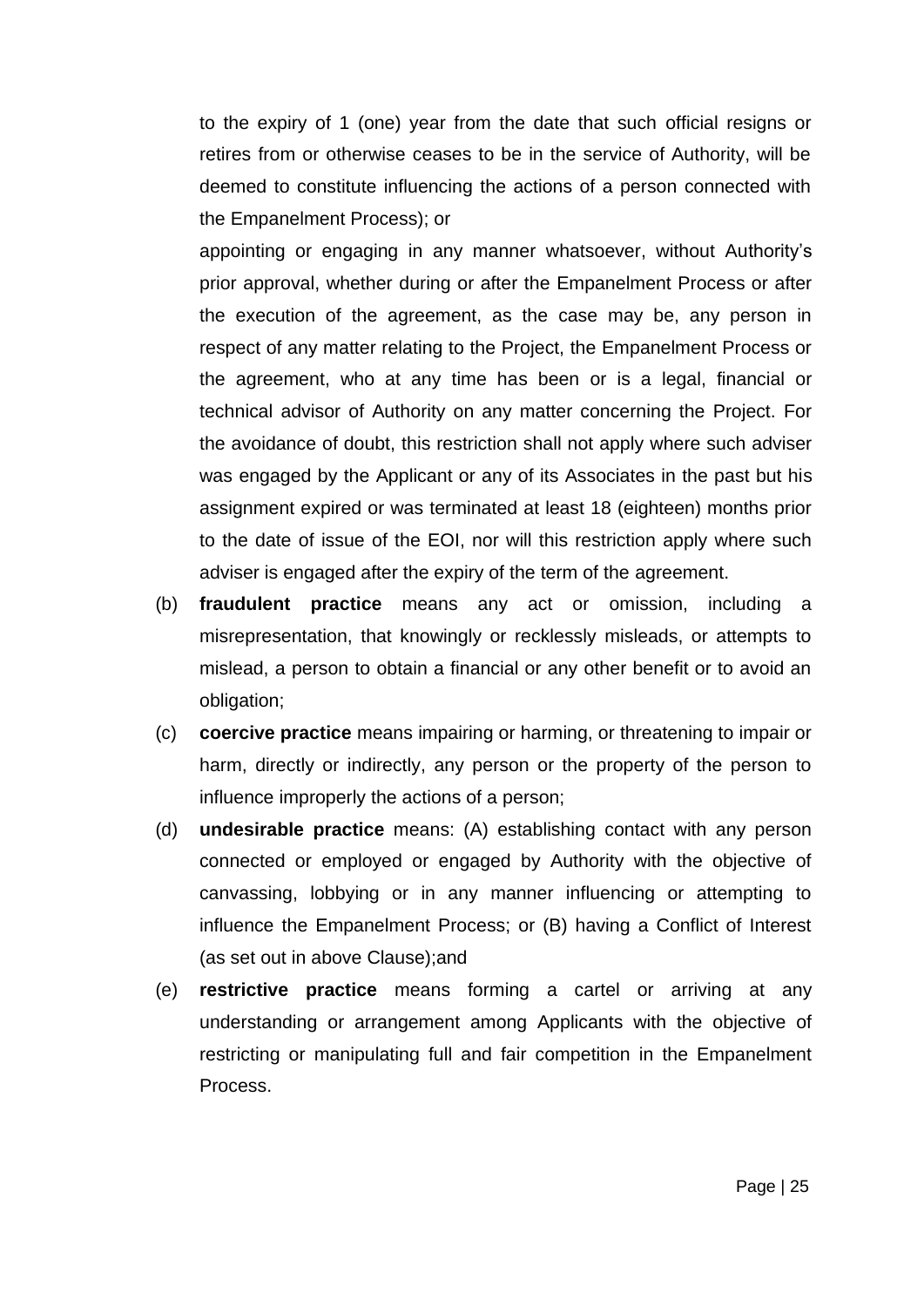# **4.4. Associate(s)**

- 4.4.1. In evaluating the Financial Capability Criteria and Technical Capability Criteria of the Applicant under sub-clauses herein above, aggregating the Financial Capability and Technical Capability of any Associates of the Applicant for the purpose of meeting the Financial Capability Criteria and Technical Capability Criteria shall be permitted.
- 4.4.2. For the purpose hereof, the word "**Associate**" shall mean, in relation to the Applicant, a firm which controls the Applicant (i.e. Parent) or is controlled by the Applicant (i.e. subsidiary), or is under the common control with the Applicant (i.e. sister concern).
- 4.4.3. As used here, the expression "control" means, with respect to Applicant firm which is a company, the ownership of common shareholders, directly or indirectly, of at least 51% of the voting shares / shareholding of the firm in question.
- 4.4.4. As used here, the expression "control" means, with respect to Applicant / firm which is a partnership, the rights of common partners to at least 51% of the profits of the firm in question.
- 4.4.5. In case the Applicant firm is a Proprietorship, the expression "control" shall mean, (i) holding of at least 51% of the voting shares by the Proprietor in the company from which it is taking Associate credit and /or (ii) status as a Partner in the Partnership firm from which its taking credit with at least 51% share in the profits of such Partnership firm.
- 4.4.6. Any claims of credit from Associate firm must be accompanied by a certificate by a practicing chartered accountant clearly explaining how the Associate firm meets the above definition of the Associate firm.

# **5. EMPANELMENT SCHEDULE**

Authority shall endeavor to adhere to the following schedule:

| <b>Event / Description</b>                                    | <b>Time / Date</b>       |
|---------------------------------------------------------------|--------------------------|
| Period of availability of EOI                                 | Till 3:00 PM, 29/01/2021 |
| Last Date of submission of Queries   Till 5:00 PM, 05/01/2021 |                          |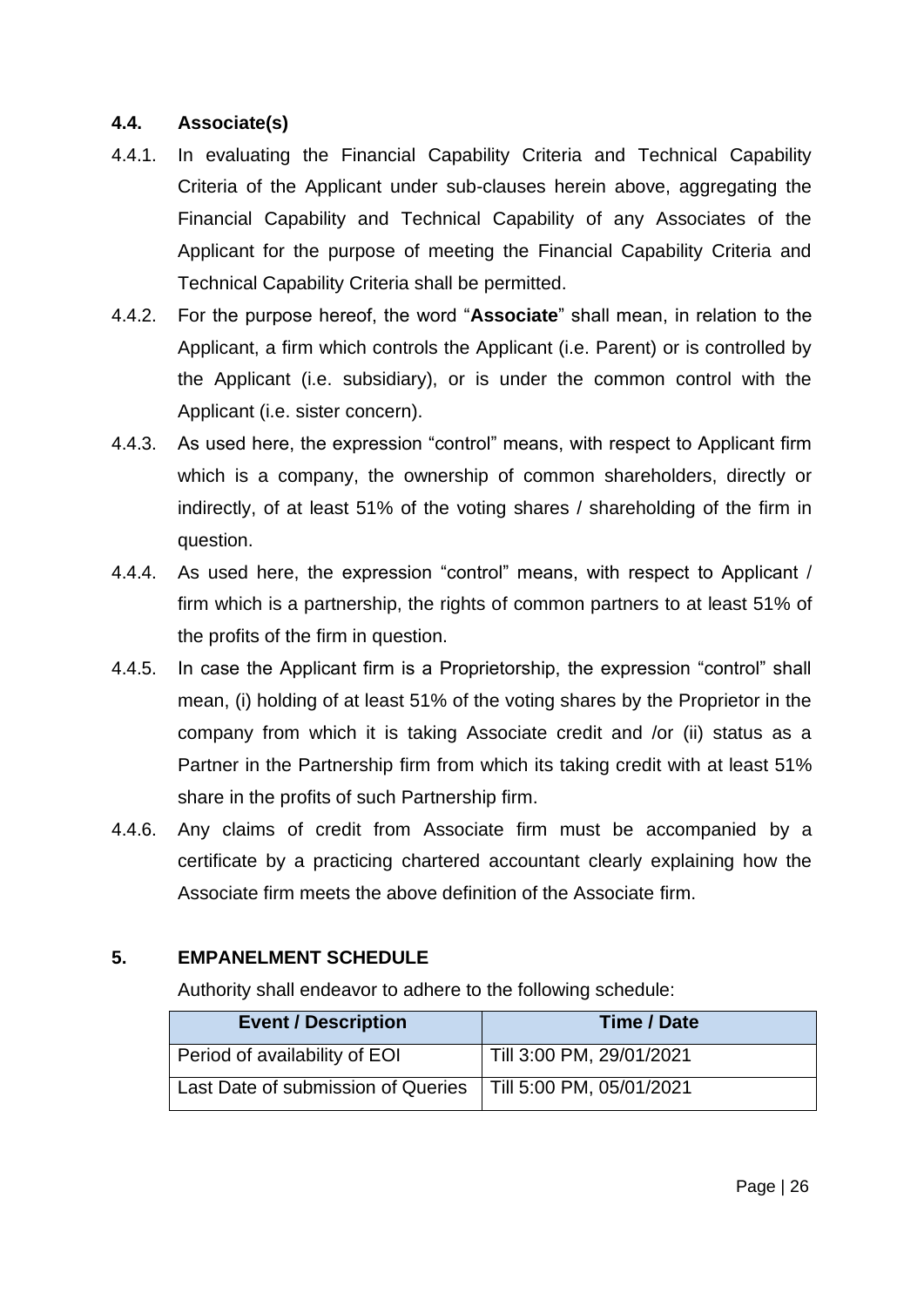| Last date of receipt of EOI  | Till 3.00 PM, 29/01/2021        |
|------------------------------|---------------------------------|
| Place of submission of EOI   | Capital Region Urban Transport  |
|                              | Block-1, 2 <sup>nd</sup> Floor, |
|                              | <b>BMC Bhawani Mall</b>         |
|                              | Saheed Nagar, -751007, Odisha   |
| Date and time of EOI opening | 3.30 PM, 29/01/2021             |

# **6. CLARIFICATIONS TO THE EOI IF ANY**

- 6.1. Any Applicant seeking a clarification with regard to the EOI may address the request in writing to Authority, at **[crutbbsr@gmail.com](mailto:crutbbsr@gmail.com)**. All e-mail queries or clarification requests should be received on or before the last date for receiving queries, as specified in the Empanelment Schedule.
- 6.2. Authority shall make reasonable efforts to respond to the queries or requests for clarifications. Authority's responses (including an explanation of the query but not identification of its source) will be made available to all the Applicants and shall be uploaded on Website(s). It shall be the responsibility of the Applicants to check Authority's Website(s) for the responses to the queries or requests for clarifications. Authority may, but shall not be obliged to, communicate with the Applicants by e-mail, notice or any other means it may deem fit about the issuance of the clarifications.
- 6.3. Authority reserves the right not to respond to any query or provide any clarification, in its sole discretion, and nothing in this Clause shall be taken to be or read as compelling or requiring Authority to respond to any query or to provide any clarification. Authority may, of its own initiative, if deemed necessary, issue clarifications to all the Applicants. Verbal clarifications and information given by Authority or any other person for or on its behalf shall not in any way or manner be binding on Authority.
- 6.4. A Pre-Application Meeting shall be held on date and time specified in Empanelment schedule to clarify any queries that the Applicants may have. Queries in writing should be sent to Authority by the date and time specified in Empanelment schedule at the address given in clause no. 10.3.The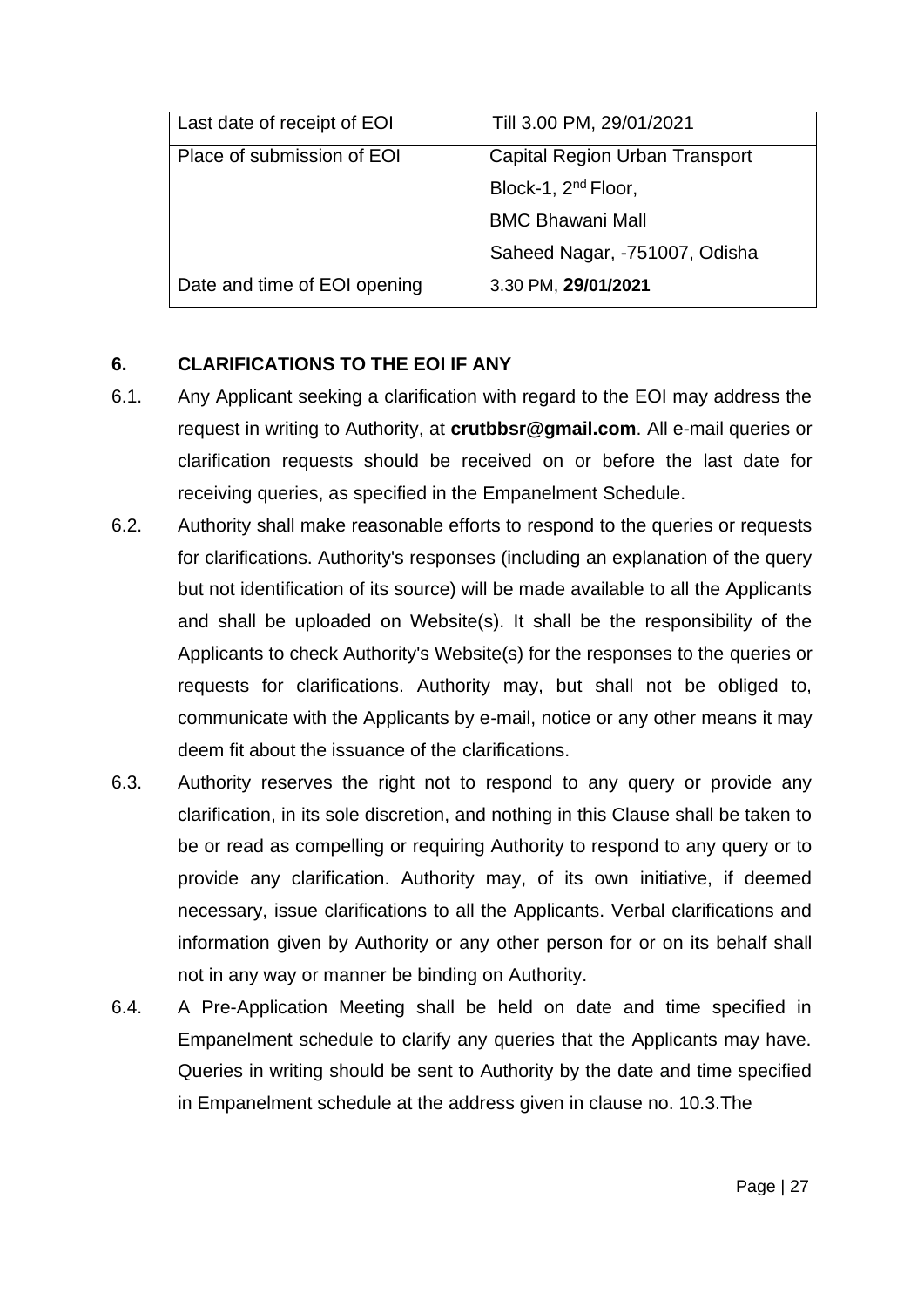Queries shall also be mailed to **[crutbbsr@gmail.com](mailto:crutbbsr@gmail.com)**.

6.5. The reply to the Pre-Application queries incorporating the clarifications will be uploaded on Website(s)/sent through email and shall form part of the EOI.

# **7. AMENDMENT OF EOI:**

- 7.1. Authority, at its sole discretion, whether on its own initiative or in response to a query raised or clarifications requested by an Applicant in writing or at the Pre-Application Meeting, may choose to modify the EOI by issuing an addendum before the Application Due Date.
- 7.2. Any modification to the EOI following the Pre-Application Meeting will be made by Authority only by issuing an Addendum.
- 7.3. Any Addendum issued before the Application Due Date shall form part of the EOI and shall be published on website.
- 7.4. Each Addendum shall be binding on the Applicants, whether or not the Applicants convey their acceptance of the Addendum and Authority will assume no responsibility for non-receipt of the Addendum by any Applicant.
- 7.5. To give prospective Applicants reasonable time in which to take any Addendum into account in preparing their Applications, Authority may, at its sole discretion, extend the Application Due Date.
- 7.6. Any oral statements made by Authority or its advisors regarding the Empanelment Process, the EOI or on any other matter, including oral clarifications or information provided by or on behalf of Authority at the Pre-Application Meeting or the minutes of the Pre-Application Meeting shall not be considered as amending the EOI.
- 7.7. Authority may, but shall not be obliged to, issue the revised EOI reflecting all the amendments and changes agreed to by Authority on or before the date that is mentioned in the Empanelment Schedule. If issued by Authority, the revised EOI shall be definitive and binding and Authority shall not entertain any deviations from the revised EOI at the time of submission of the Application or thereafter.
- 7.8. Authoritywillassumethattheinformationcontainedinorprovisionsofthe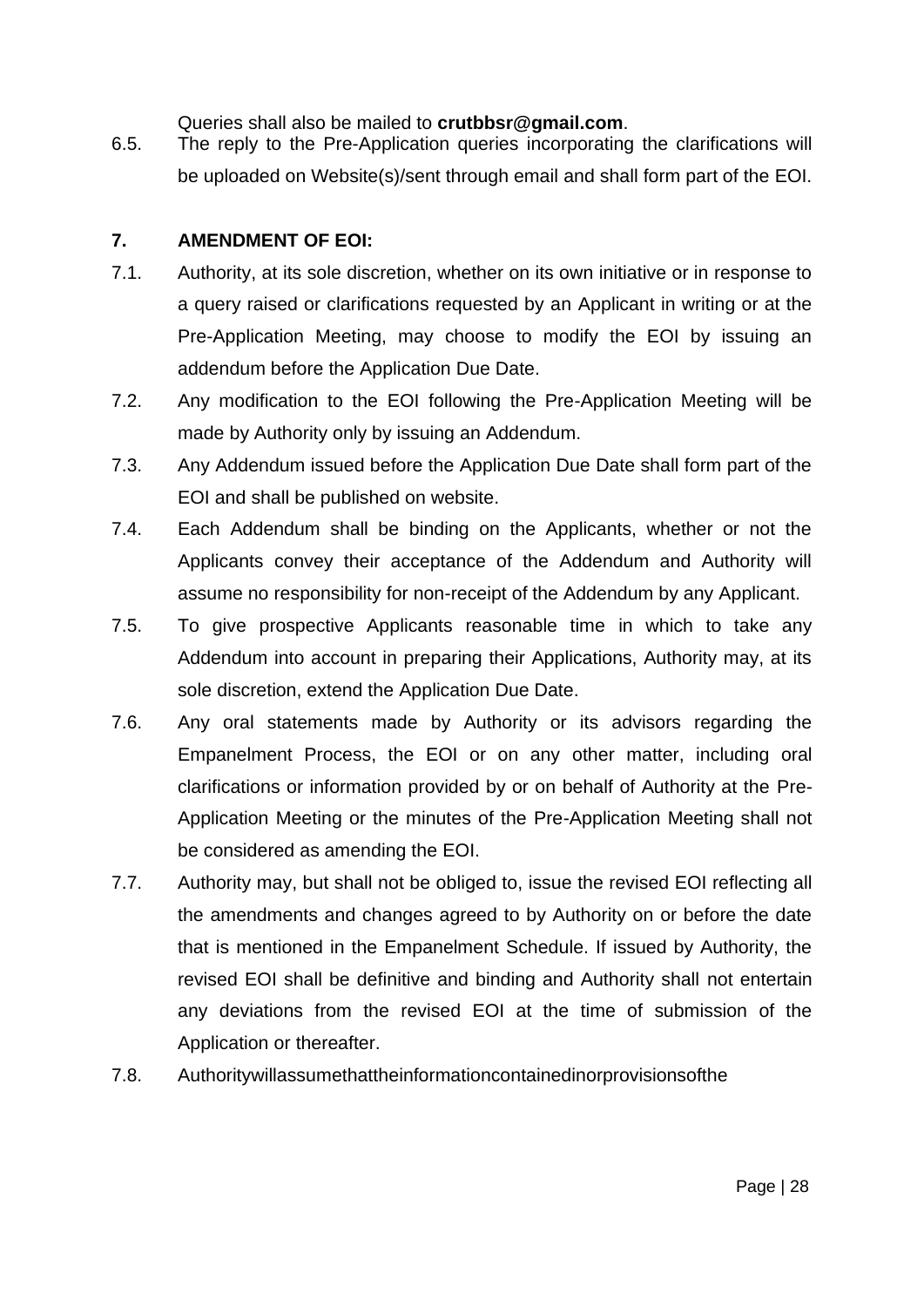revised EOI, if issued, will have been taken into account by the Applicant in its Application. Authority assumes no responsibility for the failure of an Applicant to submit the Application in accordance with the terms of the revised EOI or for any consequent losses suffered by the Applicant.

# **8. FORM FOR EMPANELMENT AND PROCESS OF SELECTION**

8.1. Authority has adopted a two-stage selection process for award of the Project(s). In the first stage those applicants who qualify in technical evaluation shall be empanelled and in second stage the projects shall be bided amongst the empanelled agencies for award of projects on L1 bidder basis. In this stage, the applicants are required **to submit a single Application** for empanelment with financial bid with reference to RFP. The financial bid of the bidders other than the empanelled bidders shall not be opened.

| 8.2. | The Application submitted by Applicant shall comprise the following: |  |  |  |  |
|------|----------------------------------------------------------------------|--|--|--|--|
|------|----------------------------------------------------------------------|--|--|--|--|

| <b>Annexure</b> | <b>Description</b>                             |
|-----------------|------------------------------------------------|
| Annexure A1     | <b>Covering letter</b>                         |
| Annexure A2     | Description of the entity / Applicant          |
| Annexure A3     | Power of attorney for appointing the signatory |
| Annexure A4     | <b>Summary of Technical Experience</b>         |
| Annexure A5     | <b>Summary of Financial Strength</b>           |

It is clarified that all certificates to be issued by the statutory auditor of the Applicant/Member/Associate shall be issued on the letterhead of such statutory auditor.

# **9. VALIDITY OF THE APPLICATION:**

9.1. Each Applicant shall indicate that it is a firm and irrevocable application, and shall remain valid for a period of not less than 180 (one hundred and eighty) days from the Application Due Date or till empanelment process is over. Nonadherence to this requirement may be a ground for declaring an Application as non-responsive.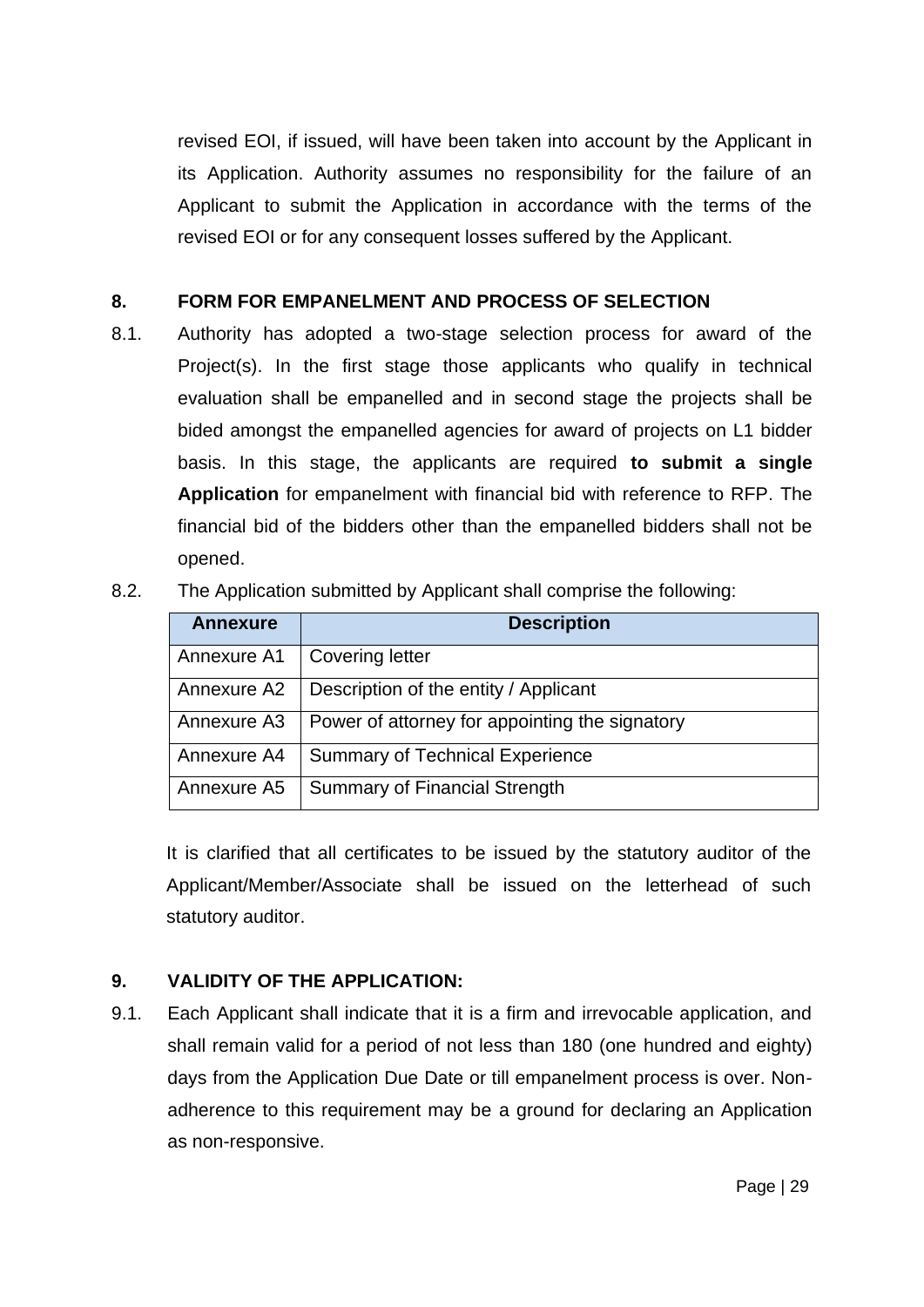9.2. In exceptional circumstances, prior to the expiry of the Application validity period, Authority may request the Applicants in writing to extend the Application validity period. Applicants who agree to extend the Application validity period shall also extend the validity of the EMD for an equivalent period. An Applicant may refuse to extend the Application validity period without forfeiture of its EMD. An extension of the Application validity period will not entitle an Applicant to modify its Application.

#### **10. PREPARATION OF APPLICATION**

- 10.1. Each Application must be typed or written in indelible ink and should be physically signed by the Authorized Signatory. The name and position held by the person signing the Application must be typed or printed below the signature.
- 10.2. All pages of Application must be physically initialed by an authorized signatory of the Applicant. If any printed and published documents are being submitted, only the cover and the last page shall be initialed.
- 10.3. The Applications shall contain no alterations, omissions or additions, unless such alterations, omissions or additions are signed by the authorized signatory of the Applicant. Any interlineations, erasures, or overwriting will be valid only if they are signed by the authorized signatory of the Applicant.
- 10.4. While submitting the Applications, if the space provided in the prescribed forms in the Annexures is insufficient, the Applicants may format the prescribed forms for making due provision for incorporation of the requested information.
- 10.5. The Applicant shall be responsible for all the data provided in the Application. The Applications should be prepared in reasonable detail to enable Authority or its nominated agencies/advisors to evaluate the Applications for selection of the Applicant.
- 10.6. Each Applicant is advised to carry out necessary technical surveys, site visit, field investigations, market and demand assessment, etc. at its own cost and risk, before submitting its Application.

# **11. SUBMISSION OFAPPLICATION**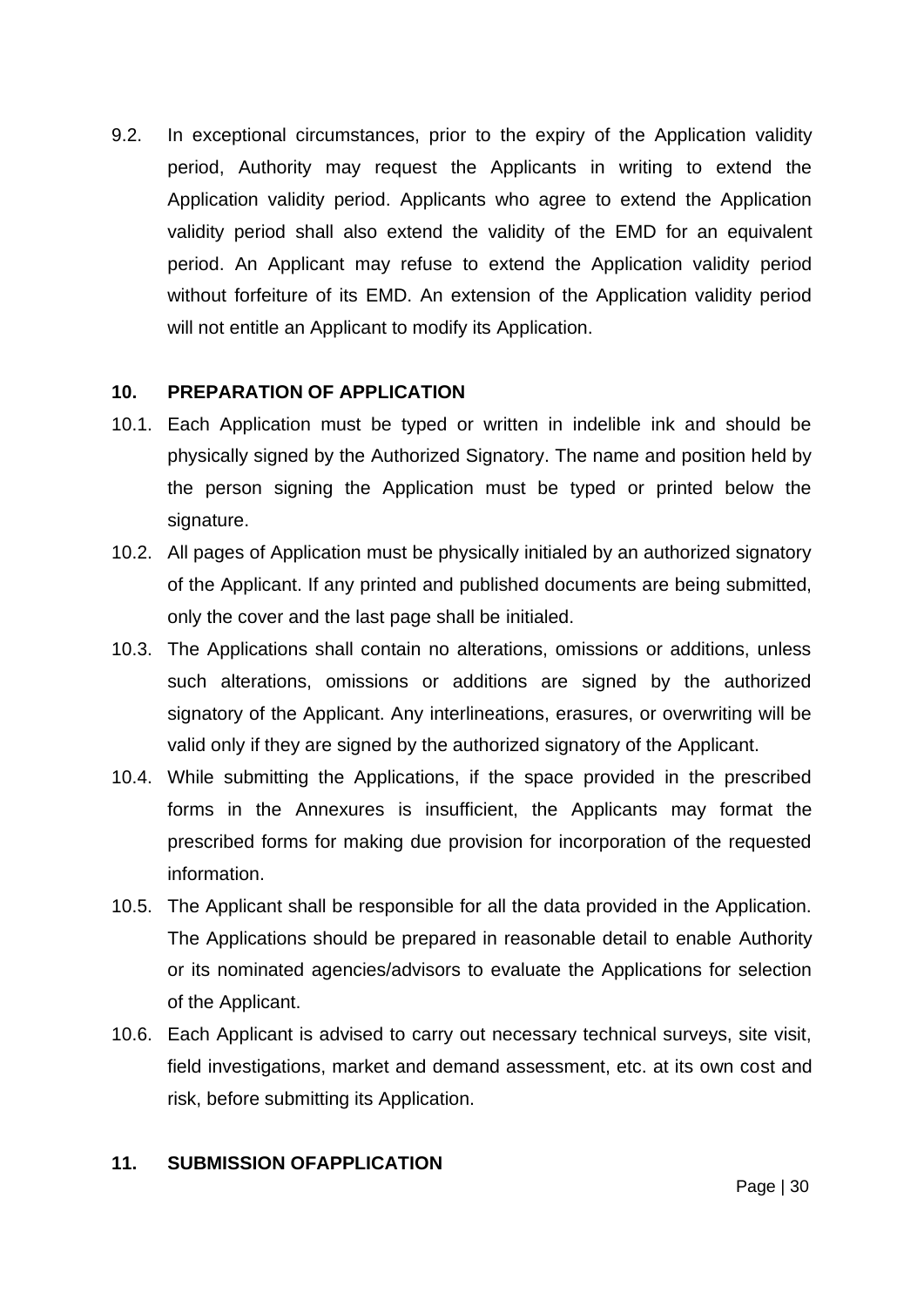11.1. The Applicant(s) is/are required to submit the one set of original Application along with a copy of same in sealed envelopes, clearly marked as follows:

**"Application for Empanelment of agencies for collection of fare box revenue from the city bus services operated by Capital Region Urban Transport (CRUT)" (One Original + One Copy)**

# **DO NOT OPEN BEFORE SPECIFIED TIME ON APPLICATION DUE DATE Submitted by: [Name, Address & Contact Details of the Applicant]**

Sealed envelope (i.e., the envelope containing One Original + One Copy of the Application) shall clearly indicate the name, address and contact details of the Applicant.

- 11.2. If the envelopes are not sealed, marked and submitted as instructed above, Authority assumes no responsibility for the misplacement or premature opening of the contents of the Applications and consequent losses, if any, suffered by the Applicant.
- 11.3. Each Applicant shall submit as part of its Application: the original Application and 1 (one) copy of the Application. The original shall be labeled "ORIGINAL" and the copy shall be labeled "COPY"; and, In the event of any discrepancy between the original and the copy, the original will prevail.
- 11.4. The Applications shall be submitted to the following address:

To,

# **The General Manager (P&A)**

Capital Region Urban Transport

Block-1, 2nd Floor, BMC Bhawani Mall

Saheed Nagar, -75100, Odisha

An Application submitted by an Applicant to any address other than the above mentioned address will not be considered for evaluation.

11.5. Each Applicant shall be permitted to submit only 1 (one) Application for Empanelment. An Applicant who submits or participates in more than one Application(s) for Empanelment shall cause all the Applications with the Applicant's participation to be disqualified.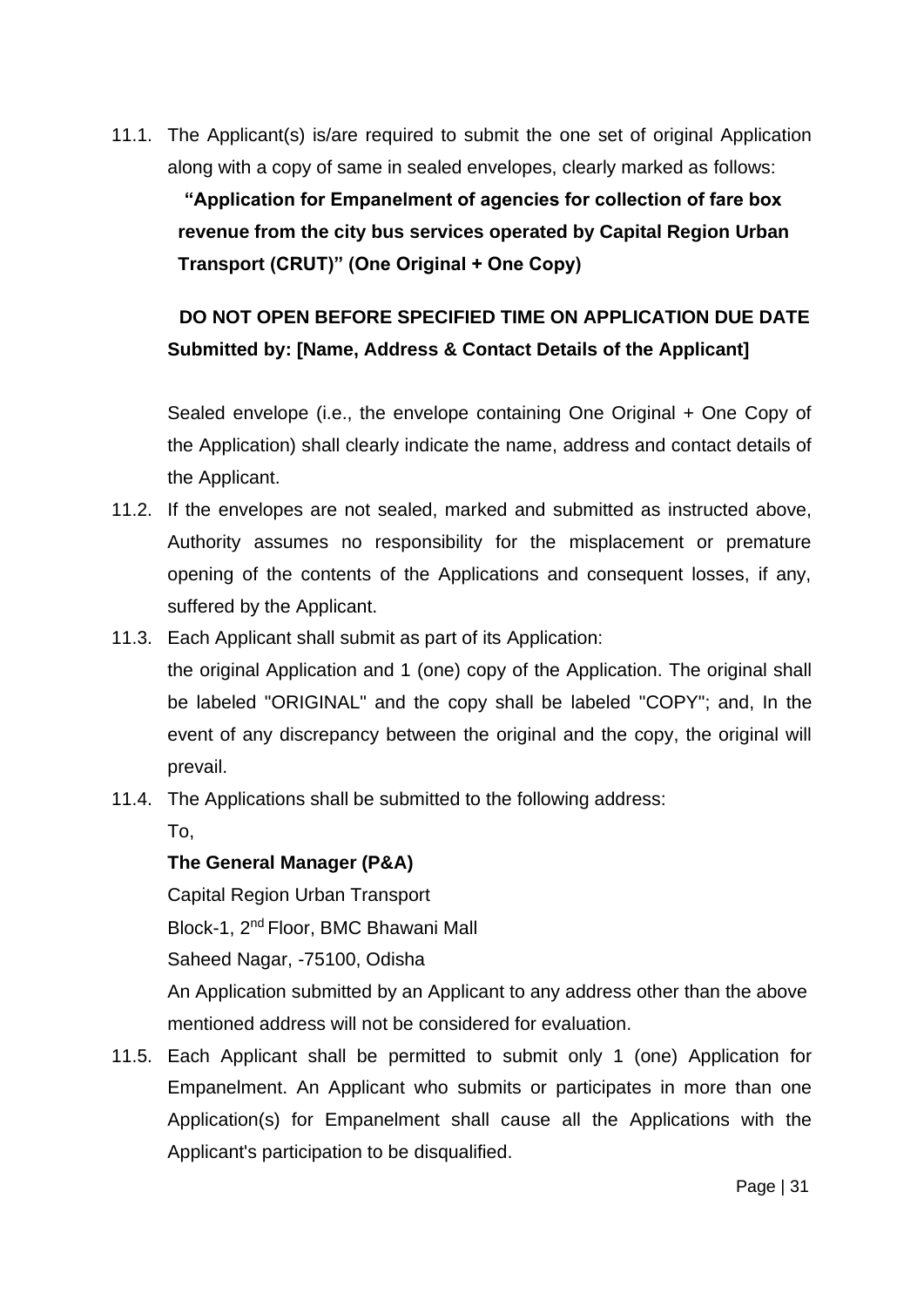- 11.6. The Applications should be received at the above address on or before Application Due Date & time. Applicants shall submit their Applications by registered post/speed post only so as to reach the designated address by the Application Due Date. For submission of Applications, there will be no drop box facility available. Applications submitted by fax or e-mail shall not be entertained and shall be rejected. Further, if any Application is received after the specified time on the Application Due Date, it shall be rejected and shall be returned unopened to the Applicant.
- 11.7. Authority or any of its agencies/consultants/advisors shall not be responsible for any delay in receipt of the Applications. Any Application, received after the Application Due Date shall not be opened or evaluated and shall be deemed to be rejected for all purposes.
- 11.8. Applicants may be required to periodically update, at any time as may be notified by Authority, the information submitted in their Applications as regards the following:
	- a) evidence of access to project funding and its sources; and
	- b) complete balance sheet of the Applicants.
	- c) technical qualification / experience of the firm, etc.
- 11.9. The Applicant shall bear all costs associated with the preparation and submission of its Application, including data collection, analysis, design, etc. Neither Authority nor any of its agencies/consultants/advisors will be responsible or liable for all such costs, regardless of the conduct or outcome of the Empanelment Process.

# **12. ACKNOWLEDGEMENT BY THEAPPLICANT:**

- 12.1. It shall be deemed that by submitting the Application, the Applicant has:
	- (a) made a complete and careful examination of the information provided in the EOI;
	- (b) received all relevant information requested from Authority;
	- (c) accepted the risk of inadequacy, error or mistake in the information provided in the EOI or furnished by or on behalf of Authority;
	- Page | 32 (d) satisfied itself about all things, matters and information, necessary and required for submitting an informed Application, development of the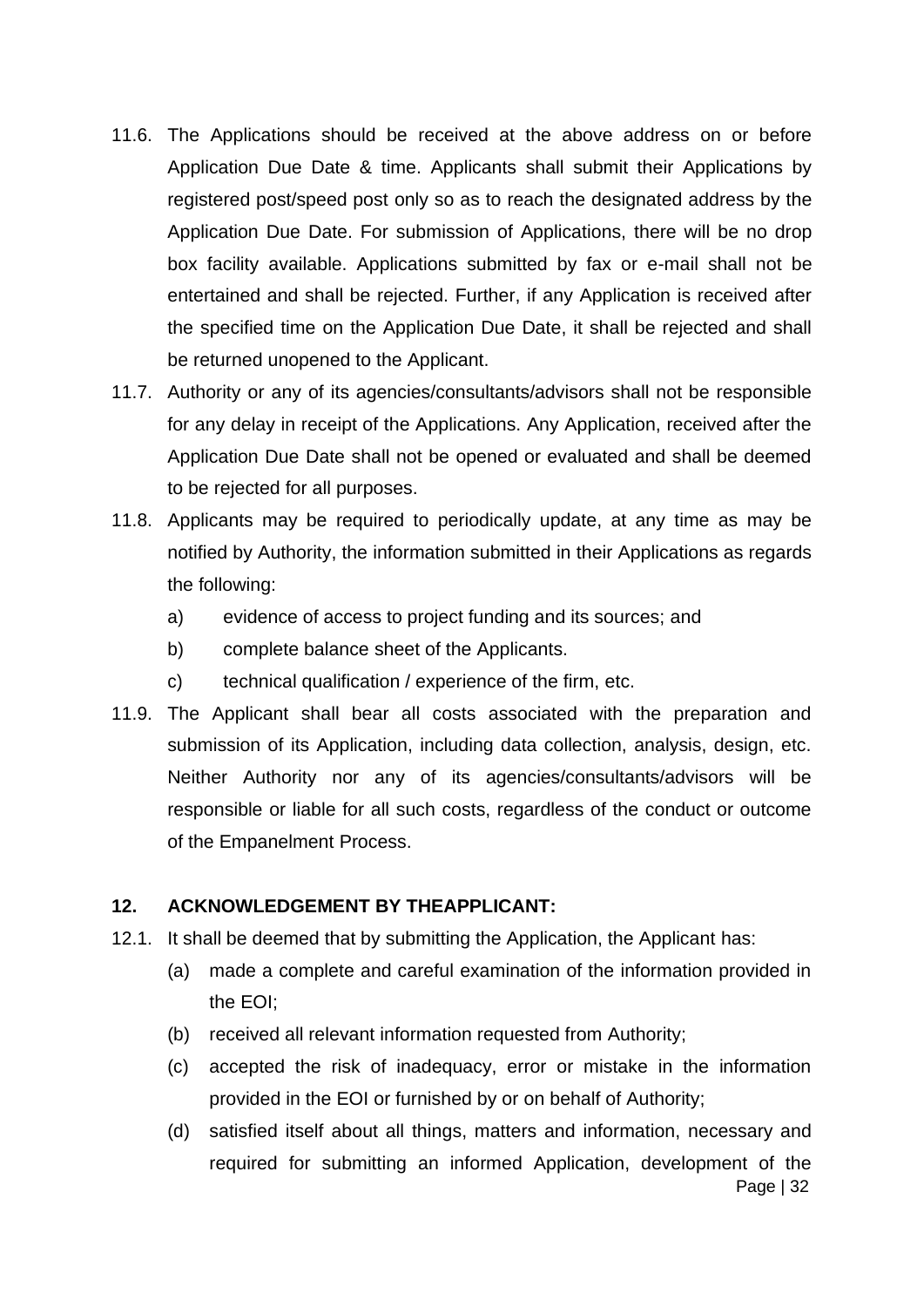Project in accordance with the EOI and performance of its obligations thereunder;

- (e) acknowledged and agreed that inadequacy, lack of completeness or incorrectness of information provided in the EOI or ignorance of any matter in relation to the Project shall not be a basis for any claim for compensation, damages, extension of time for performance of its obligations or loss of profits or revenue from Authority; and
- (f) agreed to be bound by the undertakings provided by it under and in terms of the EOI.
- 12.2. Authority shall not be liable for any omission, mistake or error in respect of any of the above or on account of any matter or issue arising out of or concerning or relating to the EOI or the Empanelment Process, including any error or mistake therein or in any information or data given by Authority.
- 12.3. It will be deemed that by submitting the Application, an Applicant agrees and releases Authority and its employees, agents and advisors, irrevocably, unconditionally, fully and finally from any and all liability for any claims, losses, damages, costs, expenses or liabilities in any way related to or arising from the exercise of any rights and/or performance of any obligations under the EOI and/or in connection with the Empanelment Process, to the fullest extent permitted by Applicable Law and waives any and all rights and/or claims it may have in this respect, whether actual or contingent, whether present or in the future.

#### **13. MODIFICATIONS OR WITHDRAWALS OFAPPLICATIONS**

- 13.1. Any Applicant may modify or withdraw its Application after submission but prior to the Application Due Date, provided that Authority receives a written notice of the modification or withdrawal prior to the Application Due Date. The responsibility of submitting the modified Application, if any, by the Application Due Date, will rest solely with the Applicant.
- 13.2. No Applicant shall be allowed to modify its Application after the Application Due Date.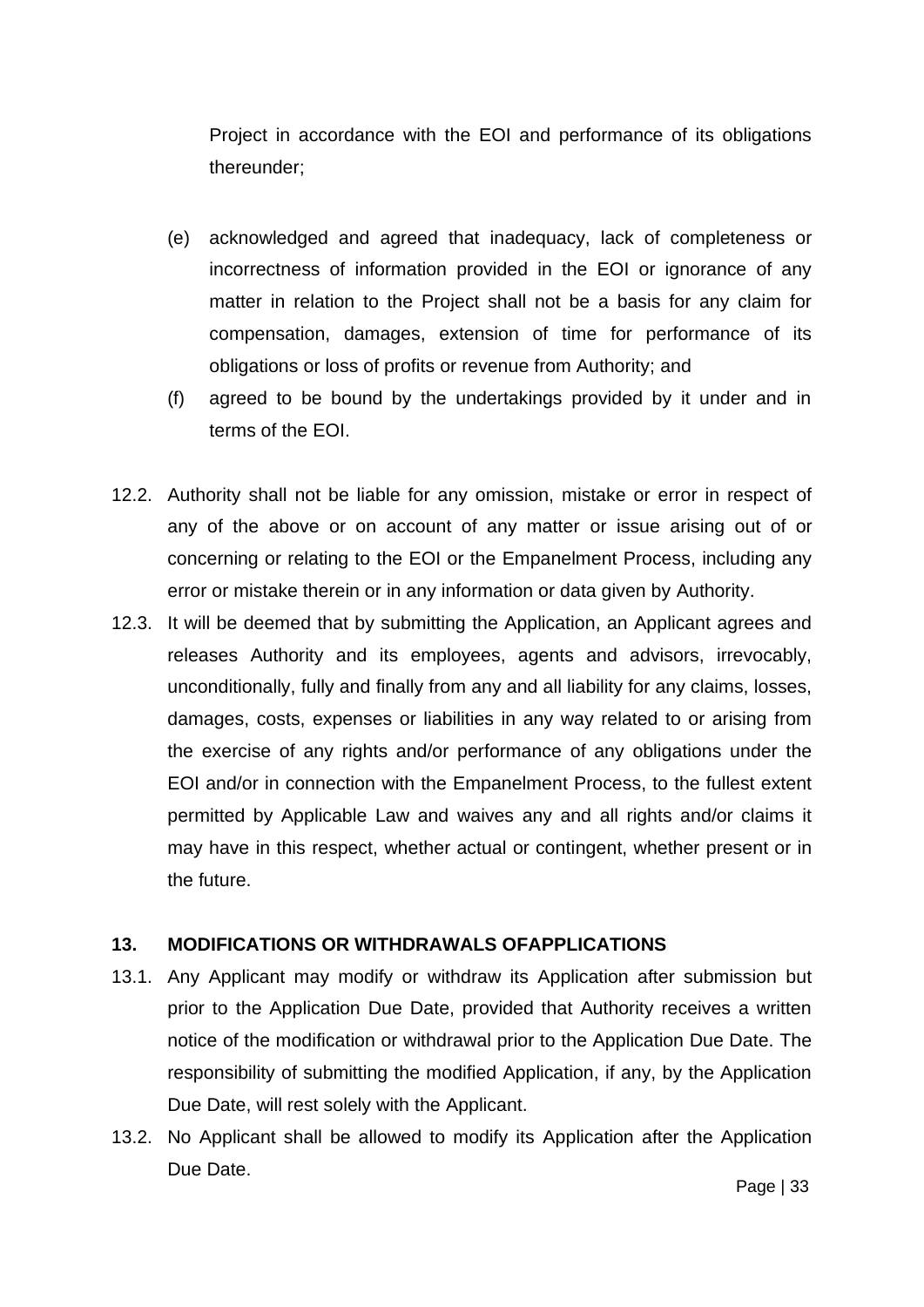- 13.3. Any additional information supplied subsequent to the Application Due Date, unless the same has been expressly sought for by Authority, shall be disregarded.
- 13.4. The modification or withdrawal notice shall be prepared, sealed, marked, and delivered in accordance with the provisions of the EOI with the envelopes being additionally marked "MODIFICATION" or "WITHDRAWAL", as appropriate.
- 13.5. If Authority receives a withdrawal notice before the specified time on the Application Due Date, then Authority shall return the Application to such Applicant unopened, and the EMD, if any, submitted by the Applicant.
- 13.6. If Authority receives a substitution notice from an Applicant before the specified time on the Application Due Date, then the Applicant will be allowed to substitute its original Application, which shall be returned unopened.

#### **14. MISCELLANEOUS INSTRUCTIONS TOAPPLICANTS:**

- 14.1. All Applicants should note the following:
	- (a) Strict **adherence to formats**, wherever specified, is required. Nonadherence to formats shall be a ground for declaring an Application nonresponsive.
	- (b) All the pages of the submitted document(s) should have **proper page numbering**, otherwise, Authority shall have the rights to declare it as non-responsive.
	- (c) All communication and information should be provided in writing and in **English** language.
	- (d) All financial data shall be in **Indian Rupees**.
	- (e) The metric system, except for description of land, shall be followed for units. All land related information will be provided in **Acres**.
	- (f) All communication and information provided should be legible, and wherever the information is given in figures, the same should also be mentioned in words. In case of conflict between amounts stated in figures and words, the amount stated in words will be taken as correct.
	- Page | 34 (g) Authority or any of its agencies/consultants/advisors reserve the right to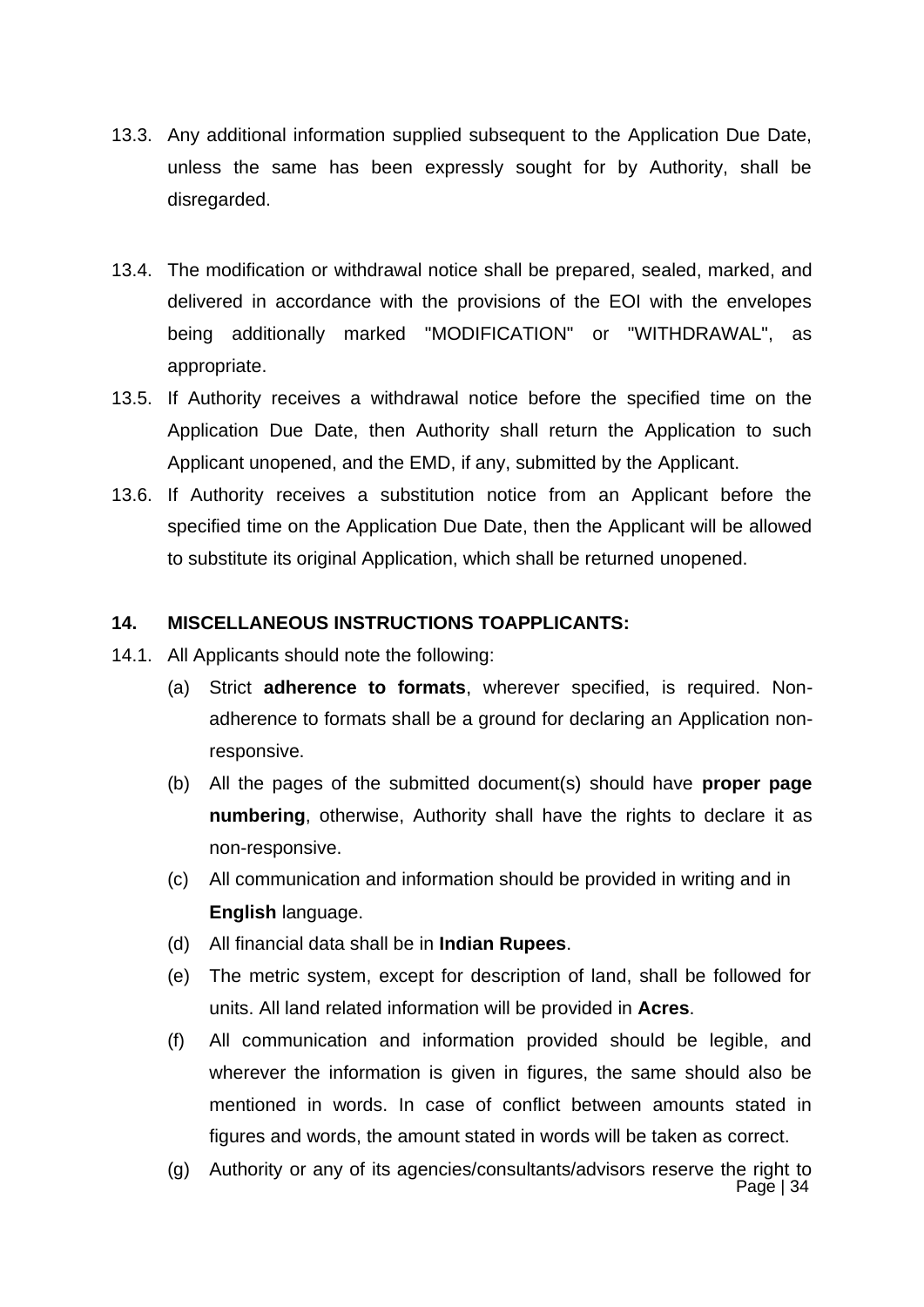seek additional information from the Applicants, if found necessary, during the course of evaluation of the Application. Non-submission, incomplete submission or delayed submission of such additional information or clarifications sought by Authority or any of its agencies/consultants/advisors, within the time specified in the request, can be a ground for rejecting the Application. In case the Application is not rejected, Authority may proceed to evaluate the Application by construing the particulars requiring clarification to the best of its understanding, and the Applicant shall be barred from subsequently questioning such interpretation of Authority.

- (h) Any request for clarification(s) and all clarification(s) in response thereto shall be in writing. Any clarification submitted by an Applicant that is not in response to a request by Authority will not be considered.
- (i) If any claim made or information provided by the Applicant in the Application or any information provided by the Applicant in response to any subsequent query by Authority or any of its agencies/consultants/advisors, is found to be incorrect or is a material misrepresentation of facts, then the Application will be liable for rejection. Mere clerical errors or bonafide mistakes may be treated as an exception at the sole discretion of Authority or any of its agencies/consultants/advisors, and if Authority or any of its agencies/ consultants/ advisors, is adequately satisfied.

#### **15. EARNEST MONEYDEPOSIT:**

- 15.1. The Applicants are required to submit an Earnest Money Deposit (EMD) of **Rs. 1.50 Lakhs (Rupees One Lakh Fifty Thousand Only)** along with its Application.
- 15.2. The EMD shall be in the form of an account payee demand draft / pay order / banker's cheque from a scheduled commercial/nationalized bank in India in favour of "**Capital Region Urban Transport**", and payable at "**Bhubaneswar**". The Bid Security shall remain valid for a period of 240 days (Two hundred and Forty days) from the Application Due Date.
- Page | 35 15.3. Any Application not accompanied by an acceptable EMD, in the manner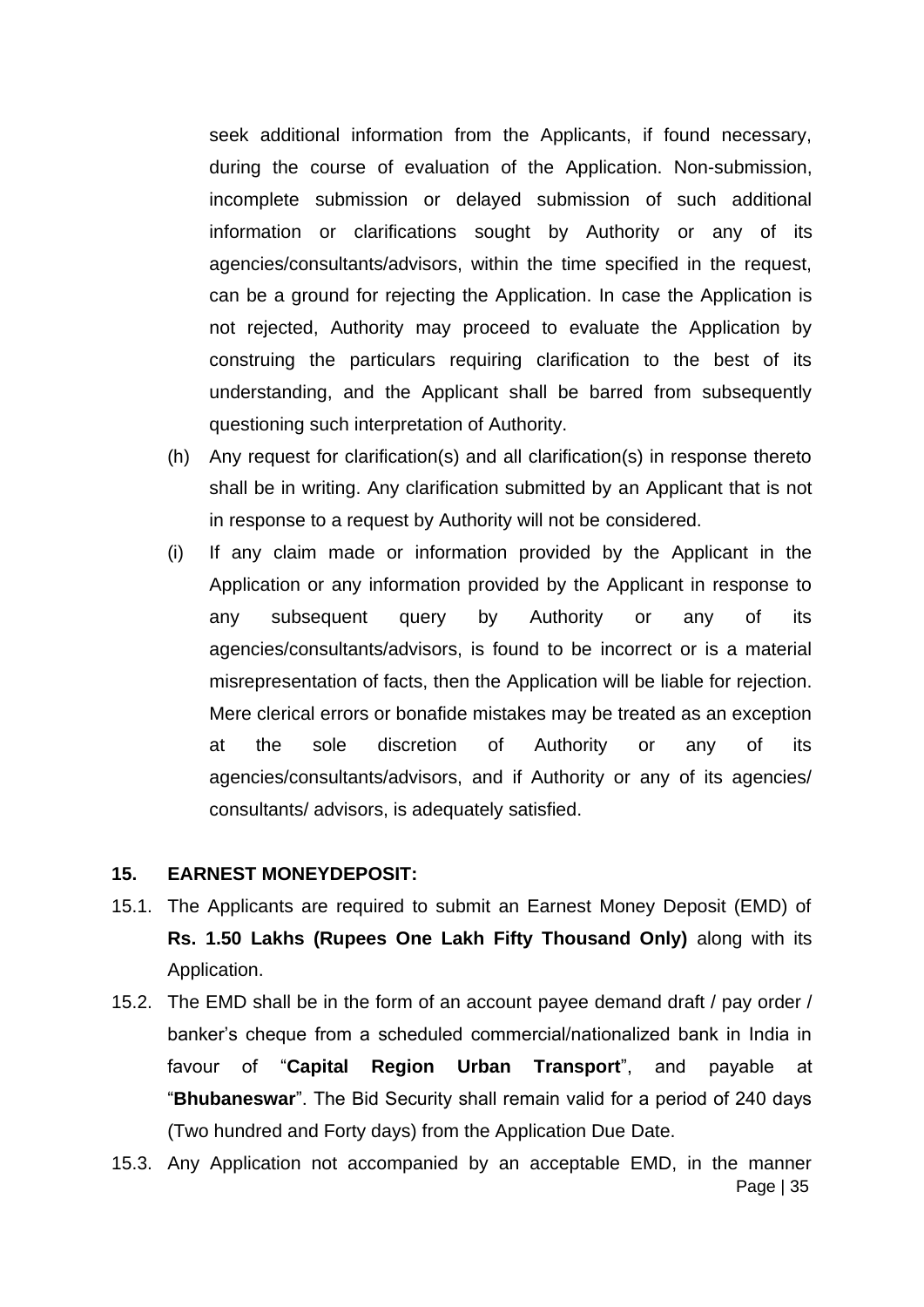stated above, shall be summarily rejected by Authority as non-responsive.

- 15.4. Unless forfeited in accordance with Clause 14.7 below, the EMD of the unsuccessful Applicants will be returned by Authority not later than 30 (thirty) days from the date of completion of Empanelment process.
- 15.5. The EMD of the Applicants and shall be returned upon the completion of the empanelment process.
- 15.6. The Applicant, by submitting its Application pursuant to the EOI, shall be deemed to have acknowledged and confirmed that Authority will suffer loss and damage on account of withdrawal of its Application or for any default by the Applicant during the Application validity period as set out in the Empanelment Schedule.
- 15.7. The EMD shall be forfeited and appropriated by Authority as mutually agreed genuine pre-estimated compensation and damages payable to Authority for, inter alia, time, cost and effort of Authority without prejudice to any other right or remedy that may be available to Authority hereunder or otherwise, under the following conditions:
	- (a) Application is withdrawn during the Application validity period;
	- (b) if an Applicant engages in corrupt, fraudulent, coercive or undesirable practice or restrictive practice as specified in Clause2.3;
	- (c) if an Applicant is disqualified in accordance with Clause 7.1 (*Number of Applications*), Clause 2.2 (*Conflict of interest*), and Clause 21 (*Rights of CRUT*);

# **OPENING AND EVALUATION OF APPLICATIONS**

# **16. OPENING OFAPPLICATIONS**

- 16.1. Authority shall open only those Applications that are submitted on or before the specified time on the Application Due Date.
- 16.2. Authority shall open the Applications at the time and on the date specified in Empanelment Schedule at the following address: Conference Hall Capital Region Urban Transport Block-1, 2nd Floor, BMC Bhawani Mall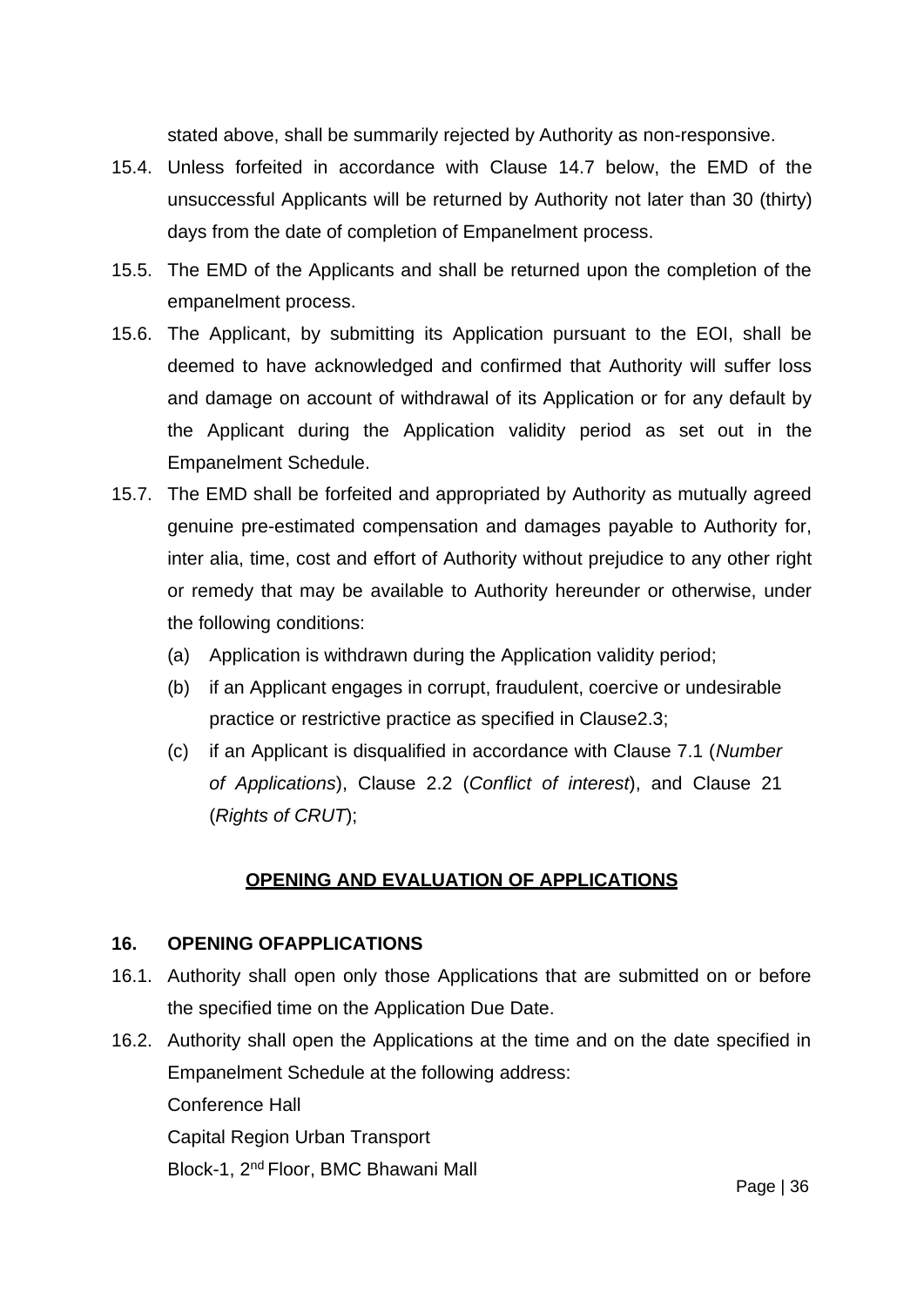Saheed Nagar, -75100, Odisha

The Applications shall be opened in the presence of the Applicants whose designated representatives choose to be present.

- 16.3. The names of all Applicants who have submitted Applications will be readout, and such other details that Authority, at its sole discretion, may consider appropriate, will be announced at the opening of Applications.
- 16.4. The envelopes of the Applications will be opened on the date mentioned in the Empanelment Schedule and at the time and place specified in Clause04 above. Authority will prepare a record of the opening of each part of the Applications that will include, at a minimum, the names of the Applicants whose Applications have been received. The Applicants' representatives who are present will be requested to sign the record. The omission of an Applicant's representative's signature on the record will not invalidate the contents and effect of the record.
- 16.5. Once all the Applications have been opened, they will be evaluated for responsiveness and to determine whether the Applicants are qualified to undertake the Project. The procedure for evaluation of the Applications is set out at Clause18.
- 16.6. Any information contained in an Application will not in any manner be construed as binding on Authority, its agents, successors or assigns; but will be binding on the Applicant, in the event that the Applicant is subsequently empanelled on the basis of such information.

#### **17. General Conditions of Evaluation:**

- 17.1. To assist in the examination and evaluation of Applications, Authority or any of its agencies/consultants/advisors may utilize the services of any consultant or other advisor to assist in the examination, evaluation and comparison of Applications.
- Page | 37 17.2. Authority or any of its agencies/consultants/advisors reserve the right to verify any information submitted by the Applicants. Authority's decision regarding any Applicant's eligibility or otherwise shall be final and binding and Authority and/or any of its agencies/consultants/ advisors would be under no obligation and/or responsibility to inform any Applicant of the grounds of such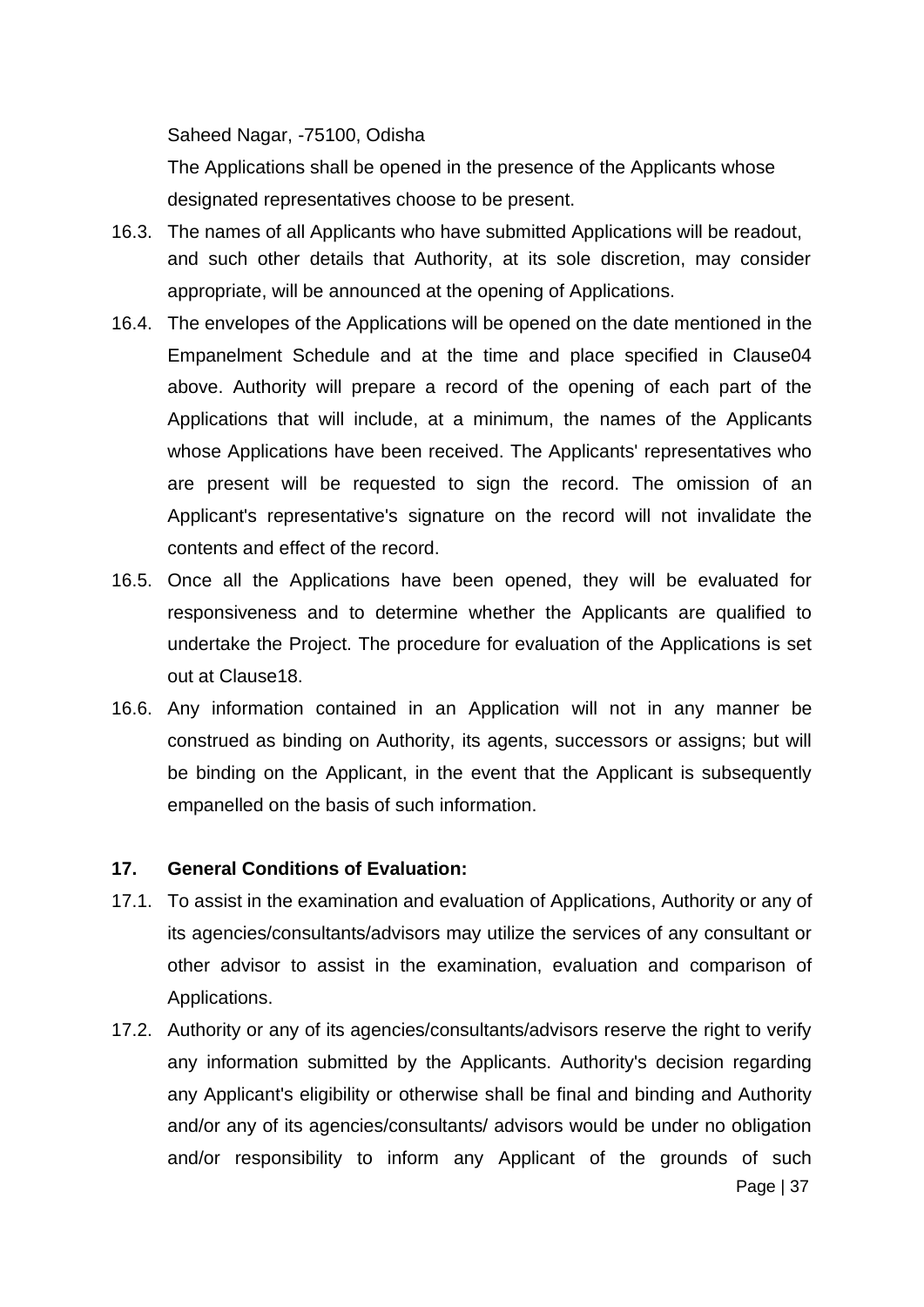decision/rejection.

17.3. Applicants shall provide evidence of their continued eligibility, in accordance with their Applications in a manner that is satisfactory to Authority and as Authority may reasonably request during empanelment period. Specifically,

Applicants may be required to update, at Authority's request, information in relation to evidence of access to project funding and its sources; and updated consolidated accounts. An Applicant may be disqualified, if it is determined by Authority at any stage of the Empanelment Process that the Applicant will be unable to fulfill the requirements of the Project or fails to continue to satisfy the qualification criteria.

17.4. Information relating to the examination, clarification, evaluation and comparison of Applications and recommendations for the empanelment shall not be disclosed to Applicants or any other persons not officially concerned with such process until the publication of list of empanelled agencies. Any effort by an Applicant to influence Authority or any of its agencies/consultants/advisors processing of the Applications for award shall result in the rejection of the Application of such Applicant.

# **18. Evaluation Stages**

18.1. The Applicants meeting the Eligibility criteria and scoring **70 marks** and above shall be considered for Empanelment.

| Sr.<br>No. | <b>Parameter</b>                                             | <b>Total/Maximum</b><br><b>Marks</b> |
|------------|--------------------------------------------------------------|--------------------------------------|
| 1.         | <b>FINANCIAL CAPACITY OF BIDDER</b>                          | 35                                   |
|            | If Turnover = $or > 10$ Crores = 15 marks                    |                                      |
|            | For every additional turnover of Rs. 5 Crores, the applicant | 20                                   |
|            | shall get additional mark of 1-mark subject to maximum marks |                                      |
|            | of 20 marks.                                                 |                                      |
|            | If Net Worth = $or$ >1Crore = 10 marks                       |                                      |
|            | For every additional Net worth of Rs.1 Crore, the applicant  | 15                                   |
|            | shall get additional mark of 1-mark subject to maximum marks |                                      |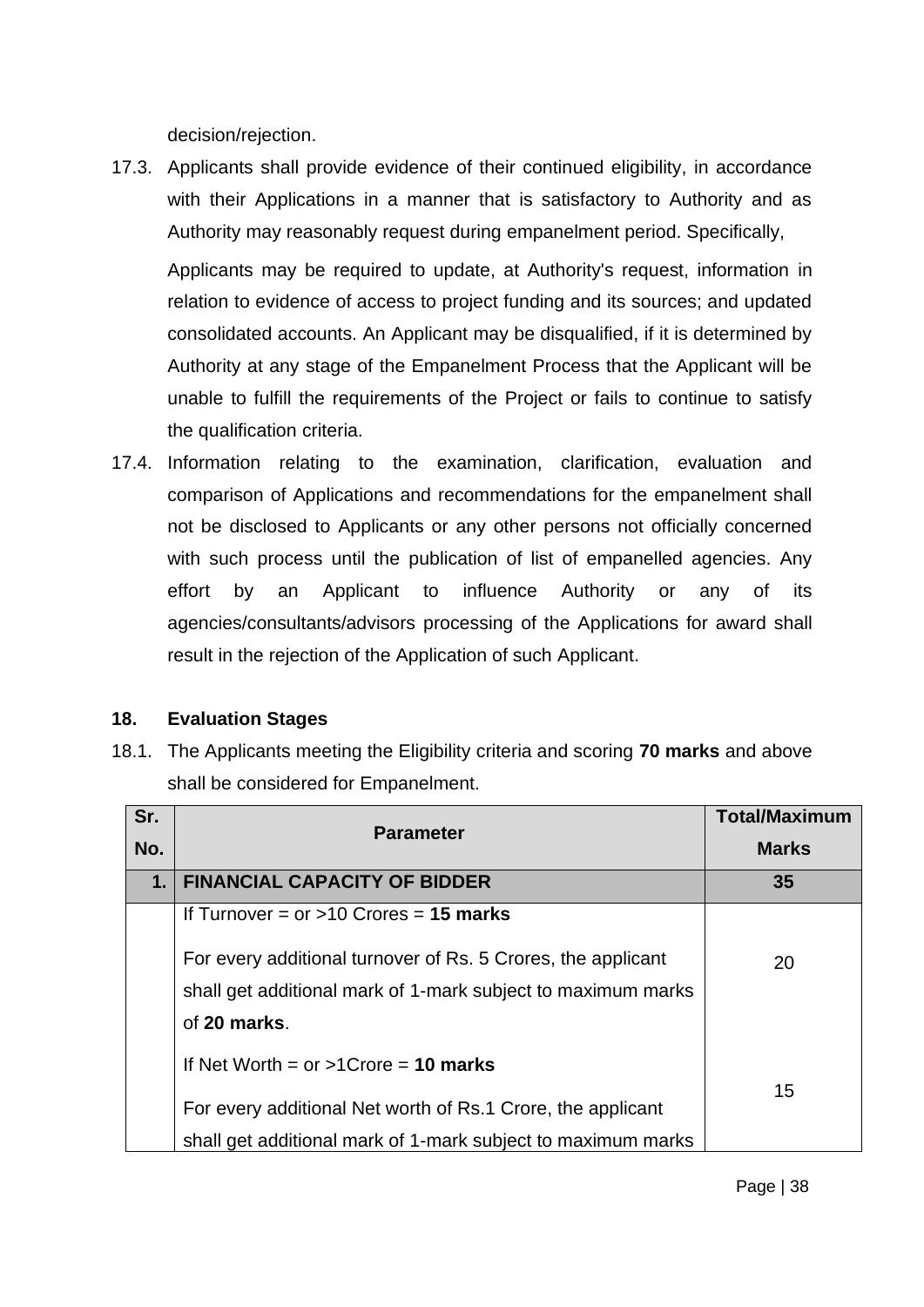| of 15 marks.                                                                                                                              |     |
|-------------------------------------------------------------------------------------------------------------------------------------------|-----|
|                                                                                                                                           |     |
|                                                                                                                                           |     |
|                                                                                                                                           |     |
| <b>TECHNICAL CAPACITY OF BIDDER</b><br>2.                                                                                                 | 35  |
| If the applicant has 2 work orders each of value minimum Rs.                                                                              |     |
| 1 Crore Or 1 work order with value of minimum 2 crore for                                                                                 |     |
| providing manpower to organizations (private/Govt.) = $20$                                                                                | 35  |
| marks                                                                                                                                     |     |
| For every additional work order of Rs. 1 Crore or above, the                                                                              |     |
| applicant shall get additional mark/s of 1-mark subject to                                                                                |     |
| maximum marks of 35 marks.                                                                                                                |     |
| 3. Experience in the similar field                                                                                                        | 30  |
| Relevant experience of the firm, existing manpower strength<br>3.1                                                                        |     |
| and managerial staffs.<br>If year of experience = $or >5$ years = 10 marks                                                                | 15  |
| For every additional year of experience, the applicant shall get<br>additional mark/s of 1-mark subject to maximum marks of 15<br>marks   |     |
| working<br>with<br>Govt./PSU/Multi-national<br>3.2<br>Experience<br>of                                                                    |     |
| Companies/ companies of national repute etc.                                                                                              |     |
| If no. of Govt. projects = $or$ >5 nos. = 10 marks                                                                                        | 15  |
| For every additional no. of Govt. Projects the applicant shall get<br>additional mark/s of 1-mark subject to maximum marks of 15<br>marks |     |
| <b>TOTAL</b>                                                                                                                              | 100 |

# **19. EVALUATION OF APPLICATIONS**

Determination of Responsiveness and Evaluation of Applications

19.1. The Applications will first be evaluated to determine responsiveness to the EOI. An Application shall be considered responsive only if: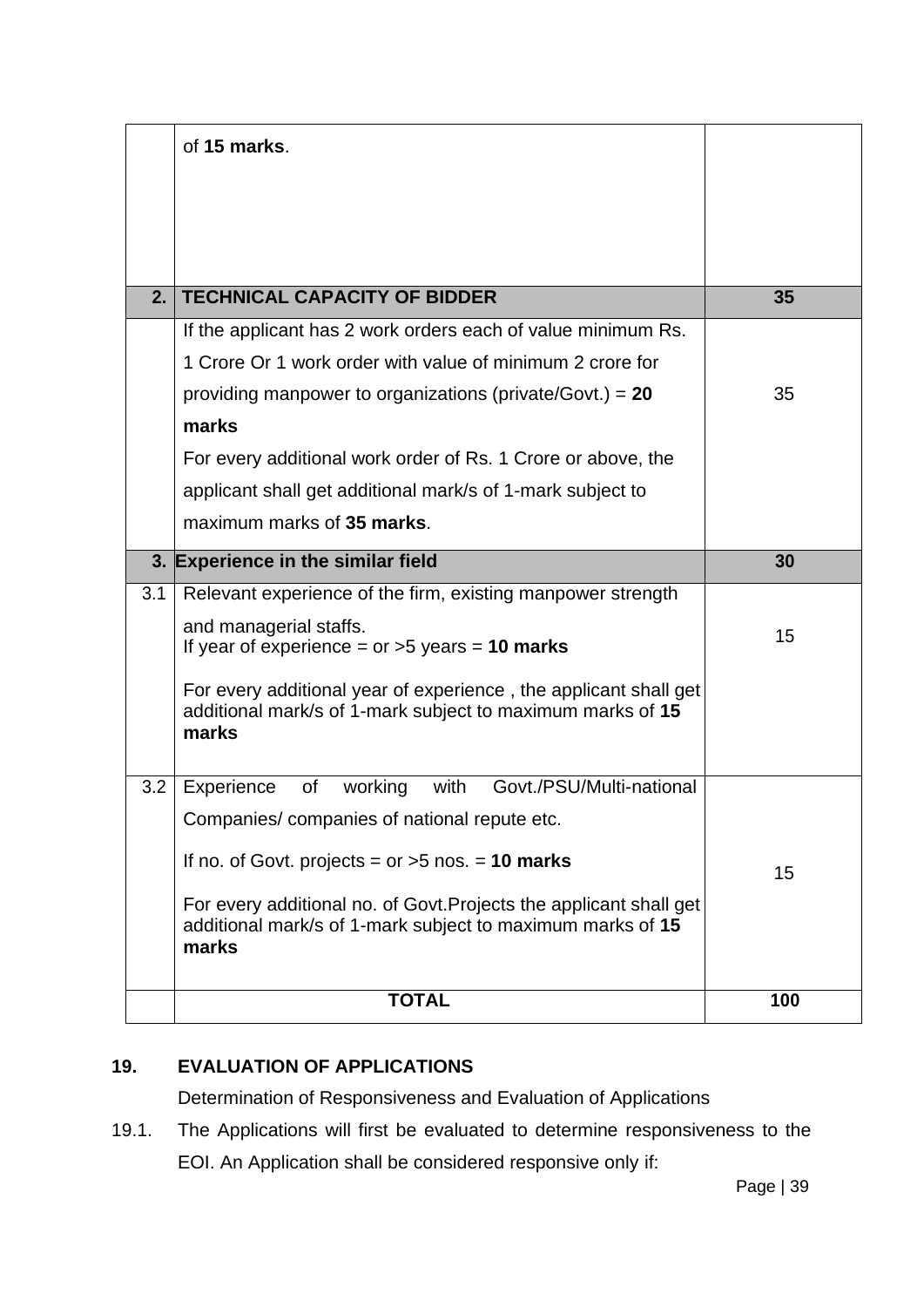- (a) the Application and all documents specified in Clause 8.2 are received in the prescribed format;
- (b) the Application is received by the Application Due Date, including any extension thereof;
- (c) it is signed, sealed and marked in accordance with the provisions of the EOI, including specifically, as per Clause11;
- (d) it contains all the information and documents (complete in all respects) as requested in the EOI; and
- (e) it does not contain any condition for qualification.
- 19.2. Authority shall evaluate and determine whether the Applicants who have submitted responsive Applications satisfy the eligibility criteria and the Qualification Criteria.
- 19.3. If any Applicant is found to be disqualified in accordance with the terms of the EOI or the Application is found to be non-responsive or the Applicant does not meet the Qualification Criteria and the eligibility criteria, then the Application submitted by such Applicant will be rejected.
- 19.4. Authorityoranyofitsagencies/consultants/advisorsmayaskforadditional Information from the Applicants, if found necessary, during the course of evaluation of the Application. Non-submission, incomplete submission or delayed submission of such additional information or clarifications sought by Authority or any of its agencies/consultants/advisors, within the time specified in the request, can be a ground for rejecting the Application. In case the Application is not rejected, Authority may proceed to evaluate the Application by construing the particulars requiring clarification to the best of its understanding, and the Applicant shall be barred from subsequently questioning such interpretation of Authority. Any request for clarification(s) and all clarification(s) in response thereto shall be in writing. Any clarification submitted by an Applicant that is not in response to a request by Authority will not be considered.
- 19.5. In order to determine whether the Applicant satisfies the eligibility criteria and the Qualification Criteria, Authority will examine the documentary evidence of the Applicant's eligibility and qualification submitted by the Applicant and any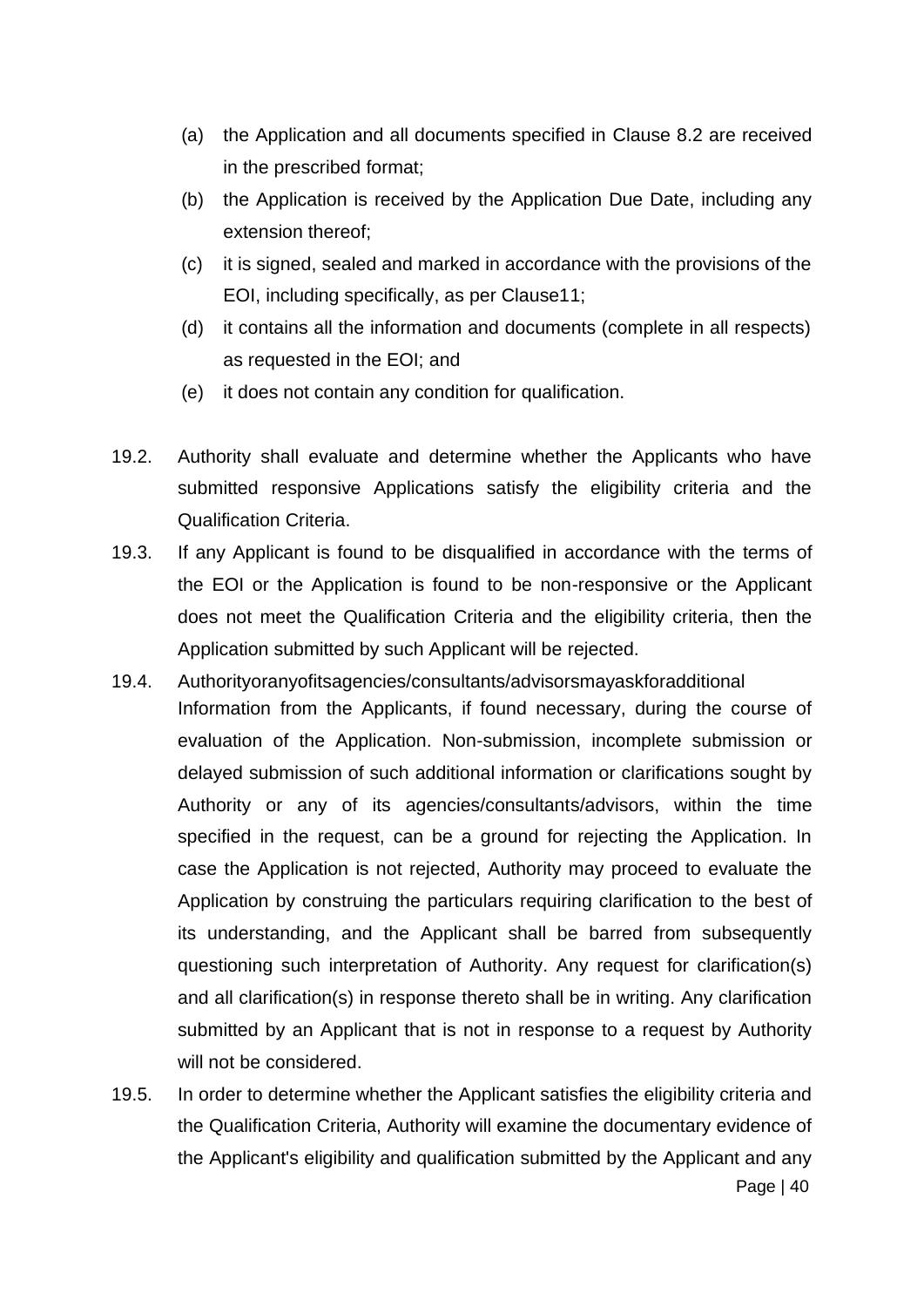additional information which Authority receives from the Applicant upon request by Authority.

19.6. Where any information provided by an Applicant is found to be patently false or amounting to a material misrepresentation, Authority reserves the right to reject the Application.

# **EMPANELMENTAND OTHER MISCELLANEOUS DETAILS**

#### **20. EMPANELMENT OF FIRMS**

20.1. After completing the evaluation of the Applications and empanelment of the Selected Applicant, Authority shall issue the Letter / Office Order to successful Empanelled firms.

#### **20.2. RFP / Tender / Bid for award of Projects:**

- 20.2.1. RFP documents shall be shared with the empanelled agencies as and when required for supply of technical manpower to CRUT.
- 20.2.2. The empanelled agencies shall submit their Proposals / Tender / Bids as per the terms and conditions specified in the RFP documents to be issues.
- 20.2.3. The detailed scope of work along with the other description of each project/ assignment shall be intimated to the empanelled agencies at the time of RFP.
- 20.2.4. Agencies selected in the RFP shall be awarded the projects /assignments.

#### **21. EOI DOCUMENT FEE**

#### **21.1. Cost of EOI Document:**

- (a) The Applicants are required to submit **INR 11,800/- (non-refundable) including GST @18%** to be payable in the form of Account payee Demand Draft / Pay Order / Banker's Cheque in favour of **"Capital Region Urban Transport"** payable at **"Bhubaneswar"** along with the Application as non-refundable cost of EOI document.
- Page | 41 (b) The cost of EOI Document shall be submitted as Part of Application in a separate sealed cover. Any Application not accompanied with EOI Fees in the acceptable amount and form will be summarily rejected by the Authority as being non-responsive and Applications of such Applicant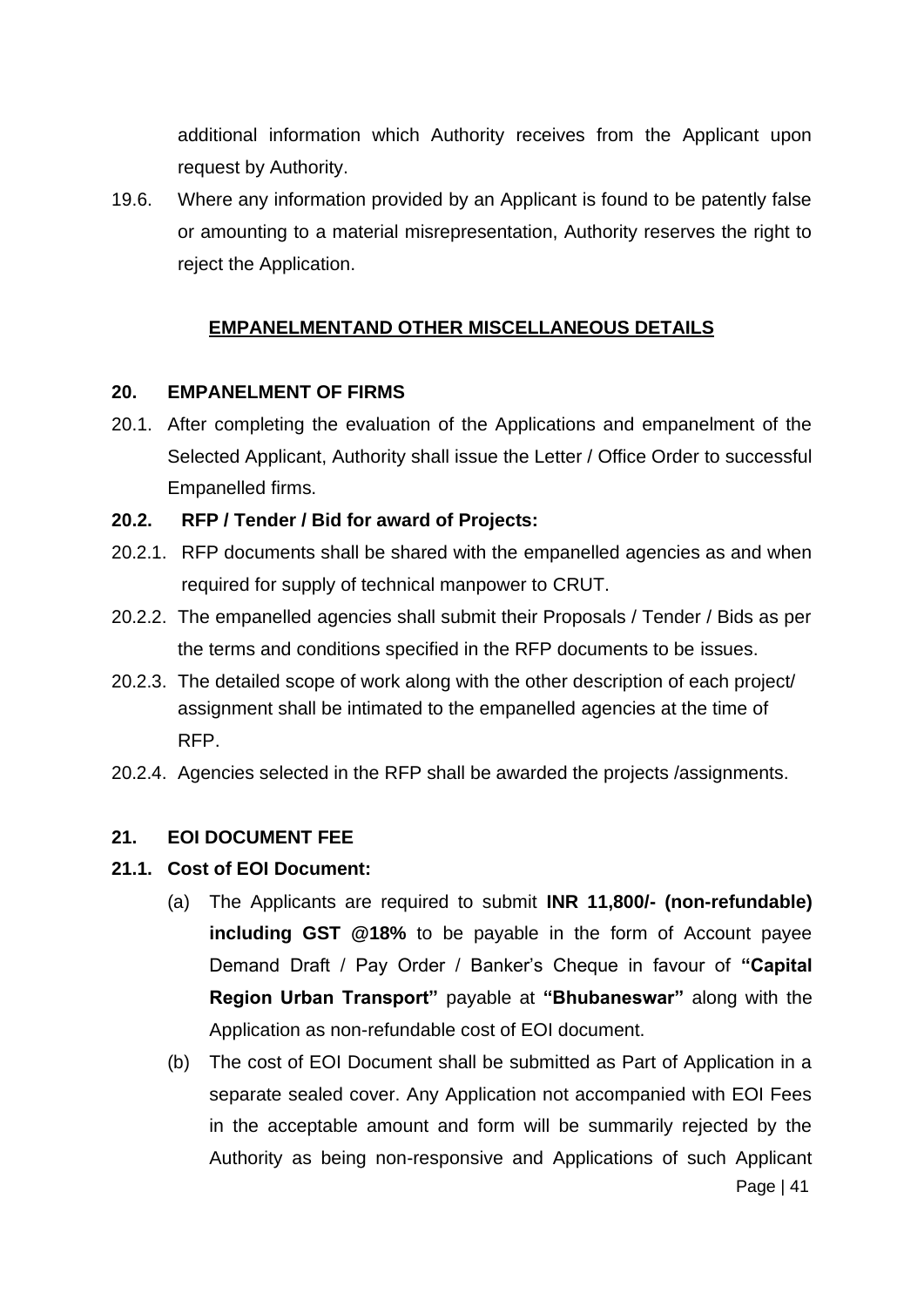shall not be evaluated further.

# **22. RIGHTS OF AUTHORITY /CRUT**

- 22.1. Authority, in its sole discretion and without incurring any obligation or liability, reserves the right, at any time, to:
	- (a) suspend the Empanelment Process and/or amend and/or supplement the Empanelment Process or modify the dates or other terms and conditions relating thereto prior to the issuance of the Letter to the Empanelled Applicant;
		- (b) consult with any Applicant in order to receive clarification or further information;
		- (c) retain any information, documents and/or evidence submitted to Authority by and/or on behalf of any Applicant;
		- (d) independently verify, disqualify, reject and/or accept any and all documents, information and/or evidence submitted by or on behalf of any Applicant, provided that any such verification or lack of such verification by Authority shall not relieve the Applicant of its obligations or liabilities, or affect any of the rights of Authority;
		- (e) reject an Application, if:
			- (i) at any time, a material misrepresentation is made or uncovered; or
			- (ii) the Applicant in question does not provide, within the time specified by Authority, the supplemental information sought by Authority for evaluation of the Application.
		- (f) accept or reject an Application, annul the Empanelment Process and reject all Applications, at any time prior to the issuance of the Letter to the Selected Applicant, without any liability or any obligation for such acceptance, rejection or annulment, without assigning any reasons whatsoever to any person, including the Applicants and without any obligation to inform the affected Applicants.

In the event that Authority annuls the Empanelment Process and rejects all Applications, it may, in its sole discretion, invite fresh Applications from for empanelment.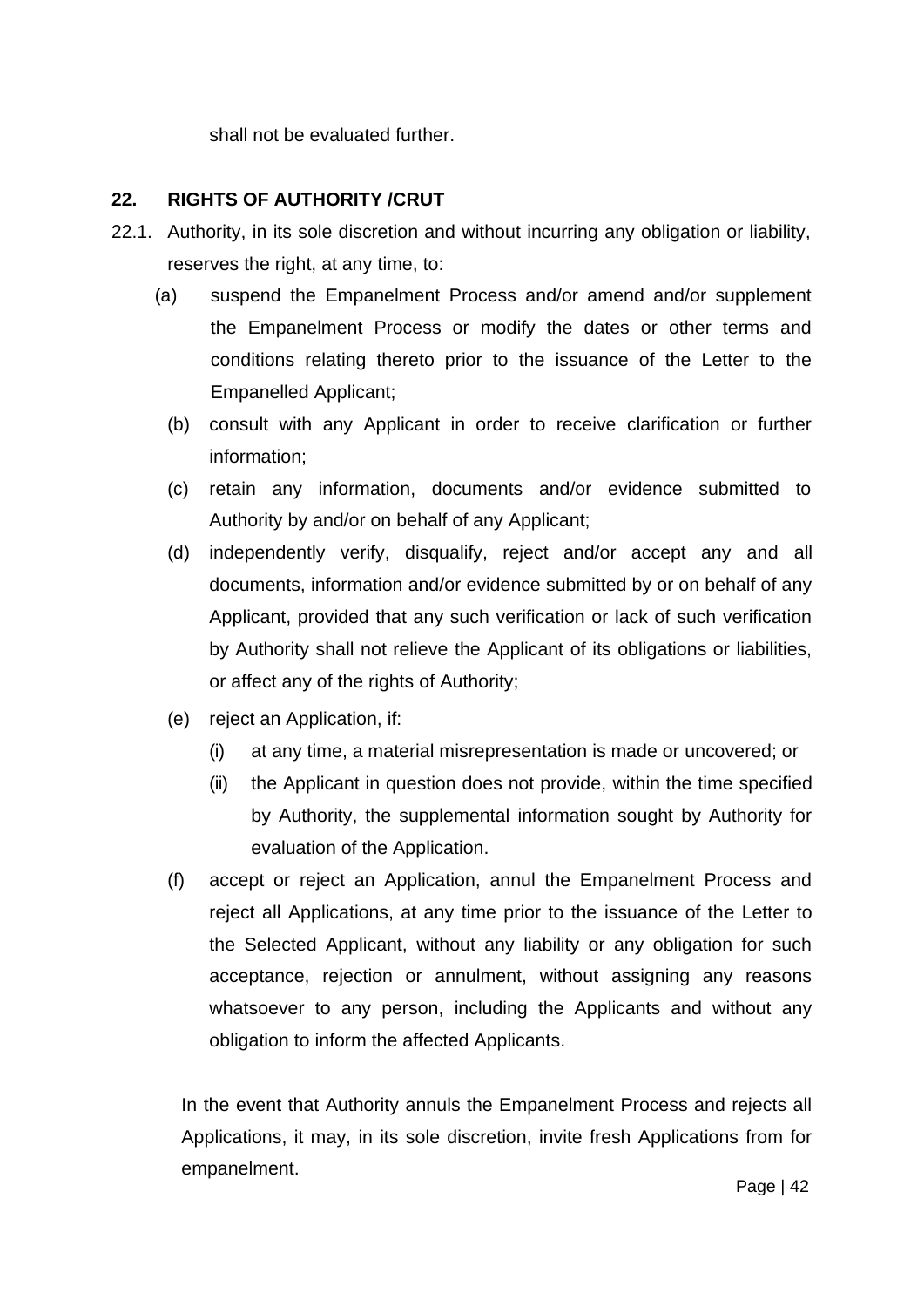CRUT reserves the right to drop any Applicant from the empanelled list, add more agencies to the empanelled list and/or curtail the empanelled list without assigning any reason whatsoever. CRUT also reserves the right to modify the terms and conditions of empanelment. All decisions taken by CRUT regarding empanelment shall be final and binding on all Empanelled Agencies.

CRUT also reserves the right to empanel / select any other agency or engage any agency outside the list of Empanelled Agencies, if required after carrying out a competitive bid / selection process or through suitable mechanism.

- 22.2. If it is found during the Empanelment Process, at any time before Empanelment or after Empanelment and while it is in force, that one or more of the Qualification Criteria and/or the eligibility criteria have not been met by an Applicant, or an Applicant has made material misrepresentations or has given any materially incorrect or false information to Authority, then:
	- (a) the Applicant will be disqualified if not Selected for empanelment by the issuance of the letter; and
	- (b) the Letter shall be cancelled if the Applicant has been declared as the Selected Applicant and if the applicant has been empanelled, then the applicant shall be removed from the list of empanelled firms.

Upon any disqualification, cancellation or termination in accordance with this Clause, Authority will not be liable in any manner whatsoever to the Applicant. Additionally, Authority will have the right to forfeit and appropriate the EMD or, as the case may be, the Performance Security if the Operator Agreement has been executed, as a mutually agreed genuine pre-estimate of the loss suffered by Authority for, amongst others, Authority's time, cost and efforts in conducting the Empanelment Process. Such forfeiture will be without prejudice to any other right or remedy that Authority may have under the EOI or Applicable Law.

#### **23. MISCELLANEOUS**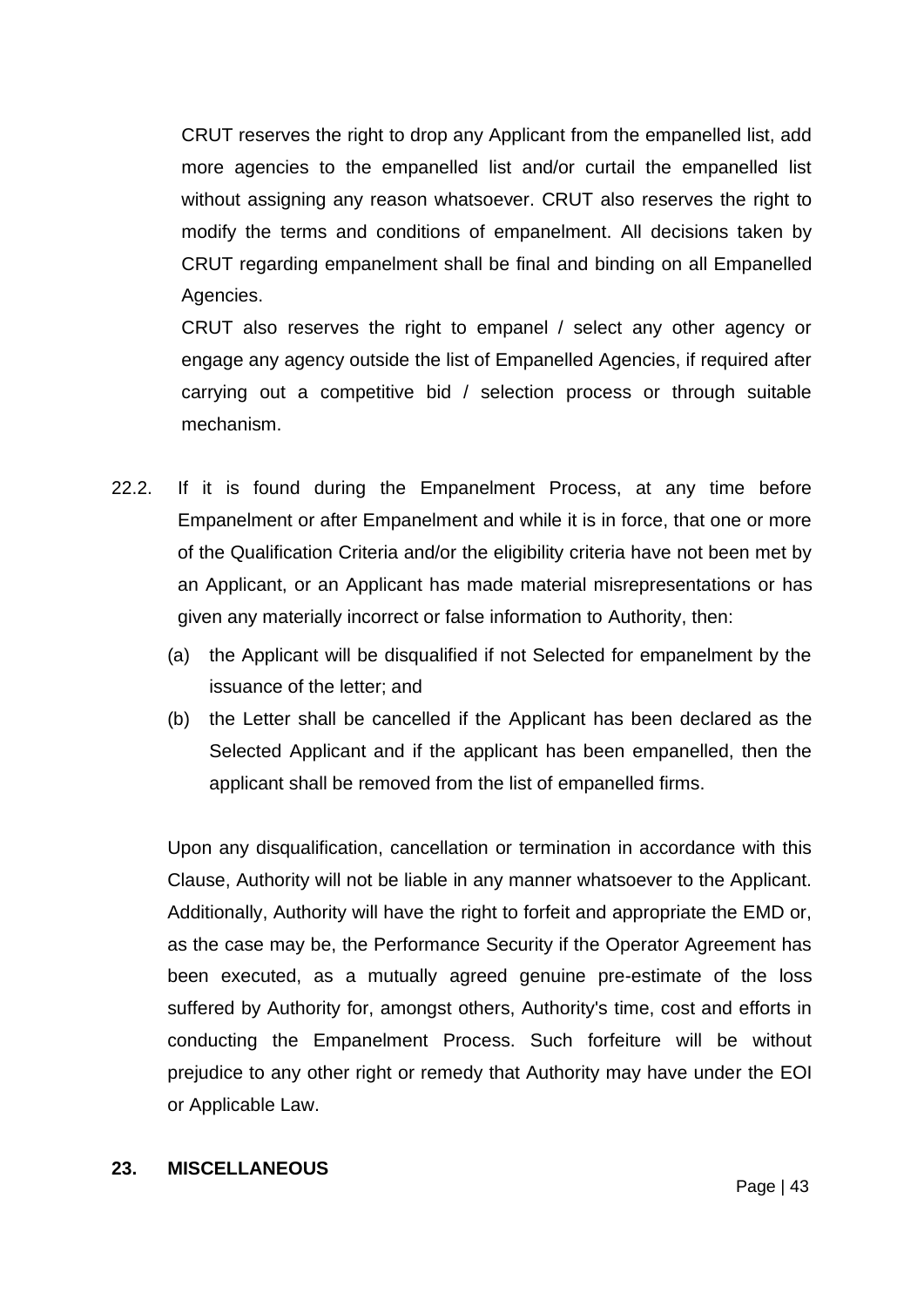- 23.1. The Empanelment Process, the EOI and the Applications shall be governed by, and construed in accordance with, the laws of India.
- 23.2. The competent courts at Bhubaneswar shall have exclusive jurisdiction over all disputes arising under, pursuant to and/or in connection with the Empanelment Process and the EOI.
- 23.3. All documents and other information provided by Authority or submitted by an Applicant to Authority will remain or become the property of Authority, as the case may be. Applicants are required to treat all information provided by Authority in the EOI as strictly confidential and will not use them for any purpose other than for preparation and submission of their Applications.
- 23.4. Authority will treat all information, submitted as part of Application in confidence and will require all those have access to such material to treat it in confidence. Authority may not divulge any such information or any information relating to the evaluation of the Applications or the Empanelment Process unless:
	- (a) such publication is contemplated under these EOI; or
	- (b) such publication or disclosure is made to any person who is officially involved or concerned with the Empanelment Process or is a retained professional advisor advising Authority or the Applicants on matters arising out of or concerning the Empanelment Process; or
	- (c) it is directed to do so by any statutory authority that has the power under law to require its disclosure; or
	- (d) such publication is to enforce or assert any right or privilege of the statutory authority and/or Authority or as may be required by law (including under the Right to Information Act, 2005);or
	- (e) in connection with any legal process.
- 23.5. Authority shall not be required to return any Application or part thereof or any information provided along with the Application to the Applicants, other than in accordance with provisions of the EOI.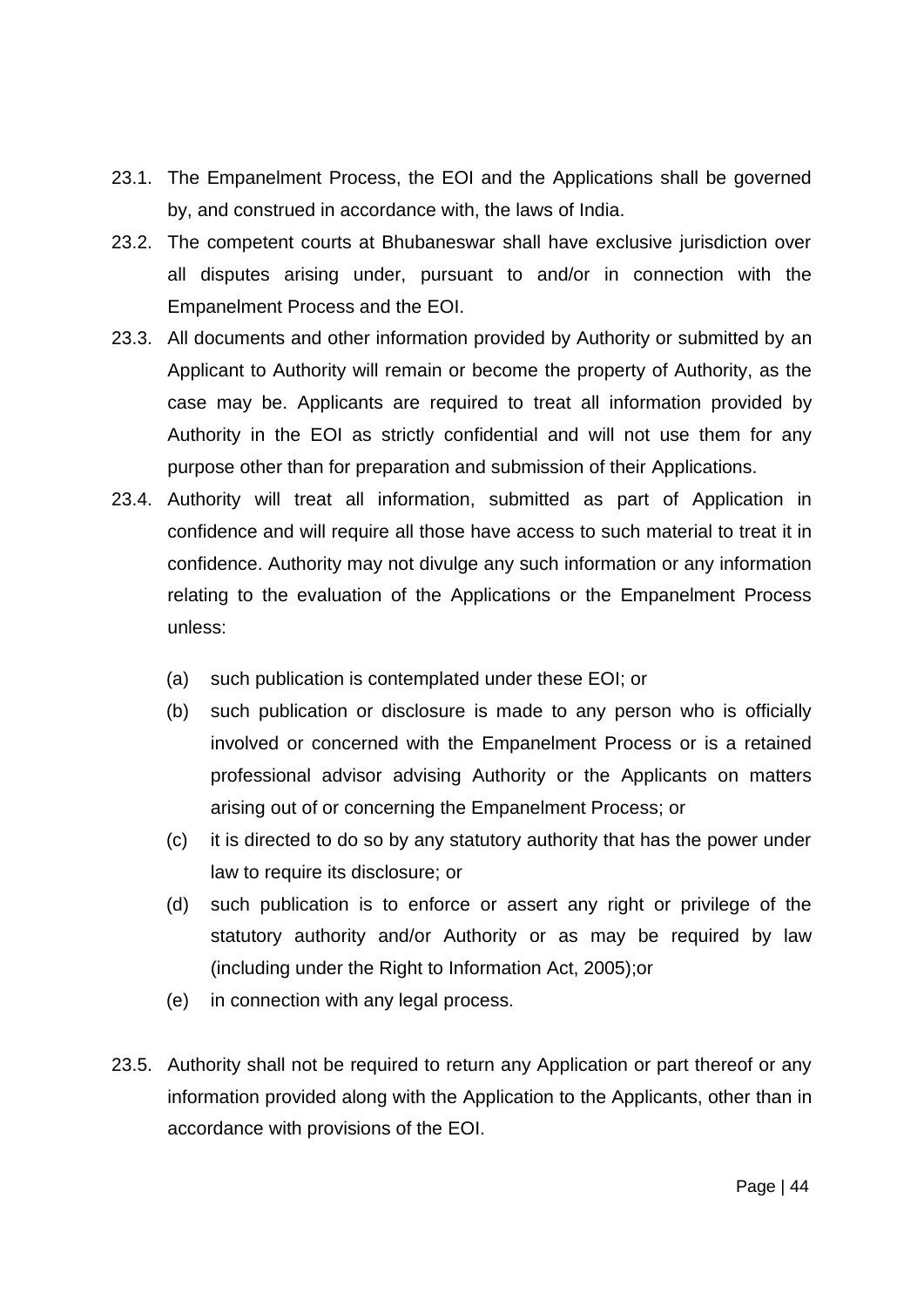# **ANNEXURE-1: FORM - 1 FORMAT FOR COVERING LETTER** *(On the Letterhead of the Applicant)*

To

### **Capital Region Urban Transport**

Block-1, 2nd Floor, BMC Bhawani Mall Saheed Nagar, -75100, Odisha

Dear Sir:

- Ref: **Expression of Interest for Empanelment of Agencies for collection of fare box revenue from the city bus services operated by Capital Region Urban Transport (CRUT)**
- 1. Being duly authorized to represent and act on behalf of…………………………………. (hereinafter referred to as "the Applicant"), and having reviewed and fully understood all of the information provided in the Empanelment document provided by the Authority in respect of the captioned Empanelment, the undersigned hereby submits the Applications in response to the EOI for Empanelment.
- 2. I/We have studied the EOI for Empanelment document carefully and understand that we shall have no claim, right or title arising out of any documents or information provided to us by the Authority or in respect of any matter arising out of or concerning or relating to the Empanelment Process including the Empanelment.
- 3. This statement is made for the express purpose of qualifying as an Applicant for the aforesaid Empanelment.
- 4. I/We shall make available to the Authority any additional information it may find necessary or require to supplement or authenticate the qualification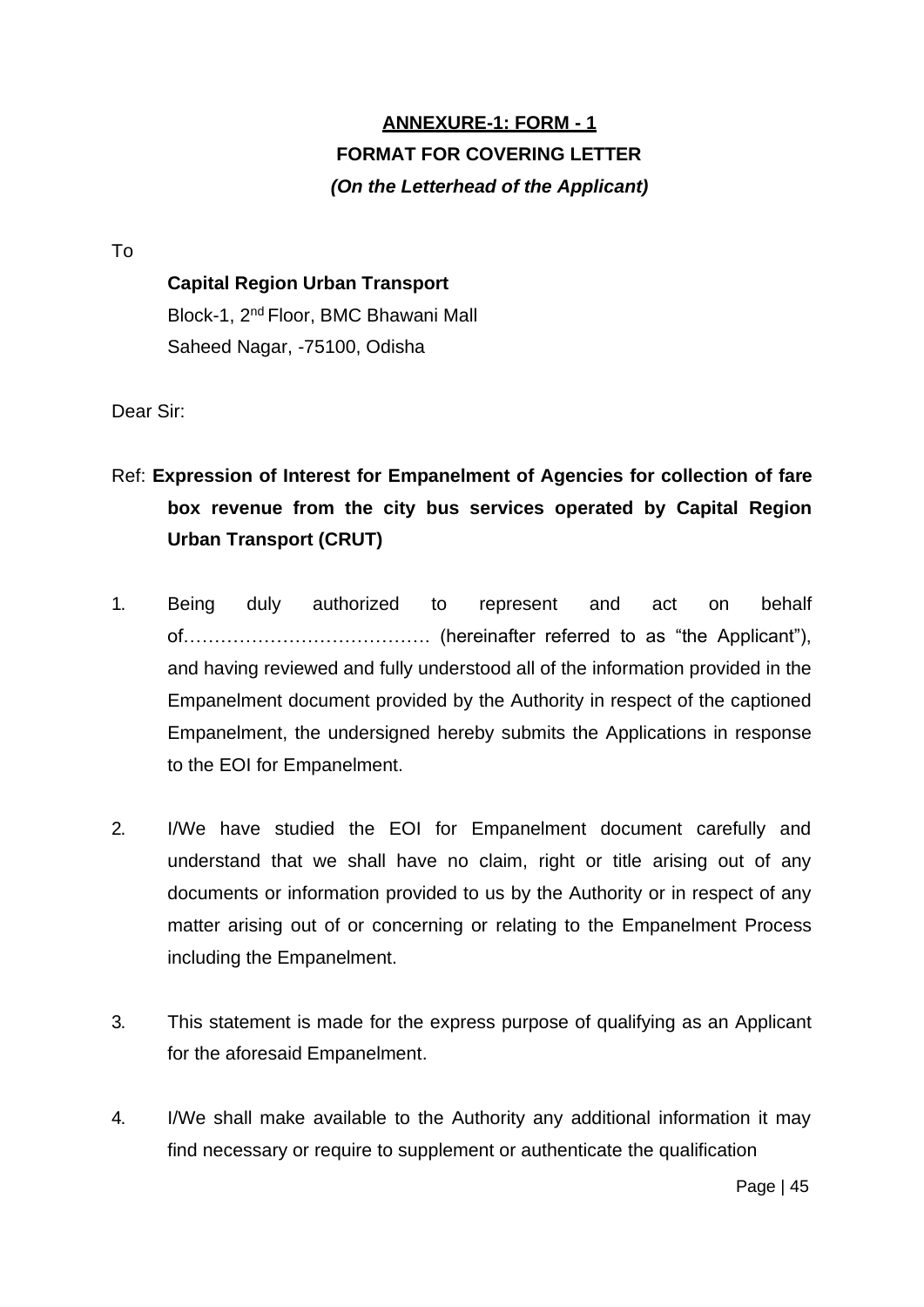statement.

- 5. I/We certify that in the last three years, we have neither failed to perform on any contract, as evidenced by imposition of a penalty by an arbitral or judicial authority or a judicial pronouncement or arbitration award, nor been expelled from any project or contract by any public authority nor have had any contract terminated by any public authority for breach on ourpart.
- 6. I/We understand that you may cancel the Empanelment Process at any time and that you are neither bound to accept any application that you may receive nor to invite the Applicants, without incurring any liability to the Applicants.
- 7. My/Our Application is consistent with all requirements of submission as stated in the Empanelment Document or in any of the subsequent communication issued by the Authority. I/We would be solely responsible for any errors or omissions in our Application.
- 8. I/We understand that any omission, commission or mis-statement in facts provided by us will make our Application invalid at any time during the Empanelment Process and also after the empanelment; the Authority reserves the right to take appropriate action accordingly.
- 9. I/We understand that the Authority reserves the right to accept or reject any or all the Applications and reserves the right to withhold and/or cancel the Empanelment Process without assigning any reason or otherwise.
- 10. I/We hereby irrevocably waive any right which we may have at any stage at law or howsoever otherwise arising to challenge or question any decision taken by the Authority in connection with the empanelment of Agencies, or in connection with the Empanelment Process itself, in respect of the above mentioned activities and the terms and implementation thereof.
- 11. I/We agree and undertake to abide by all the terms and conditions ofthe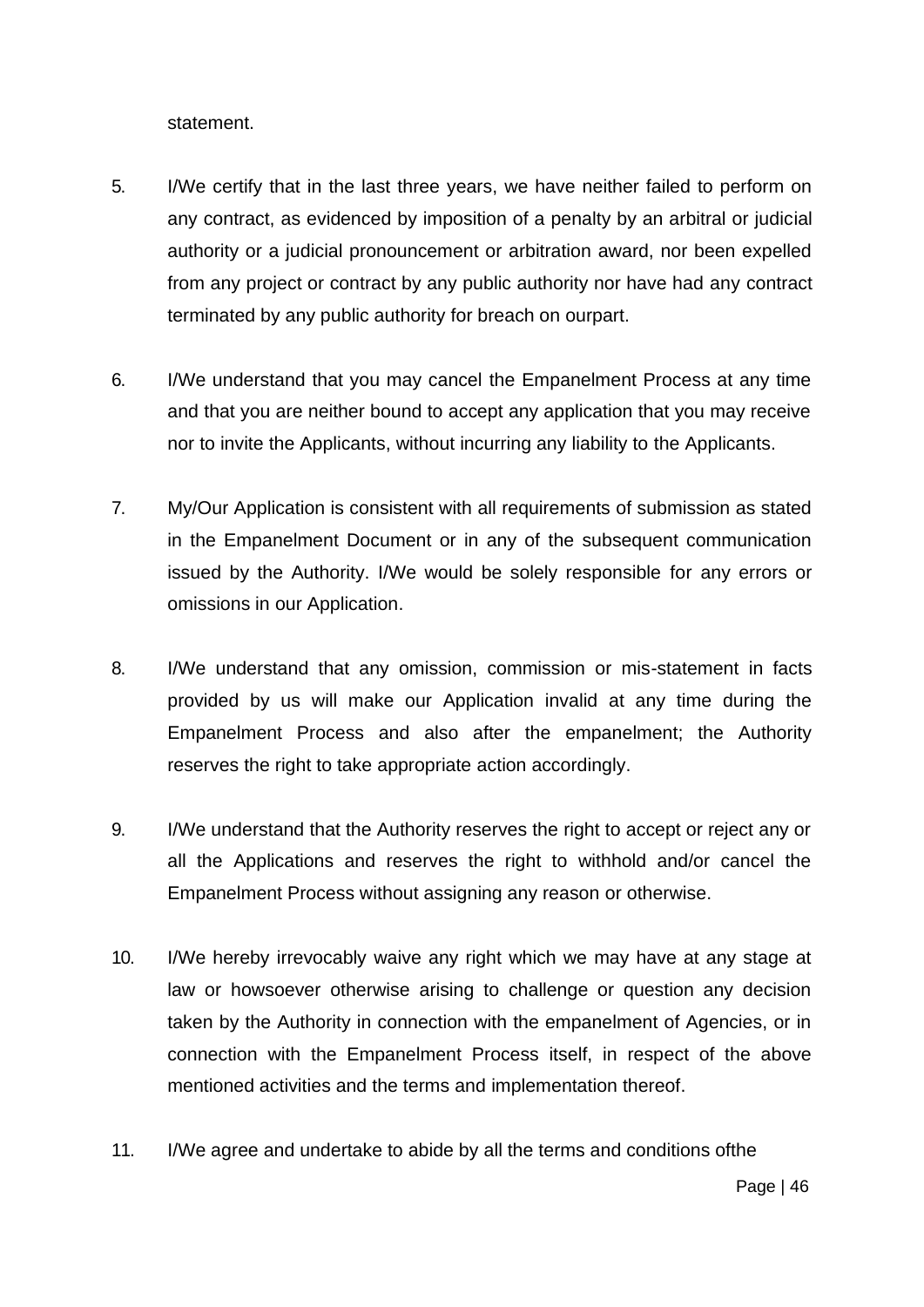Empanelment Document.

- 12. I/We submit cost of EOI documentofRs. \_\_\_\_\_\_\_\_\_\_\_\_\_\_\_\_\_\_\_\_\_\_\_\_\_\_/-(Rupees Only) vide **[DD no./ BD No., name of** bank] to the Authority in accordance with the EmpanelmentDocument.
- 13. I/We offer a EMDofRs. \_\_\_\_\_\_\_\_\_\_\_\_\_\_\_\_\_\_\_\_\_\_\_/-(Rupees \_\_\_\_\_\_\_\_\_\_\_Only) vide **[DD no./ BD No., name of bank] to the Authority** in accordance with the EmpanelmentDocument.
- 14. Notwithstanding any qualifications or conditions, whether implied or otherwise, contained in my/our Application, i/we hereby represent and confirm that my/our Application is unqualified and unconditional in allrespects.

.................................................... Signature of the Authorised Person

....................................................

Name of the Authorised Person

Date ……………………..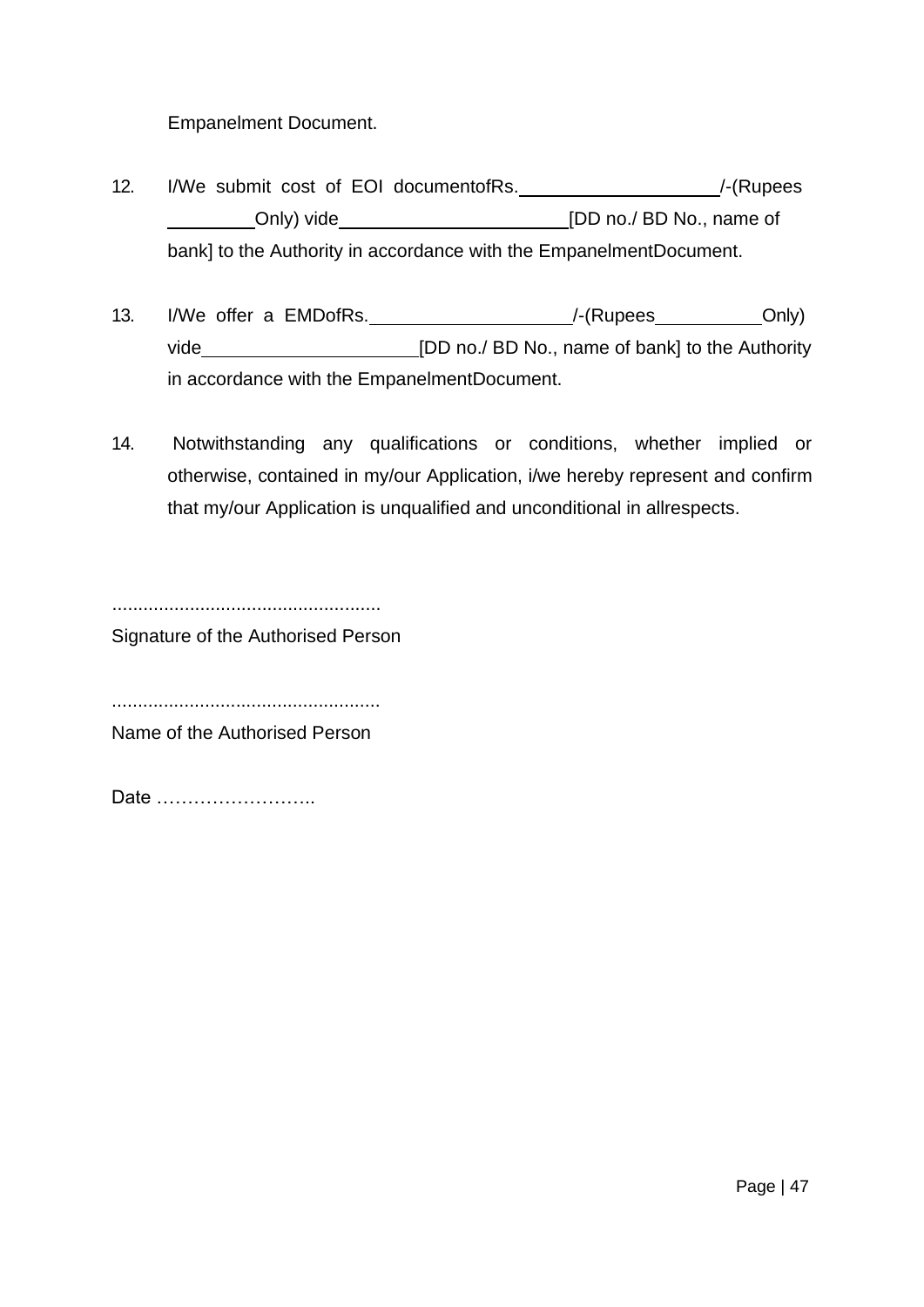# **ANNEXURE-2: FORM - 2**

# **FORMAT FOR APPLICANT PROFILE AND STATUS**

| Sr.            | <b>Description</b>                                                                                                  | <b>Status</b> |  |  |
|----------------|---------------------------------------------------------------------------------------------------------------------|---------------|--|--|
| No.            |                                                                                                                     |               |  |  |
| 1.             | Name of the firm                                                                                                    |               |  |  |
| 2.             | Status(Legal entity)                                                                                                |               |  |  |
| 3.             | Address with pin code                                                                                               |               |  |  |
| 4.             | Contact person (Management)                                                                                         |               |  |  |
| 5.             | Contact number                                                                                                      |               |  |  |
| 6.             | Fax No.                                                                                                             |               |  |  |
| 7 <sub>1</sub> | Mobile No.                                                                                                          |               |  |  |
| 8.             | Email Id.                                                                                                           |               |  |  |
| 9.             | Web address                                                                                                         |               |  |  |
| 10.            | Year of incorporation                                                                                               |               |  |  |
|                | (Certificate of<br>Registration<br>to<br>be                                                                         |               |  |  |
|                | furnished)                                                                                                          |               |  |  |
| 11.            | <b>Details of PAN</b>                                                                                               |               |  |  |
|                | (Copy of PAN Card to be furnished)                                                                                  |               |  |  |
| 12.            | <b>Details of GST Registration</b>                                                                                  |               |  |  |
|                | (Copy of GST Registration Certificate to                                                                            |               |  |  |
|                | be furnished)                                                                                                       |               |  |  |
| 13.            | Contact person (Name & Address)                                                                                     |               |  |  |
| 14.            | Contact person Mobile / telephone no.                                                                               |               |  |  |
| 15.            | Contact person email ID                                                                                             |               |  |  |
| 16.            | Copy of Audited Financial Statement,<br>Income Tax Returns & GST returns for<br>last three years ending 31.03.2020* |               |  |  |
|                | Valid Registration/ License for existing                                                                            |               |  |  |
| 17.            | contracts<br>with<br>Labour<br>Department,                                                                          |               |  |  |
|                | Government of Odisha                                                                                                |               |  |  |
|                | Kindly attach documental proof.                                                                                     |               |  |  |
| 18.            | <b>XXIV</b><br>Half<br>form<br>yearly<br>return<br>no.                                                              |               |  |  |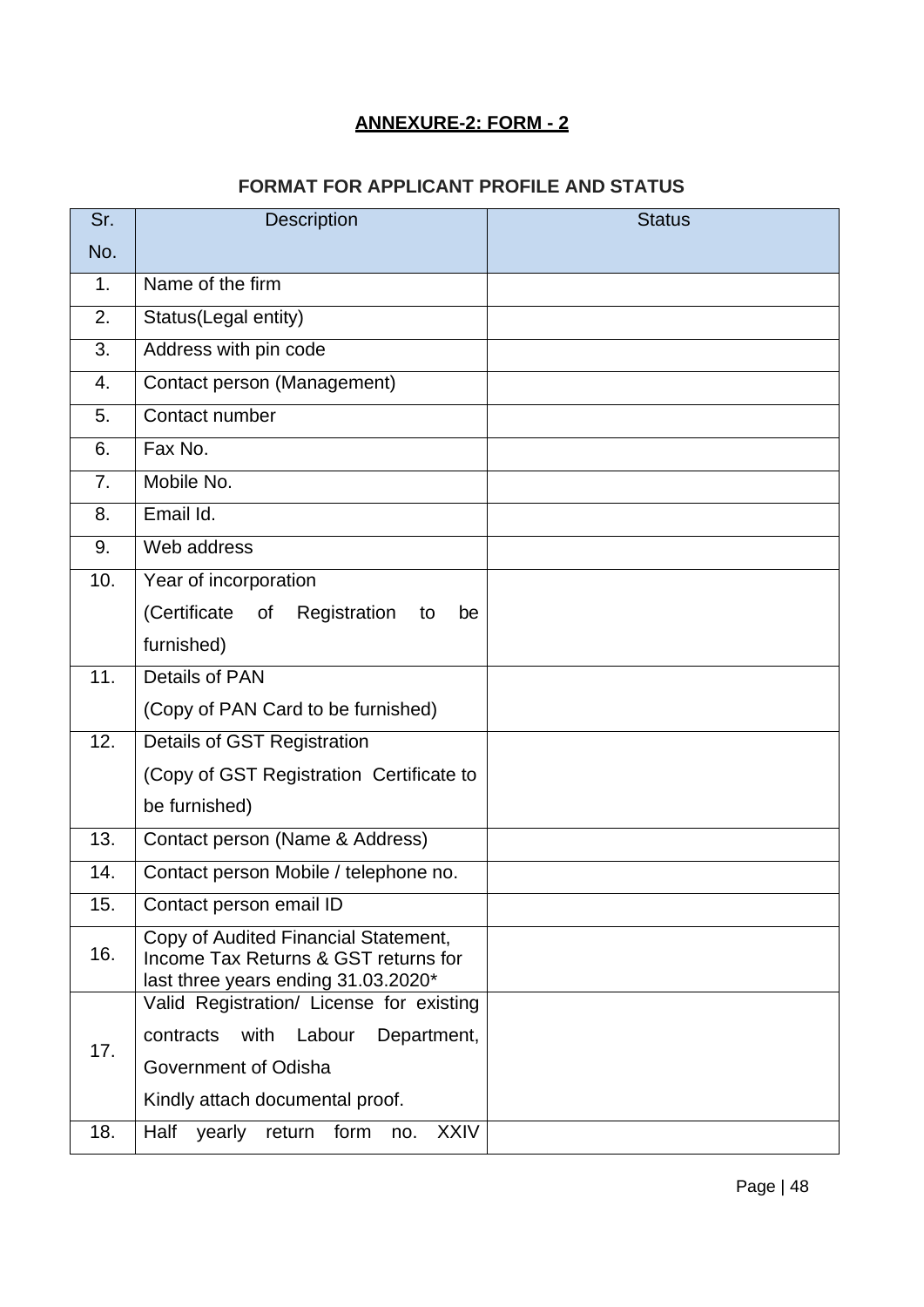|     | submitted<br>with<br>the<br>labour<br>last        |  |
|-----|---------------------------------------------------|--|
|     | department.                                       |  |
|     | Kindly attach the copy of the same.               |  |
|     | Valid Registration with Employee's State          |  |
| 19. | <b>Insurance Corporation (ESIC)</b>               |  |
|     | Kindly attach documental proof.                   |  |
|     | Valid<br><b>Employees</b><br>registration<br>with |  |
| 20. | Provident Fund(EPF)& ESIC                         |  |
|     | Kindly attach documental proof.                   |  |
| 21. | Company has bank account along with               |  |
|     | proof                                             |  |
|     | Whether Company<br>has<br>been<br>ever            |  |
| 22. | blacklisted/<br>debarred<br>(Clause<br>$4.1$ ),   |  |
|     | specifyYes/No                                     |  |
|     | Company has experience of 3 years in              |  |
|     | business of<br>the<br>manpower<br>in<br>and       |  |
| 23. | associated services (in terms of Clause           |  |
|     | 4.1)                                              |  |
|     | Please attach proof of the same                   |  |
|     | Company qualifies in respect of Clause            |  |
| 24. | 4.1                                               |  |
|     | Please attach proof.                              |  |
| 25. | Any other relevant information                    |  |

....................................................

Signature of the Authorised Person

....................................................

Name of the Authorised Person

Date ……………………..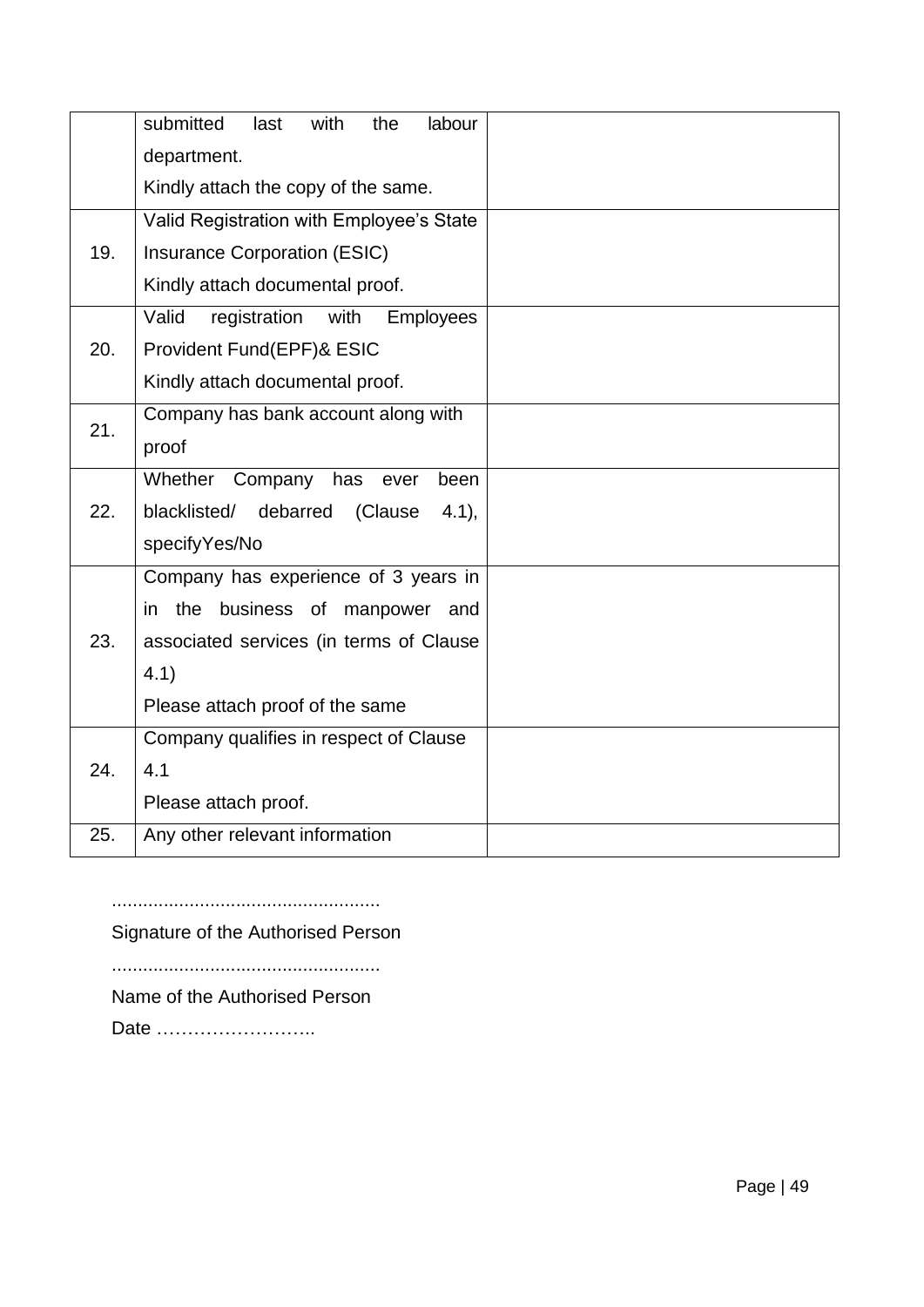# **ANNEXURE-3: FORM -3**

# **FORMAT OF POWER OF ATTORNEY FOR APPOINTING SIGNATORY**

(On Requisite Stamp Paper)

KNOW ALL MEN by these presents that we, **Example 20** [name of the company/partnership/ proprietary firm], a\_\_\_\_\_\_\_\_\_\_\_\_\_\_\_\_\_\_\_\_\_\_[Company/partnership/ proprietary firm] incorporated under the **[Insert relevant act]**,having its Registered Office at (hereinafter referred to as "company/partnership/ proprietary firm"):

WHEREAS in response to the Invitation for Expression of Interest (EOI) for "Empanelment of Agencies for collection of fare box revenue from the city bus services operated by Capital Region Urban Transport (CRUT)"("Project"), the company/partnership/ proprietary firm is submitting its Application for the Project issued by the CRUT and is desirous of appointing an attorney for the purpose thereof.

Whereas the company/partnership/ proprietary firm deems it expedient to appoint Ms./Mr. example and daughter/sonof and the contract of the resident of , holding thepostof as the Attorney of theCompany.

NOW KNOW ALL MEN BY THESEPRESENTS, that **Example 2018** [name Of the Company]do hereby nominate,constituteandappoint [name&designationoftheperson]son/daughter/wife of \_\_\_\_\_\_\_\_\_\_\_\_\_\_\_\_\_\_\_\_\_\_\_\_\_\_\_\_\_\_ its true and lawful Attorney so long as she/ he is in the employment of the company/partnership/ proprietary firm to do and execute all or any of the following acts, deed and things for the company/partnership/ proprietary firm in its name and on its behalf, that is to say:

• to act as the company/partnership/ proprietary firm official representative for submitting the Application for the Project and other relevant documents in connection with the EOI.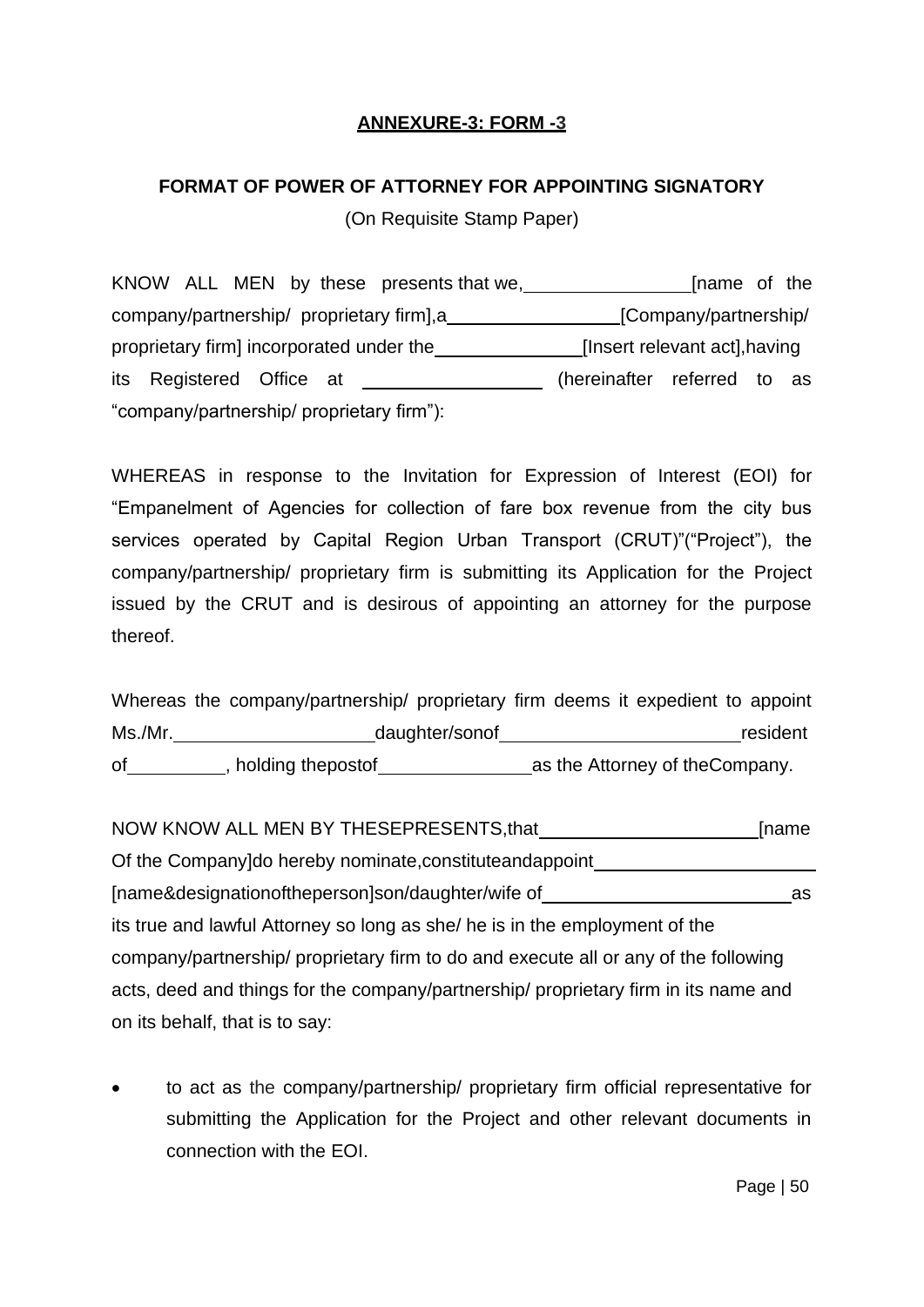- to sign all documents in relation to the Application (including clarifications and queries to the EOI) and participate in Applicants and other conferences, respond to queries, submit information/documents, sign and execute contracts and undertakings consequent to acceptance of the Application;
- to submit documents, receive and make inquiries, make the necessary corrections and clarifications to the Project documents, as may be necessary;
- to sign and execute contracts relating to the Project, including any variations and modifications thereto;
- to represent the company/partnership/ proprietary firm at meetings, discussions, negotiations and presentations with Authority, Government Authorities, Independent Engineer and any other Project related entity;
- to receive notices, instructions and information for and on behalf of the company/partnership firm;
- to execute all necessary agreements or documents for implementation of the Project, including the Agreement for and on behalf of the company/partnership/ proprietary firm;and
- to do all such acts, deeds and things in the name and on behalf of the company/partnership/ proprietary firm as necessary for the purpose aforesaid.

And we hereby agree to ratify and confirm and do hereby ratify and confirm all acts, deeds and things done or caused to be done by our said Attorney pursuant to and in exercise of the powers conferred by this Power of Attorney and that all acts, deeds and things done by our said Attorney in exercise of the power hereby conferred shall always be deemed to have been done by us.

| The common seal of [name of the        |                                    |
|----------------------------------------|------------------------------------|
| company/partnership/ proprietary firm] |                                    |
| was here unto affixed pursuant to a    |                                    |
| resolution passed at the meeting of    |                                    |
| Committee of Directors held on the     | [name & designation of the person] |
| day of 5.1 and 1.20 in the             |                                    |
| presence of [name&designation of the   |                                    |
|                                        |                                    |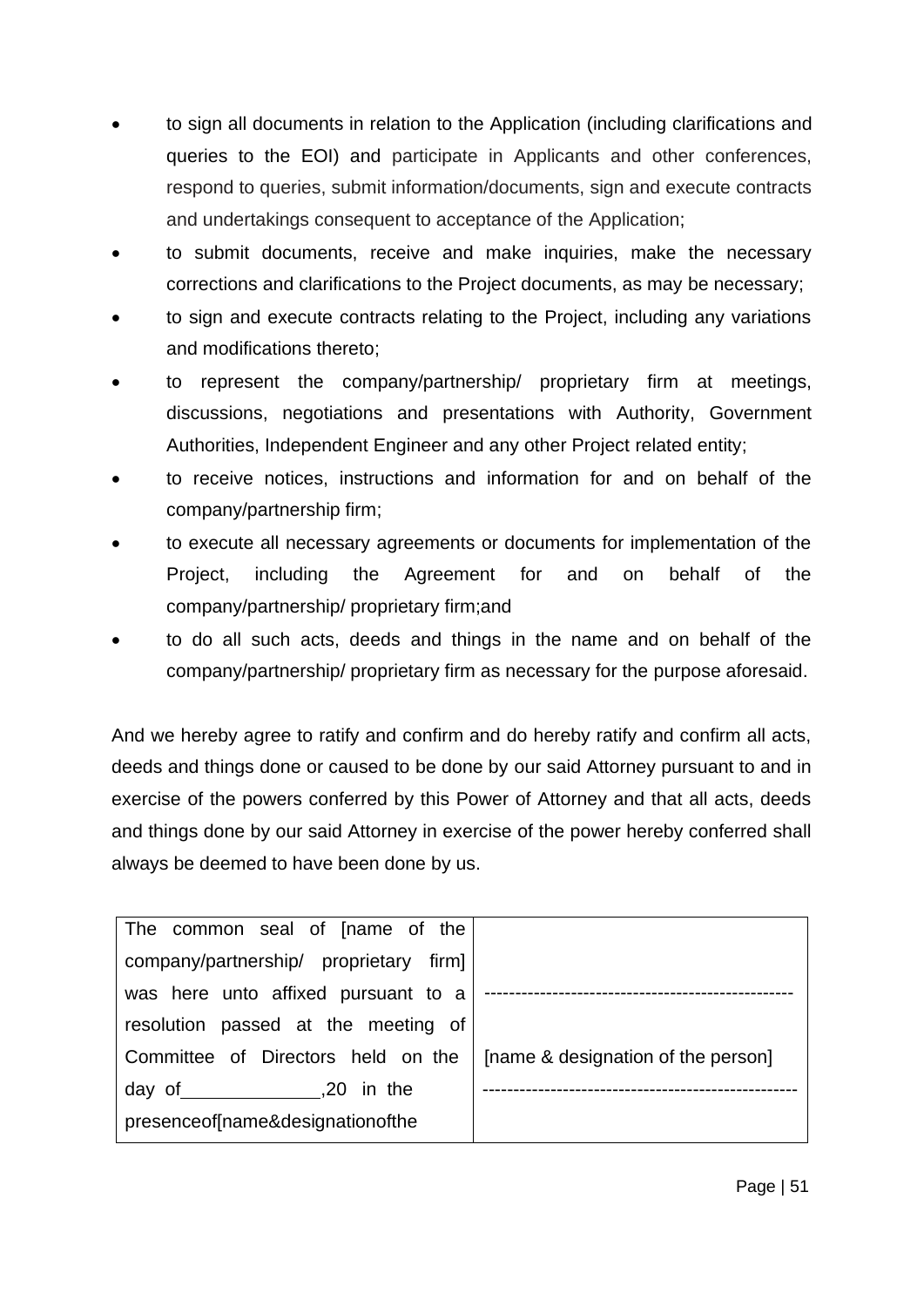| person] and countersigned by [name &   [name & designation of the person] |  |
|---------------------------------------------------------------------------|--|
| designation of the person] of the                                         |  |
| company/partnership/ proprietary firm of                                  |  |
| [name of the company/partnership/                                         |  |
| proprietary firm]                                                         |  |
|                                                                           |  |

#### *Instructions:*

- *(1) The mode of execution of the power of attorney should be in accordance with the procedure, if any, laid down by the applicable law and the charter documents of the executants(s) and when it is so required, the same should be under common seal affixed in accordance with the required procedure.*
- *(2) Wherever required, the Applicant should submit for verification the extract of the charter documents and documents such as a board or shareholders' resolution/ power of attorney in favour of the person executing this power of attorney for the delegation of power hereunder on behalf of theApplicant.*
- *(3) For a power of attorney executed and issued overseas, the document will also have to be legalized by the Indian Embassy and notarized in the jurisdiction where the power of attorney is being issued. However, the power of attorney provided by Applicants from countries that have signed the Hague Legislation Convention, 1961 are not required to be legalised by the Indian Embassy if it carries a conforming Apostille certificate.*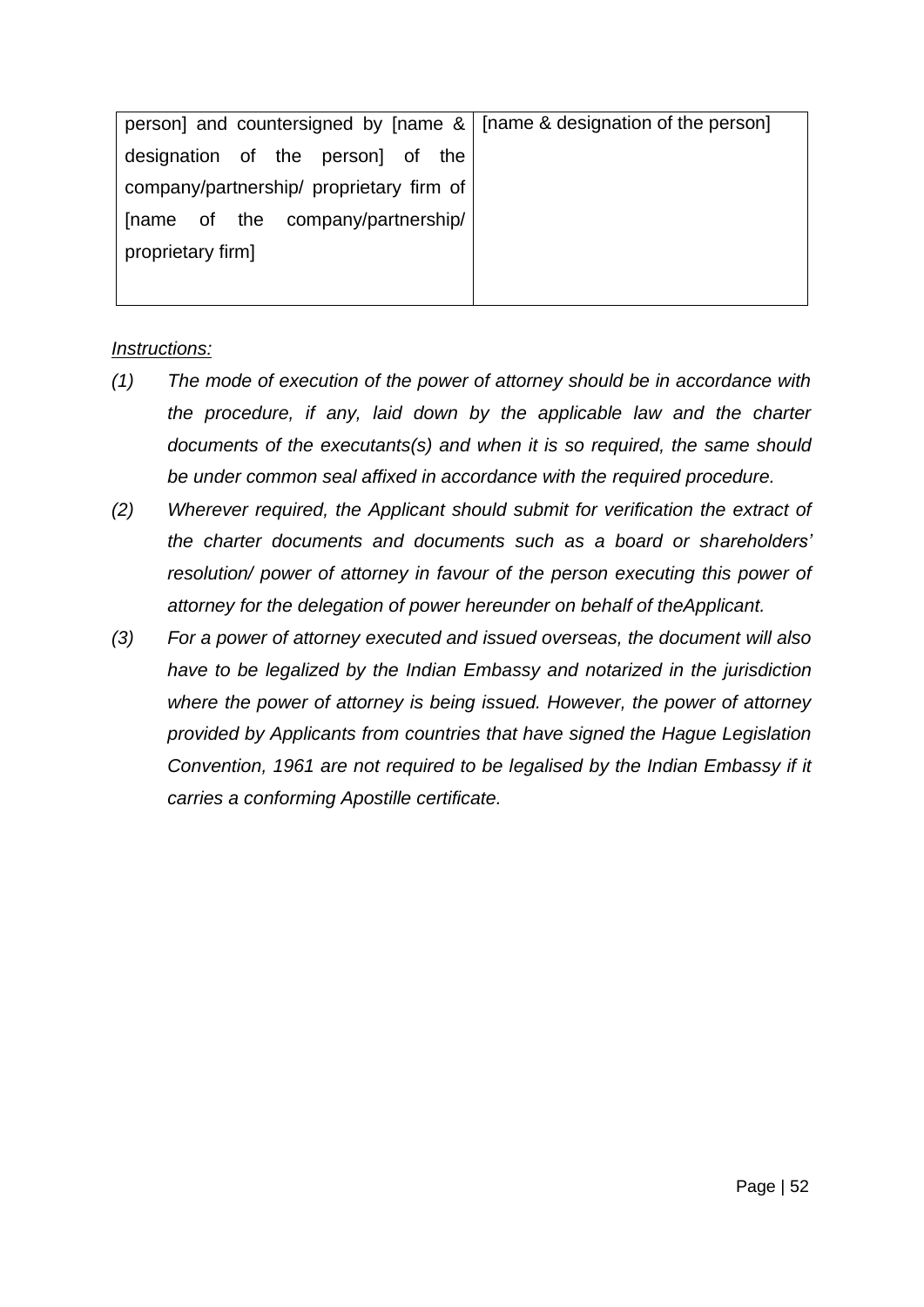# **ANNEXURE-4: FORM – 4**

# **FORMAT FOR SUMMARY OF TECHNICAL EXPERIENCE**

**Completed projects:**

| Sr.            | <b>Name of</b> | <b>Client /</b> | <b>Period</b> | <b>Project Cost</b> | <b>Number</b>   | <b>Remarks</b> |
|----------------|----------------|-----------------|---------------|---------------------|-----------------|----------------|
| No.            | project        | <b>Agency</b>   |               | / Contract          | of              |                |
|                |                |                 |               | <b>Value</b>        | <b>Manpower</b> |                |
|                |                |                 |               |                     | <b>Deployed</b> |                |
| 1              |                |                 |               |                     |                 |                |
| $\overline{2}$ |                |                 |               |                     |                 |                |
| 3              |                |                 |               |                     |                 |                |
| 4              |                |                 |               |                     |                 |                |
| 5              |                |                 |               |                     |                 |                |

#### **Note:**

1. Supporting document with respect of each work experience to be furnished by the applicants.

....................................................

Signature of the Authorized Person

....................................................

Name of the Authorized Person

Date ……………………..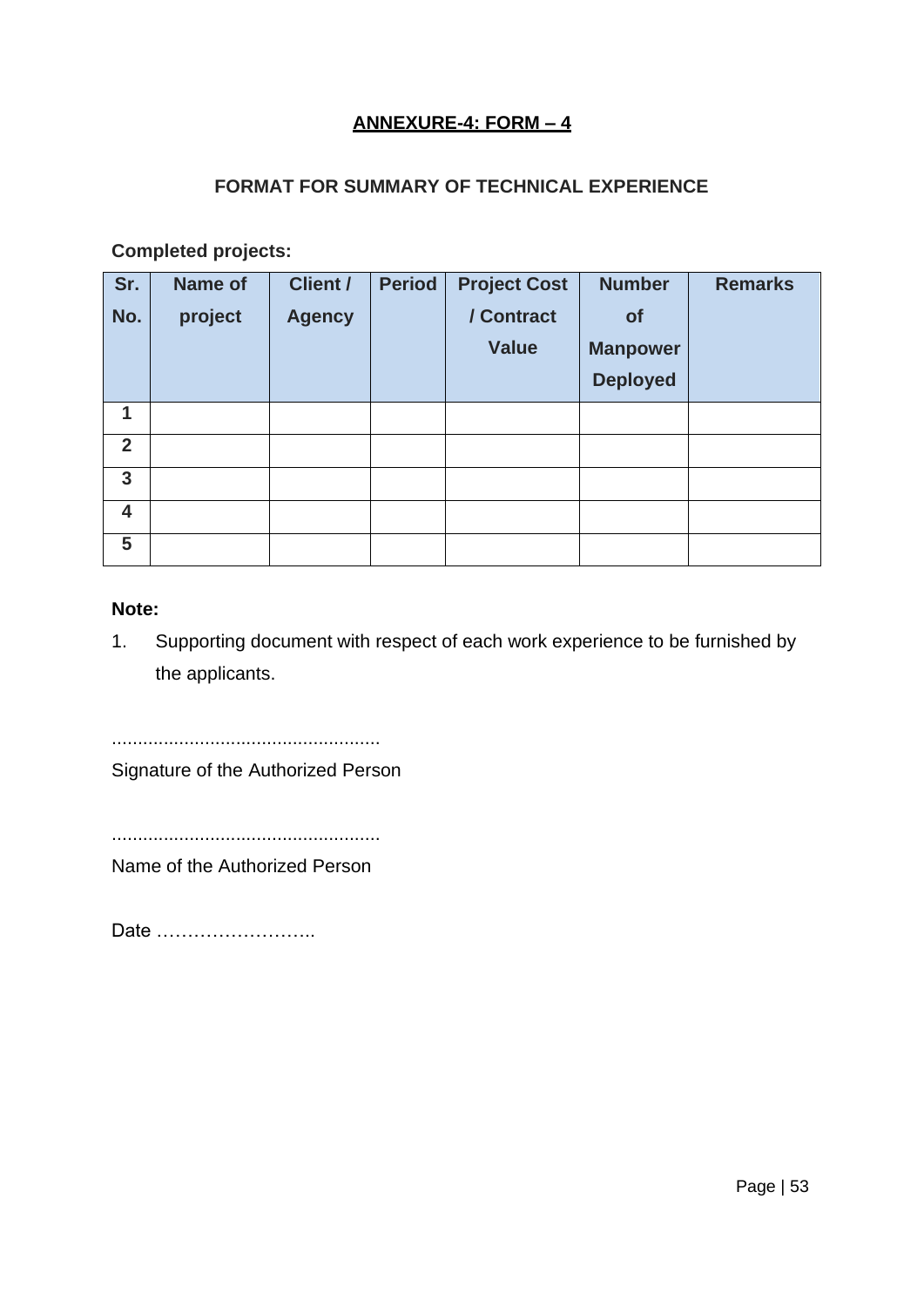# **ANNEXURE-5: FORM - 5**

# **FORMAT FOR SUMMARY OF FINANCIAL STRENGTH**

| Sr. | <b>Financial</b> | Turnover of firm/ | <b>Average Annual Turnover -</b> |
|-----|------------------|-------------------|----------------------------------|
| No. | Year             | company in INR    | for last 3 FY.                   |
|     | 2019-20          |                   |                                  |
| 2   | 2018-19          |                   |                                  |
| 3   | 2017-18          |                   |                                  |

....................................................

Signature of the Authorised Person

....................................................

Name of the Authorised Person

Date ……………………..

# **Note:**

1. Audited annual statements (Balance Sheet and Profit & Loss account) for last three years to be submitted by theapplicants.